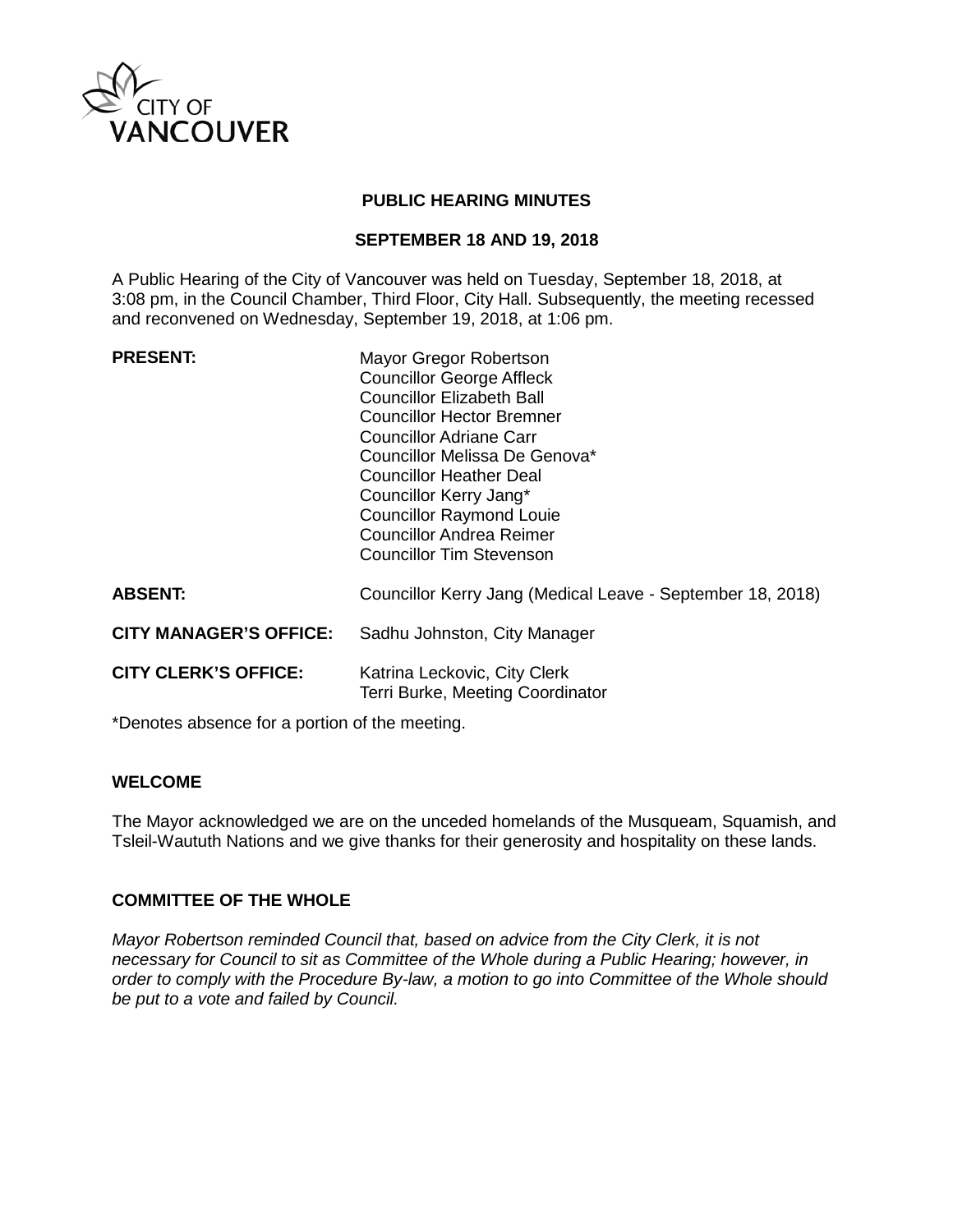MOVED by Councillor Louie SECONDED by Councillor Deal

> THAT this Council resolve itself into Committee of the Whole, Mayor Robertson in the Chair, to consider proposed amendments to the Zoning and Development By-law and the East Fraser lands Official Development Plan and related CD-1 By-laws.

LOST

(Councillors Affleck, Ball, Bremner, Carr, Deal, Louie, Reimer, Stevenson and Mayor Robertson opposed)

(Councillor De Genova absent for the vote)

(Councillor Jang absent on Medical Leave for this item on September 18, 2018)

# **1. HERITAGE DESIGNATION: 349 West Georgia Street (Former Main Post Office)**

An application by Musson Cattell Mackey Partnership was considered as follows:

Summary: To designate as protected heritage property the exterior and selected interior elements of the existing building at 349 West Georgia Street (Former Main Post Office), which is listed on the Vancouver Heritage Register in the 'A' evaluation category.

The General Manager of Planning, Urban Design and Sustainability recommended approval subject to conditions set out in the Summary and Recommendation of the Public Hearing agenda.

#### **Summary of Correspondence**

No correspondence was received on this application since it was scheduled for public hearing and prior to the close of the speakers list and receipt of public comments.

#### **Speakers**

The Mayor called for speakers for and against the application and none were present.

The speakers list and receipt of public comments were closed at 3:14 pm.

# **Council Decision**

MOVED by Councillor Deal SECONDED by Councillor Reimer

> A. THAT Council instruct the Director of Legal Services to bring forward for enactment, pursuant to Sections 593 and 594 of the Vancouver Charter, a by-law to designate as protected heritage property the exterior and selected interior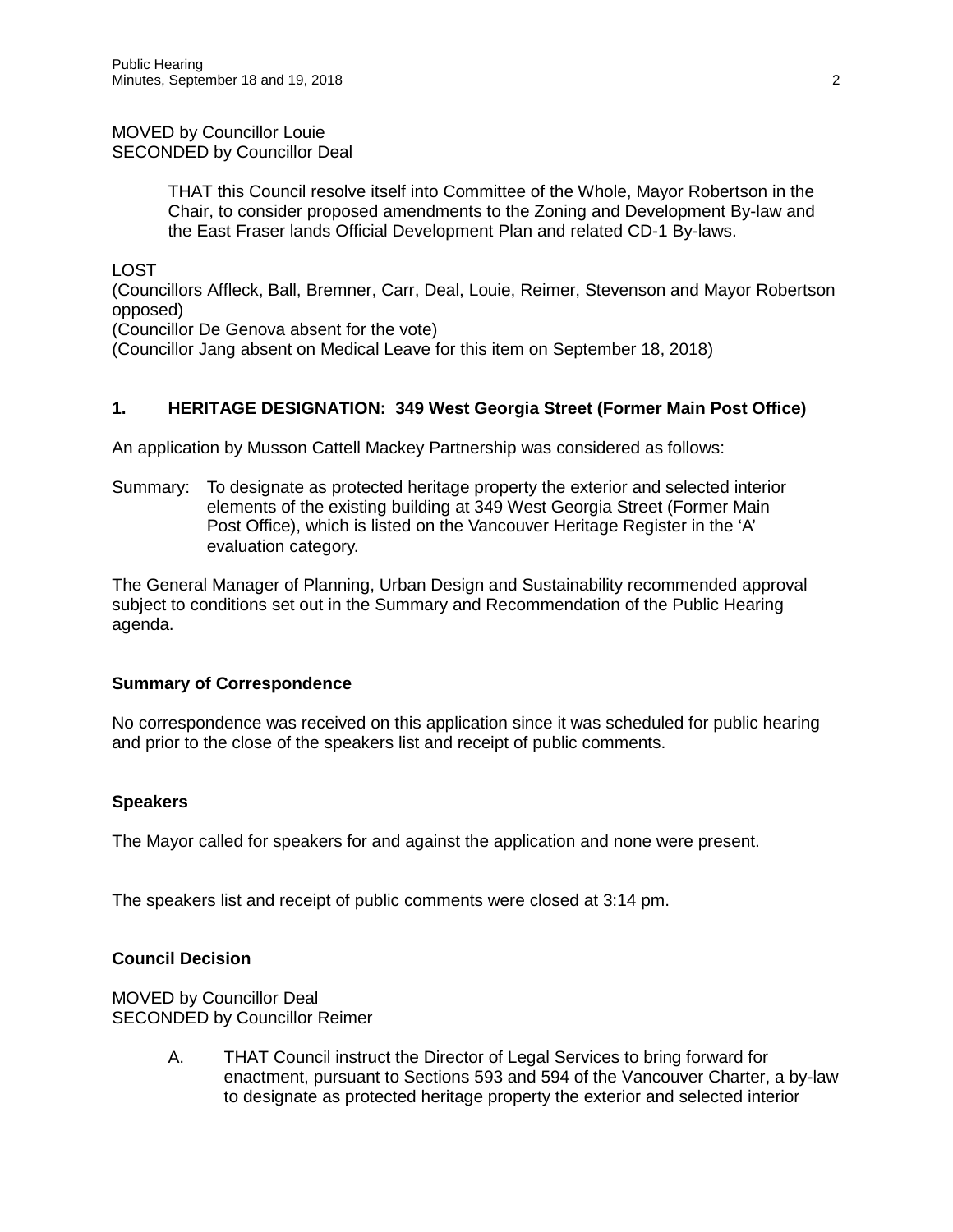elements of the existing building at 349 West Georgia Street [Block 46, District Lot 541, Plan VAP210 (the "site")], known as the Former Main Post Office (the "heritage building"), which is listed on the Vancouver Heritage Register in the 'A' evaluation category.

- B. THAT A above be adopted on the following conditions:
	- (i) THAT the passage of the above resolution creates no legal rights for the applicant or any other person, or obligation on the part of the City and any expenditure of funds or incurring of costs in relation thereto is at the risk of the person making the expenditure or incurring the cost; and
	- (ii) THAT the City and all its officials shall not in any way be limited or restricted in the exercise of their authority or discretion, regardless of when they are called upon to exercise such authority or discretion.

CARRIED UNANIMOUSLY (Vote No. 03328) (Councillor De Genova absent for the vote) (Councillor Jang absent on Medical Leave for this item on September 18, 2018)

# **2. HERITAGE DESIGNATION: 1170 Barclay St (the Florida)**

An application by Hearth Architecture was considered as follows:

Summary: To add the existing heritage building at 1170 Barclay Street (the Florida) to the Vancouver Heritage Register in the 'B' evaluation category, to designate the exterior and the structure of the heritage building as protected heritage property, and to enter into a Heritage Revitalization Agreement which secures the rehabilitation and long-term preservation of the heritage building, and permits an addition to the building.

The General Manager of Planning, Urban Design and Sustainability recommended approval subject to conditions set out in the Summary and Recommendation of the Public Hearing agenda.

# **Summary of Correspondence**

No correspondence was received on this application since it was scheduled for public hearing and prior to the close of the speakers list and receipt of public comments.

# **Speakers**

The Mayor called for speakers for and against the application and none were present.

The speakers list and receipt of public comments were closed at 3:17 pm.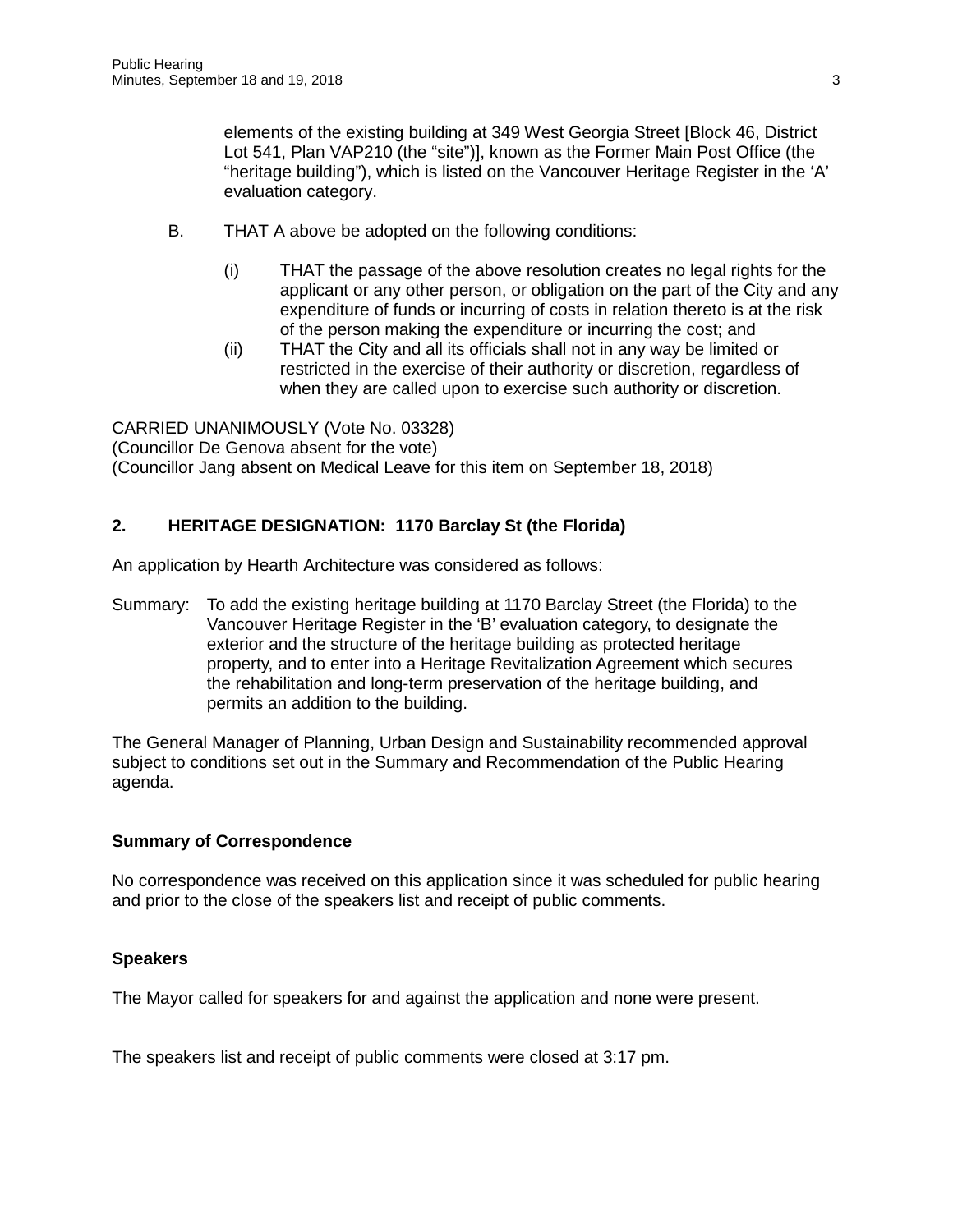# **Council Decision**

MOVED by Councillor Deal SECONDED by Councillor Carr

- A. THAT Council add the existing building at 1170 Barclay Street [PID: 004- 753-143, Lot 8, Block 21, District Lot 185, Plan 92 (the "site")] known as the Florida (the "heritage building") to the Vancouver Heritage Register in the 'B' evaluation category.
- B. THAT Council instruct the Director of Legal Services to bring forward for enactment, pursuant to Sections 593 and 594 of the *Vancouver Charter*, a by-law to designate the exterior and the structure of the heritage building as protected heritage property.
- C. THAT Council instruct the Director of Legal Services to bring forward for enactment under Section 592 of the *Vancouver Charter* a by-law for the City to enter into a Heritage Revitalization Agreement (HRA) to:
	- (i) secure the rehabilitation and long-term preservation of the heritage building; and
	- (ii) vary the Zoning and Development By-law as necessary to permit an addition to the building as detailed in Development Permit Application Number DE418401 (the "DP Application") and as more particularly described in the report dated August 13, 2018, entitled "1170 Barclay Street - (the Florida) - Heritage Designation and Heritage Revitalization Agreement".
- D. THAT the Heritage Revitalization Agreement shall be completed, noted, registered, and given priority on title to the site to the satisfaction of the Director of Legal Services.
- E. THAT A through D above be adopted on the following conditions:
	- (i) THAT the passage of the above resolutions creates no legal rights for the applicant or any other person, or obligation on the part of the City and any expenditure of funds or incurring of costs in relation thereto is at the risk of the person making the expenditure or incurring the cost; and
	- (ii) THAT the City and all its officials shall not in any way be limited or restricted in the exercise of their authority or discretion, regardless of when they are called upon to exercise such authority or discretion.

CARRIED UNANIMOUSLY (Vote No. 03329) (Councillor De Genova absent for the vote) (Councillor Jang absent on Medical Leave for this item on September 18, 2018)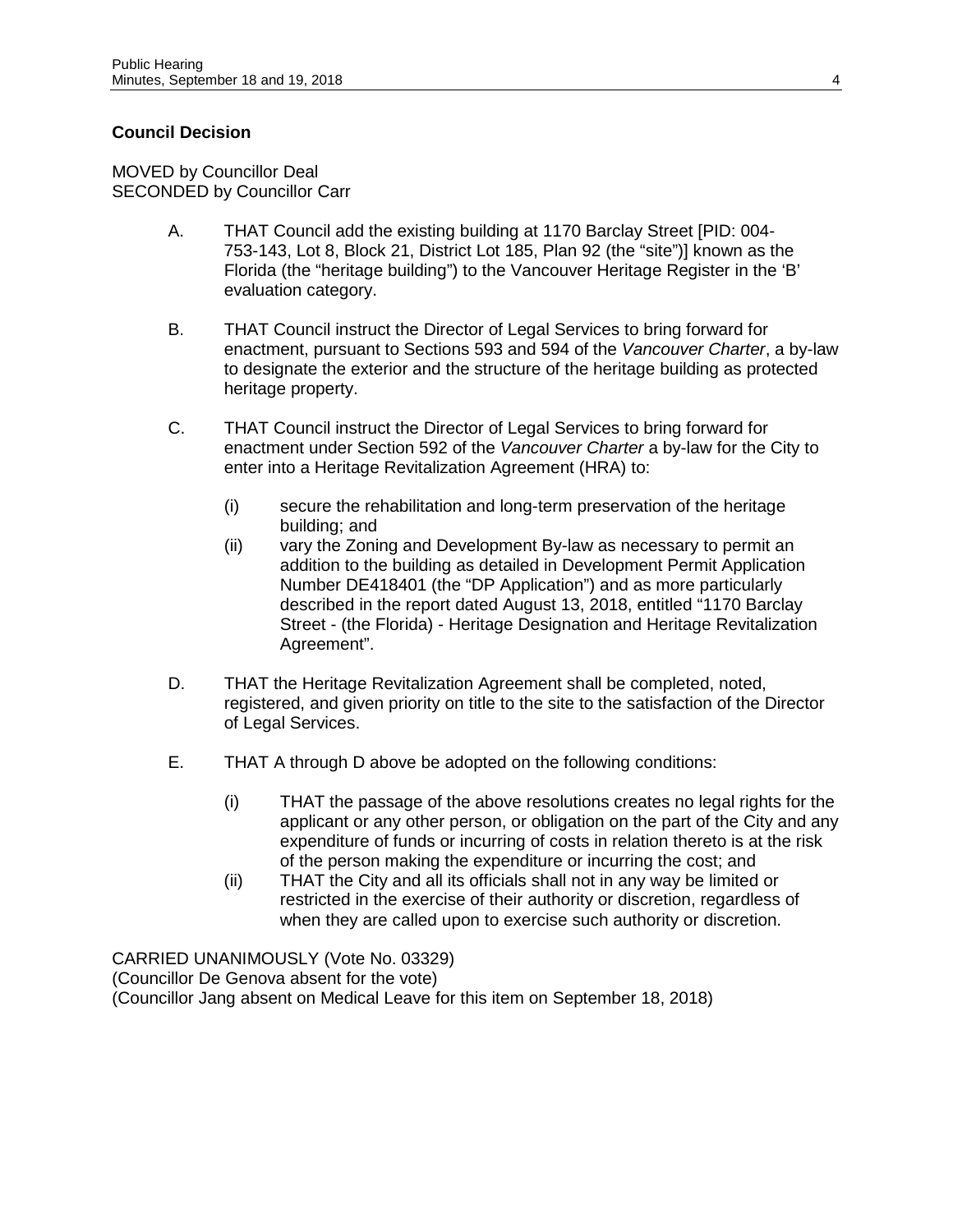#### **3. TEXT AMENDMENTS: East Fraser Lands Official Development Plan 10-year Review Planning Program: Progress Update and By-law Amendments for a New Community Centre Site and Affordable Housing**

An application by General Manager of Planning, Urban Design and Sustainability was considered as follows:

Summary: To amend the East Fraser Lands (EFL) Official Development Plan (ODP) and related CD-1 By-laws to allow for redistribution of existing floor area from the community centre site to adjacent market development sites; to increase the maximum floor area to allow addition of 5,129 square metres (55,208 square feet) of affordable housing on Parcels 1 and 13; to remove EFL specific parking requirements to create alignment with the Parking By-law; and to make minor miscellaneous amendments to the EFL ODP and related CD-1 By-laws.

The General Manager of Planning, Urban Design and Sustainability recommended approval subject to conditions set out in the Summary and Recommendation of the Public Hearing agenda.

# **Summary of Correspondence**

The following correspondence had been received since being referred to public hearing and prior to the close of the speakers list and receipt of public comments:

- 16 pieces of correspondence in support of the application;
- 4 pieces of correspondence in opposition of the application;
- 1 piece of correspondence related to other aspects of the application.

#### **Staff Opening Comments**

Planning, Urban Design and Sustainability staff provided a presentation on the application and responded to questions.

#### **Speakers**

Mayor Robertson called for speakers for and against the application.

The following spoke in support of the application:

Kyla Epstein, Vancouver Public Library Board Chair, George Chow, MLA, Vancouver-Fraserview Kimberley Berger, Executive Director, South Vancouver Family Place Society Beau Jarvis, Executive Vice President, Wesgroup Properties Rachel Selinger, Generation Squeeze Daniel K. Chung Davon Hussack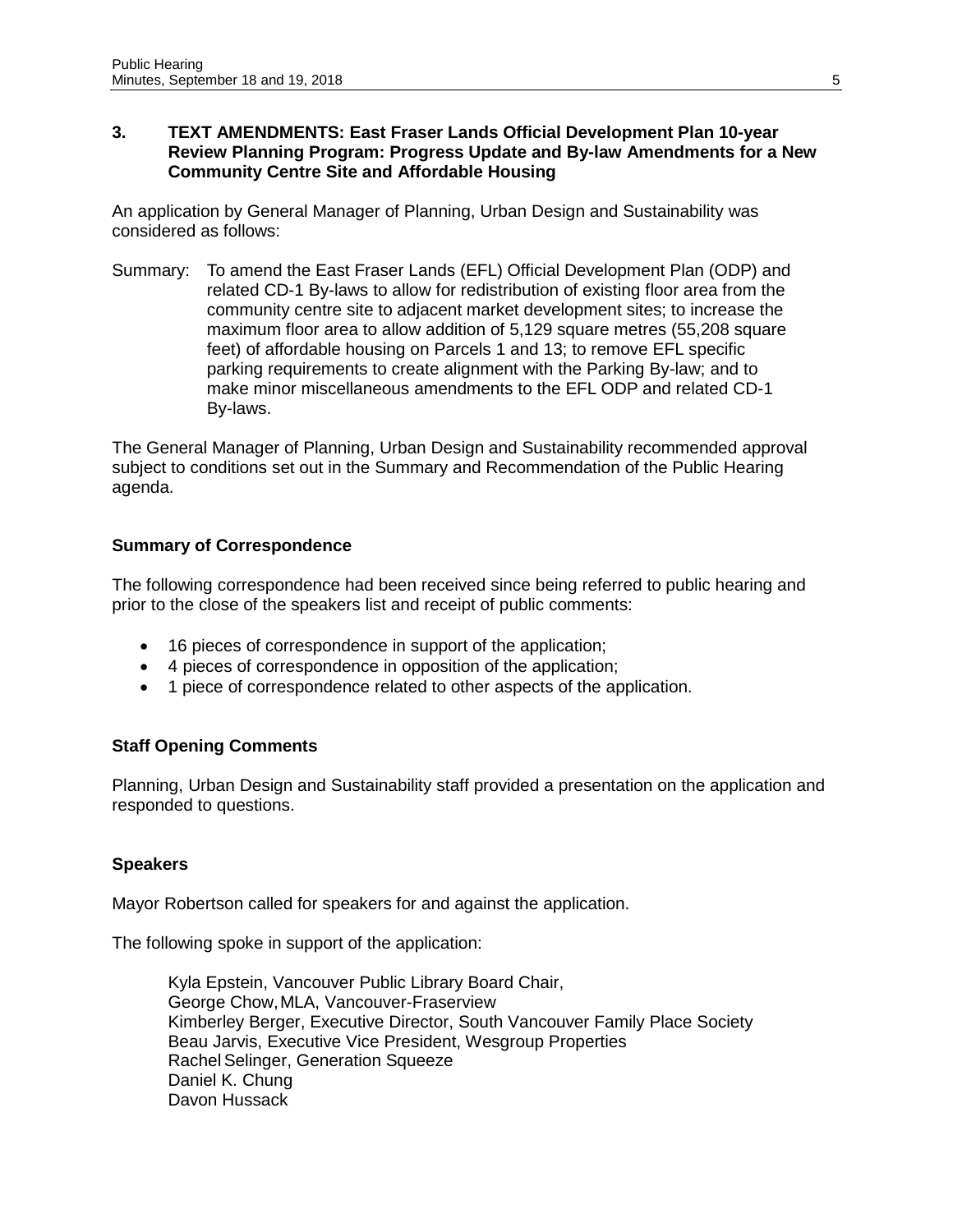## Billie Aadmi

Esther Moreno spoke in general support of the application with conditions.

The speakers list and receipt of public comments were closed at 4:09 pm.

# **Staff Closing Comments**

Planning, Urban Design and Sustainability staff provided closing remarks and responded to questions.

#### **Council Decision**

MOVED by Councillor Louie SECONDED by Councillor Deal

- A. THAT Council approve the application to amend the East Fraser Lands Official Development Plan By-law No. 9393, generally in accordance with Appendix A of the Policy Report dated July 10, 2018, entitled "East Fraser Lands Official Development Plan 10-year Review Planning Program: Progress Update and By-law Amendments for a New Community Centre Site and Affordable Housing", to achieve the following:
	- (i) A standalone site for a future community centre in East Fraser Lands; and
	- (ii) Increase the total density to allow for an additional 5,129 sq. m (55,208 sq. ft.) of Affordable Housing in Area 1 and Area 2.
- B. THAT Council approve the application to amend the Zoning and Development By-law, generally in accordance with the Policy Report dated July 10, 2018, entitled "East Fraser Lands Official Development Plan 10-year Review Planning Program: Progress Update and By-law Amendments for a New Community Centre Site and Affordable Housing" to:
	- (i) Amend CD-1 (567) By-law No. 10943 for the East Fraser Lands Waterfront Precinct, to increase the maximum height from 19 to 24 storeys, to reduce the maximum floor area from 112,961 sq. m (1,215,902 sq. ft.) to 103,917 sq. m (1,118,552 sq. ft.) and to make housekeeping amendments, generally as presented in Appendix B of the above-noted report, subject to the following conditions:

#### **CONDITIONS OF APPROVAL OF FORM OF DEVELOPMENT FOR CD-1 (567)**

(a) That, prior to approval by Council of the form of development, the applicant shall obtain approval of a development application by the Director of Planning, who shall have particular regard to the following: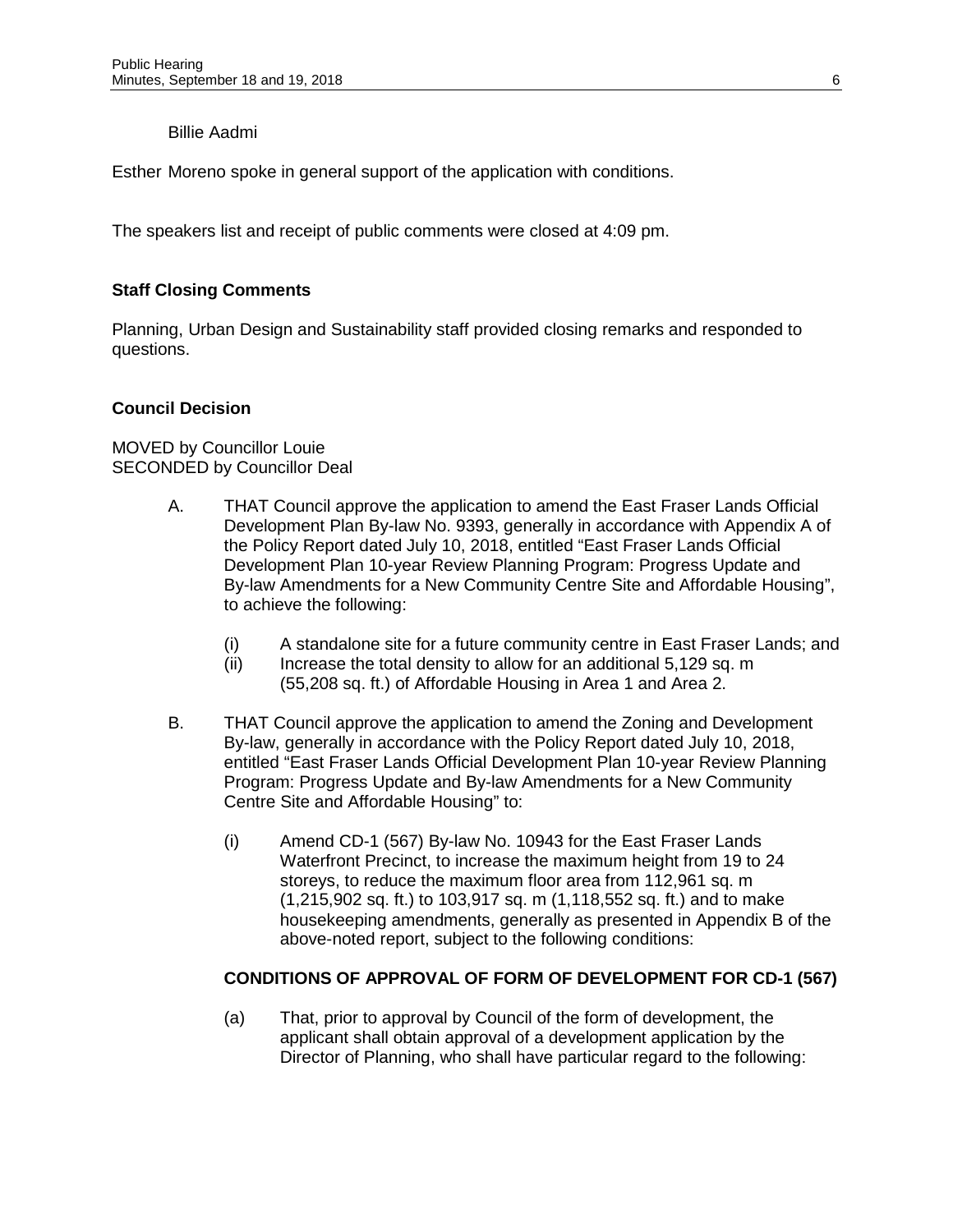# **Urban Design**

In addition to the design development conditions approved by Council for the CD-1 rezoning of East Fraser Lands (Town Square, Park and Waterfront Precincts), as recorded in the Public Hearing Minutes, Tuesday, September 16, 2008, the Director of Planning or the Development Permit Board shall consider the following conditions:

1. Submission of revised Design Guidelines for the parcels that are modified under this text amendment (i.e. Parcels 26, 27, 29/30, 31 and 32 in Area 1), to the satisfaction of the Director of Planning.

Note to Applicant: The draft design guidelines in Appendix E of the above-noted report require further staff review, and will be subject to further revision and refinement.

2. Design development to improve the interface to mitigate the impact of above grade parkades on the street elevation and improve the interface of private development with the public realm.

Note to Applicant: In cases where parkades must protrude above grade, increased setbacks to accommodate enhanced landscaping, breaks or terracing in the massing, stair access and/or views to internal courtyards, enhanced cladding treatments of exposed parkade walls, and other design treatments are recommended to achieve visual porosity and animation in the pedestrian realm.

# **Parcel 29/30**

- 3. Design development to limit tower floorplate, above 21.3 m (70 ft.) in height, to 697 sq. m (7,500 sq. ft.), measured to the far extent of the building massing including inset or enclosed balconies, but excluding projecting balconies.
- 4. Design development to create consistent streetwalls along River District Crossing (High Street) and Mews G, with a minimum 2.4 m (8 ft.), above the 5th storey.

# **Parcel 31**

5. Design development to animate key street frontages, by locating active uses along the plaza, River District Crossing (High Street) and Mews G.

> Note to Applicant: Active uses may include multi-purpose and/or activity rooms, gymnasium, lobby, library reading rooms, etc. Where possible, the rooms should have secondary entries onto the street and/or plaza, to create opportunities for indoor/outdoor programming.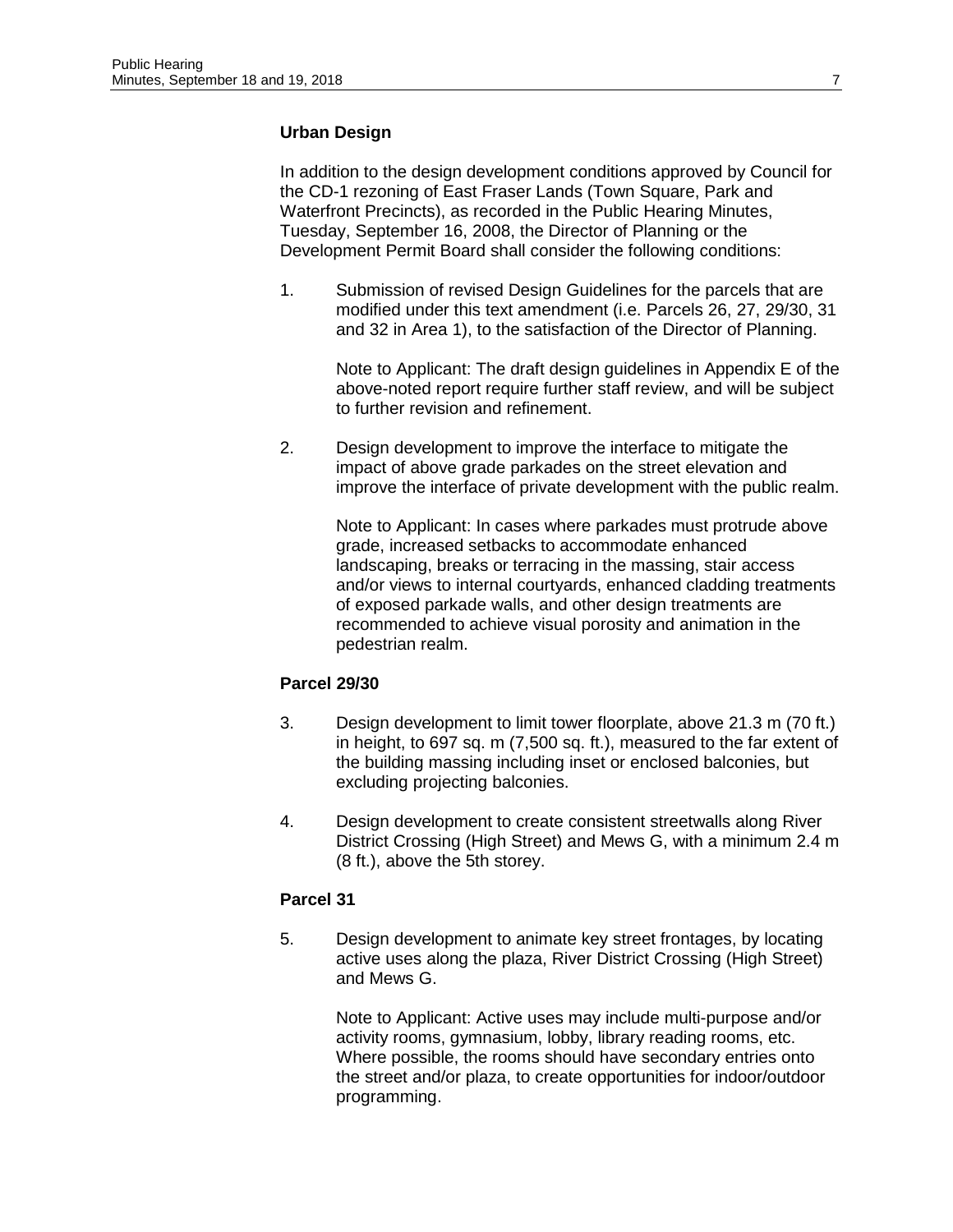- 6. Design development to provide a principle entry facing River District Crossing (High Street), and to provide a secondary entry and visual connection from Mews G to the plaza.
- 7. Design development to align the building frontage on North Arm Avenue with the massing on the adjacent Parcel 27, to create a consistent streetwall and framed view down the street end to the plaza.
- 8. Design development to locate childcare and associated outdoor spaces at Level 2 or above, and to rationalize the massing of the upper storeys to create larger, more functional outdoor play spaces.
- 9. Design development to optimize and rationalize the use of double height spaces, to create views between key "public" spaces (i.e. lobby, mezzanine) and between spaces with related programs (i.e. fitness room and gymnasium).

Note to Applicant: To maximize efficiency, double- and over-height spaces should not be provided for back-of-house or administrative uses.

Design development to provide power and water to support events and activities in the Public Plaza area.

# **Parcel 32.1 and Parcel 32.2**

- 10. Design development to align the building face to create a framed view, along Road B, to the riverfront down the street end.
- 11. Design development to accommodate a continuous waterfront pedestrian/bike facility (each path minimum 4.0 m wide, plus separation and clearance width), including a minimum 3.3 ft. (1.0 m) landscape setback where adjacent to the building face.

Note to Applicant: In the event that a lease cannot be secured for the foreshore, Parcels 32.1 and/or 32.2 may need to be adjusted to ensure the waterfront pathways can be accommodated on Public land or through statutory rights-of-way. Any affected density assigned to Parcel 32.1 or 32.2 will be shifted to another site within the CD-1 boundary.

- 12. Design development to achieve a high standard of architectural and urban design innovation and excellence, in which the buildings serves to frame, complement and animate the public plaza.
- 13. Design development to Parcel 32.1, as follows: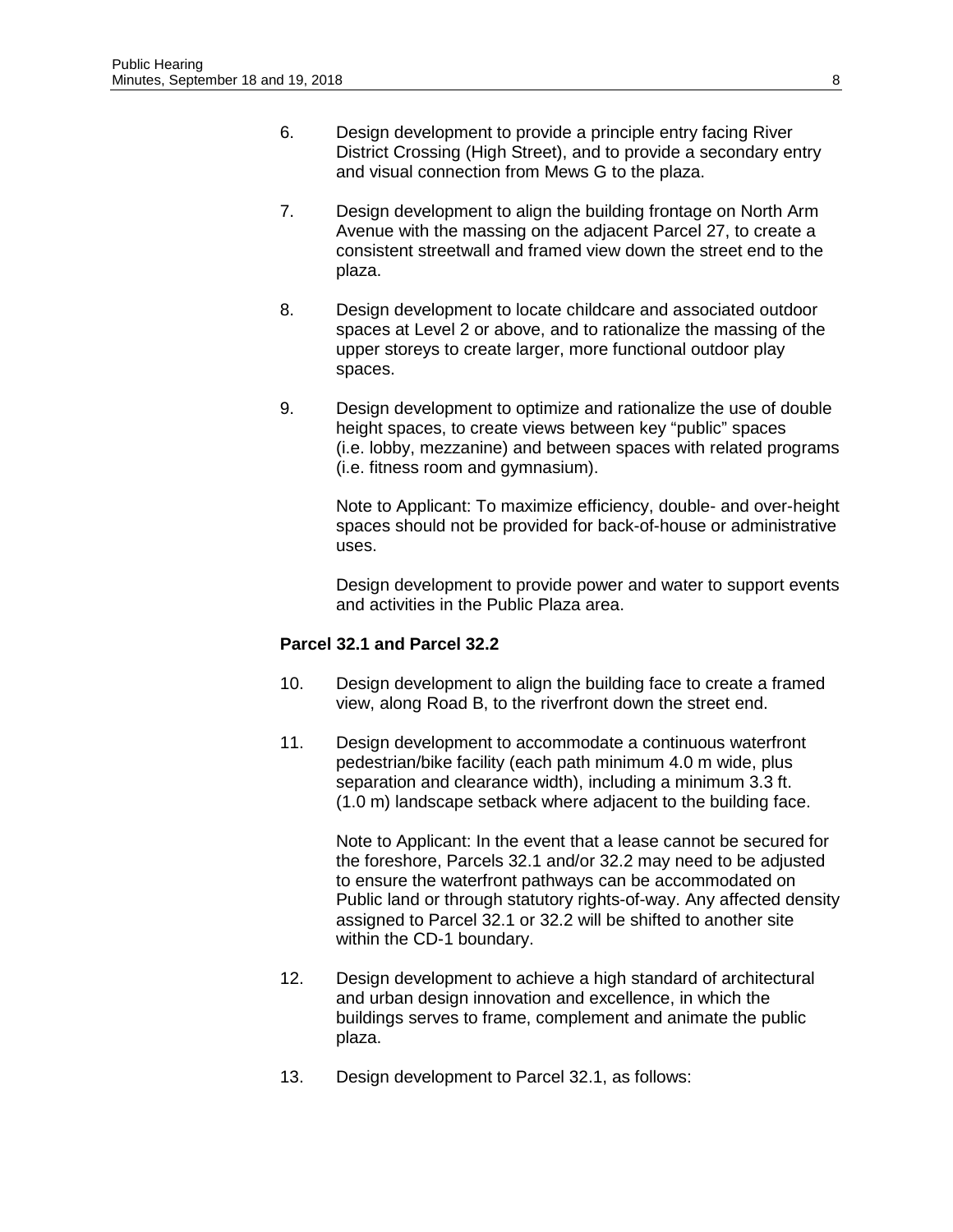- (i) align the building frontage on North-Arm Avenue with the massing on the adjacent Parcel 28, to create a consistent streetwall and framed view to the plaza;
- (ii) terrace the massing down towards the plaza and towards the riverfront, and to sculpt the massing to maximize public views;
- (iii) create active retail use at grade, with a primary frontage on the plaza to engage and animate the public realm; and
- (iv) create an active, transparent building frontage on the plaza and street frontages, with a major retail space(s) at grade.
- 14. Design development to Parcel 32.2, to sculpt the massing and building height to maximize public and private views to the plaza and riverfront.

# **CONDITIONS OF BY-LAW ENACTMENT FOR CD-1 (567)**

(b) That, prior to enactment of the by-law amending CD-1 (567), the registered owner shall on terms and conditions satisfactory to the Director of Legal Services and to the General Manager of Planning, Urban Design and Sustainability, the General Manager of Engineering Services, and Approving Officer, as necessary, and at the sole cost and expense of the owner/developer, make arrangements for the following:

#### **Updated Subdivision Plan**

1. Obtain approval of and deposit for registration of an updated subdivision plan that creates updated parcels and roads, generally as defined in the East Fraserlands Design Guidelines document and provides for delivery to the City, revised roads (which includes the waterfront walkway/bikeway) and lands for parks and open space.

Note to Applicant: Revisions to the subdivision plan and parcel locations must comply with Section 75 of the Land Title Act [RSBC 1996] with respect to access to water provisions. Further design development will be needed if waterfront tenure cannot be achieved.

Note to Applicant: Update existing legal agreements as required to append the updated subdivision plan and reflect any consequential amendments.

Amended Services Agreement

2. Revisions to the Services Agreements to account for impacts from the density re-allocation and revision to the subdivision plan, that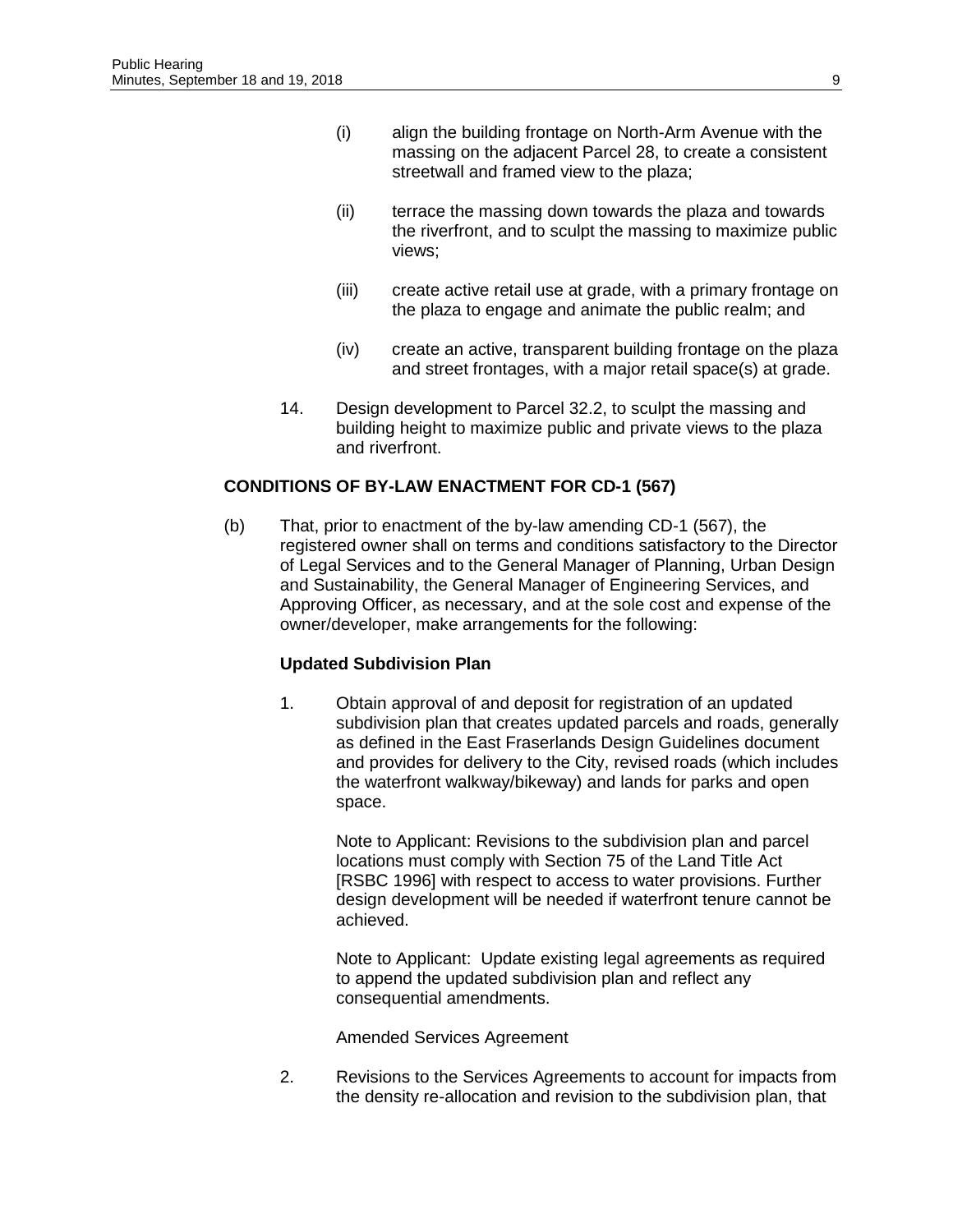detail the delivery of all on-site and off-site works and services necessary or incidental to the servicing of the subject site (collectively called the "Services") such that they are designed, constructed and installed at no cost to the City, and that all necessary street dedications and rights-of-way for the Services are provided. The Services Agreements shall be revised to include:

- (i) Revision of Road B to  $20.0$  m  $(65.6 \text{ m})$ ;
- (ii) Revision of Mews G to be defined as Road G and width 23.0 m (75.5 ft.);
- (iii) Provision of statutory right of way on each side of High Street to achieve 23.0 m (75.5 ft.) width; and
- (iv) Amend item (e): "the provision of a floating dock attached to the pier structure at the Waterfront Plaza, generally as shown in the East Fraserlands Design Guidelines subject to the execution of a maintenance agreement for the dock" to reflect the updated Area 1 Waterfront shoreline, parcel and plaza design (see condition 3).

#### **Amended Shoreline Works Agreement**

3. Revisions to the Shoreline Works Agreement to incorporate changes to the subdivision plan. Shoreline Works are to include structures, including a flood wall, if necessary in Area 1 Central Waterfront, to the satisfaction of the City Engineer.

> Provision of Statutory Rights-of-Ways (SRWs), minimum 7.5 m (24.6 ft.) clear width measured from the toe of the shoreline works or floodwall, in favour of City Engineer for shoreline works, maintenance and installation. Structures will be maintained by City Engineer; walkways will be maintained by the applicable owner under public access SRWs, where applicable.

#### **Foreshore Tenure**

- 4. Make arrangements to convey to the City such propriety rights in lands to be used for public open spaces, parks, roads, walkways/bikeways and the community centre as considered appropriate by the City Manager.
- 5. Make arrangements to the satisfaction of the General Manager of Engineering Services and the Director of Legal Services in consultation with the Park Board to enter into a no development covenant on Parcels 32.1, 32.2, 35 and 36 until such time as the City or Wesgroup Properties can secure tenure of the portion of park in the Provincial foreshore lease, at no cost to the City. The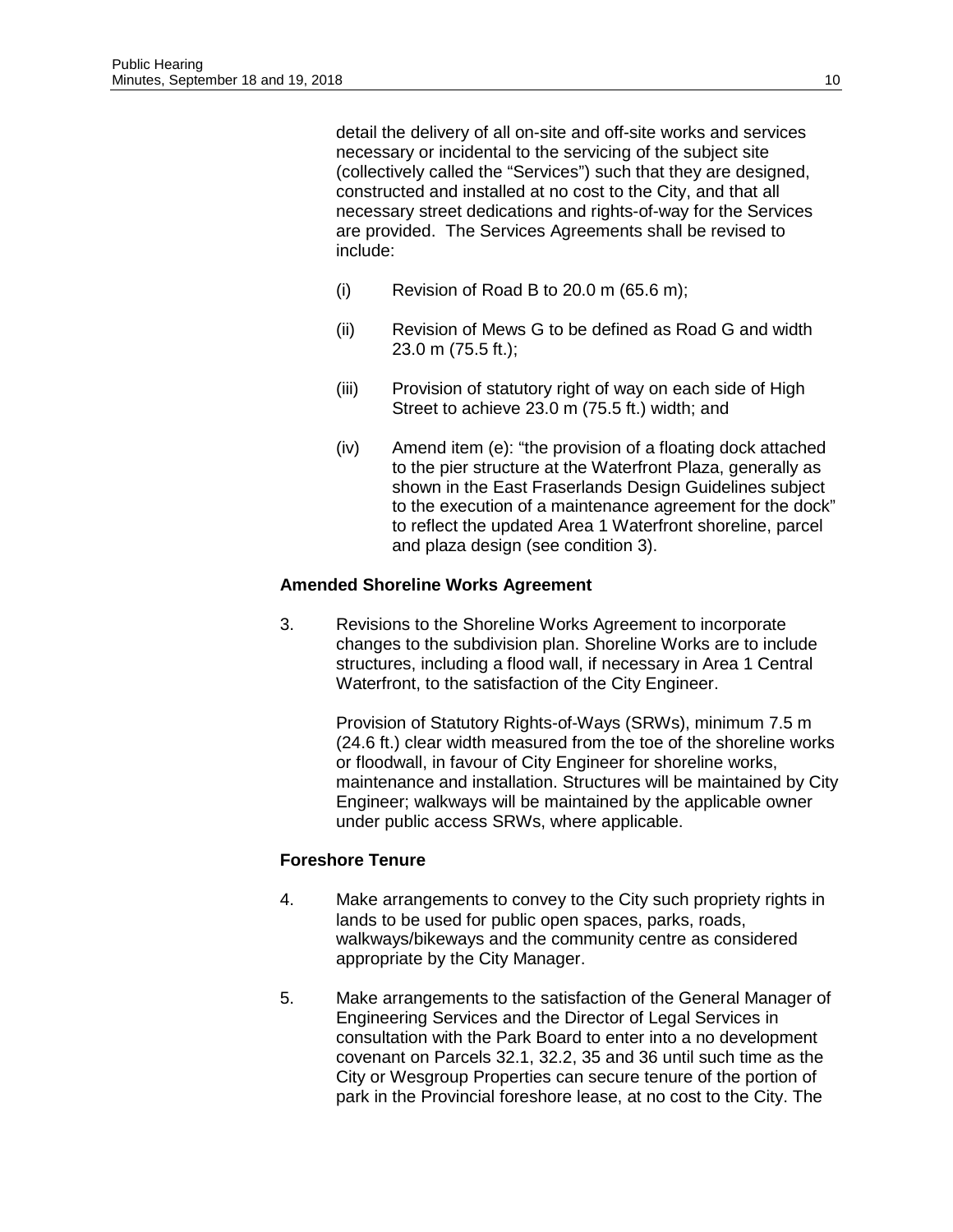City and Wesgroup agree to collaboratively explore the benefits of a direct lease between the City and the Province for the foreshore park. However, the City acknowledges that this may not be achievable. Further, if tenure cannot be achieved by either party, an alternate parcel configuration may need to be considered to accommodate a continuous waterfront walkway/bikeway outside of the leasehold area.

- 6. Revision of statutory right-of-way agreements for public access to reflect:
	- (i) Continuous waterfront bike and pedestrians connection, paths to be at least 4.0 m (13.1 ft.) wide each, plus additional width for separation and clearances.

Note to Applicant: the intent is for this walkway and bikeway to be primarily on public land; there may be constrained locations which require SRWs on private lands.

(ii) Changes to parcel forms of development and passageways traversing parcels, as required, to meet the intent of the adopted design guidelines.

# **Conveyance of Closed Roads**

7. Make arrangements to transfer ownership of lands as necessary to support the proposed draft subdivision plan, accompanying these CD-1 and ODP amendments.

Note to Applicant: The closure of North Arm Avenue between River District Crossing and Road A is proposed to expand waterfront plaza, it is anticipated that modifications to the subdivision plan will result in a net increase in lands dedicated to the City.

8. Provision of Statutory Rights of Way (SRW) in favour of City Engineer, at least 10m in width, center over the existing storm main in the Road B street end, south of North Arm Ave, for utility and public access purposes.

# **Updated Parks Agreements**

9. Revisions to the Parks Agreements to account for impacts from the density re-allocation and revisions to the subdivision plan that detail provision of space in Area 1, as required by the East Fraser Lands Official Development Plan, including sections 3.5.7 and 6.1.1.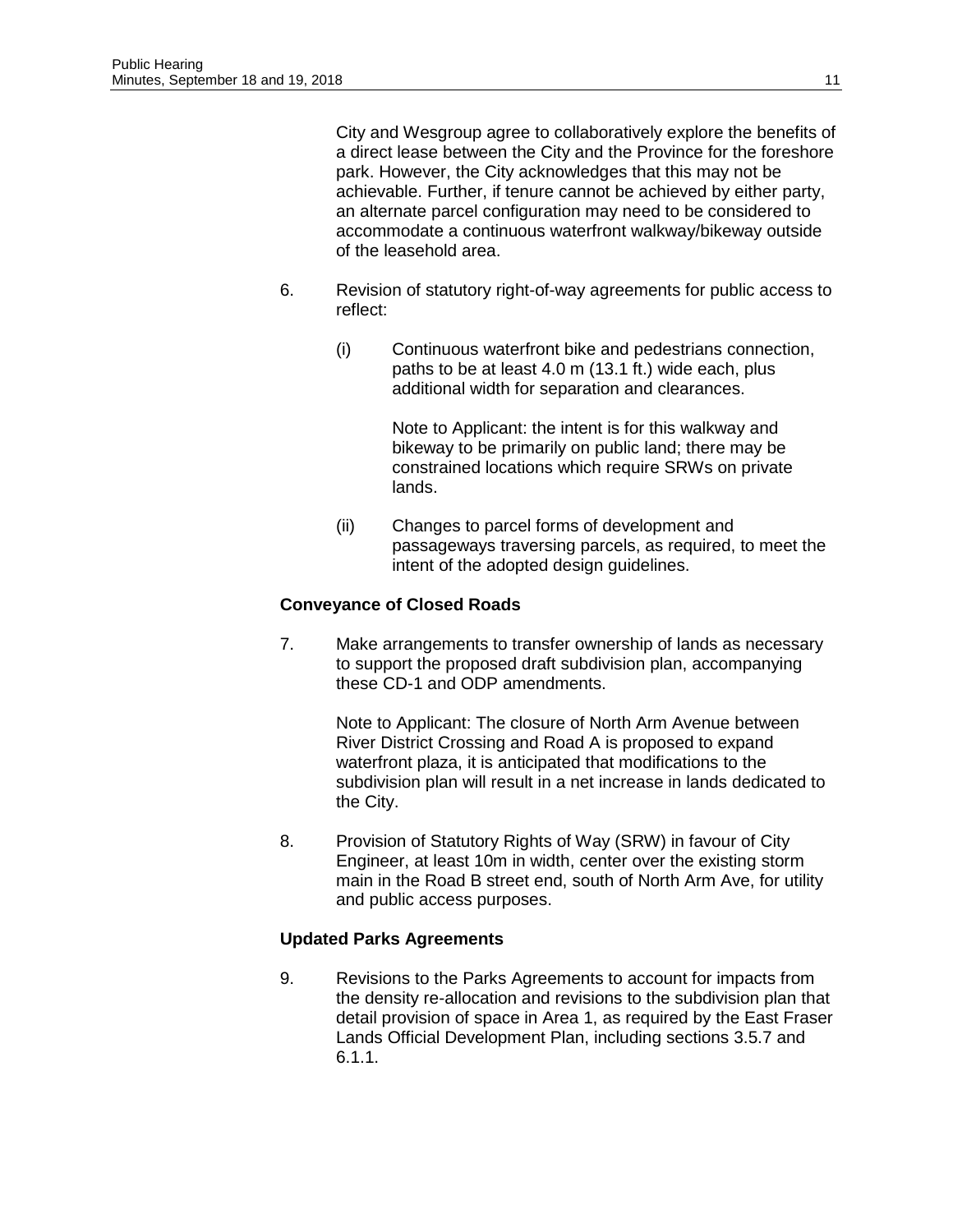Note to Applicant: Required park space is to be calculated as outlined in section 3.5.7 of the East Fraser Lands Official Development Plan.

(ii) Amend CD-1 (499) By-law No. 10195 for East Fraser Lands Area 2 South, to increase the maximum floor area from 106,743 sq. m (1,148,963 sq. ft.) to 115,787 sq. m (1,246,311 sq. ft.) and to make housekeeping amendments generally as presented in Appendix D of the above-noted report, subject to the following conditions:

# **CONDITIONS OF APPROVAL OF FORM OF DEVELOPMENT FOR CD-1 (499)**

(a) That, prior to approval by Council of the form of development, the applicant shall obtain approval of a development application by the Director of Planning, who shall have particular regard to the following:

#### **Urban Design**

In addition to the design development conditions approved by Council for the East Fraser Lands – Area 2 and Kerr Street Properties rezoning, as recorded in the Regular Council Minutes, Thursday, January 21, 2010, the Director of Planning or the Development Permit Board shall consider the following conditions:

1. Submission of revised Design Guidelines for the parcels that are modified under this text amendment (i.e. Parcels 11, 13, 24, 25 and 28 in Area 2), to the satisfaction of the Director of Planning.

Note to Applicant: The draft design guidelines in Appendix E of the above-noted report, require further staff review, and will be subject to further revision and refinement;

2. Design development to improve the interface to mitigate the impact of above-grade parkades on the street elevation and improve the interface of private development with the public realm.

Note to Applicant: In cases where parkades must protrude above grade, increased setbacks to accommodate enhanced landscaping, breaks or terracing in the massing, stair access and/or views to internal courtyards, enhanced cladding treatments of exposed parkade walls, and other design treatments are recommended to achieve visual porosity and animation in the pedestrian realm.

#### **Parcel 11**

3. Design development to relocate taller massing to the northwest corner of the site, to minimize shadowing on public parks and on site open spaces.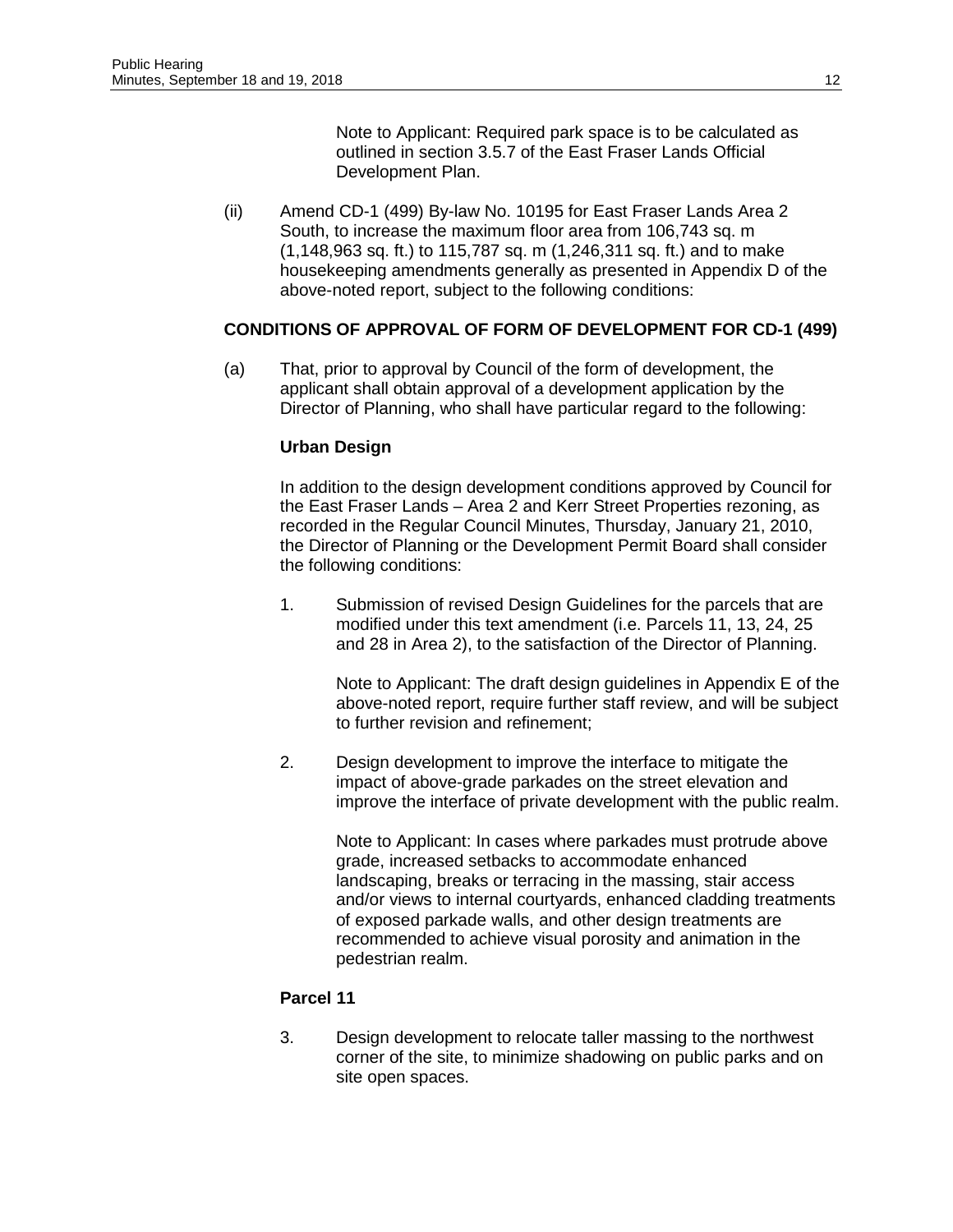Note to Applicant: Shadows on the Kinross Park and the playfield Park must not exceed those in the original rezoning.

4. Design development to shape the building massing, to create a strong, articulated edge to the Neighbourhood Park, and to terrace down to a lower building (not exceeding four storeys) at the waterfront.

# **Parcels 24, 25, 28**

- 5. Design development to limit tower floorplate, above 22.9 m (75 ft.) in height, to 605 sq. m (6,500 sq. ft.), measured to the far extent of the building massing including inset or enclosed balconies, but excluding projecting balconies.
- 6. Design development to locate and shape taller building forms to mitigate shadowing on Playfield Park.

# **CONDITIONS OF BY-LAW ENACTMENT FOR CD-1 (499)**

- (b) That, prior to enactment of the by-law amending CD-1 (499), the registered owner shall on terms and conditions satisfactory to the Director of Legal Services and to the General Manager of Planning, Urban Design and Sustainability, the General Manager of Engineering Services, and Approving Officer, as necessary, and at the sole cost and expense of the owner/developer, make arrangements for the following:
	- 1. Obtain approval of and deposit for registration of an updated subdivision plan that creates updated parcels and roads, generally as defined in the East Fraserlands Design Guidelines document and provides for delivery to the City, revised roads and lands for parks and open space, if any changes are proposed in Area 2.

Note to Applicant: Revisions to the subdivision plan and parcel locations must comply with Section 75 of the Land Title Act [RSBC 1996] with respect to access to water provisions.

Note to Applicant: Update existing legal agreements as required to append the updated subdivision plan and reflect any consequential amendments.

- (iii) Amend CD-1 (566) By-law No. 10941 for East Fraser Lands Town Square Precinct, to add 1,770 sq. m (19,052 sq. ft.) of Affordable Housing on Parcel 13, to increase the height from 20 storeys to 25 storeys, and to make housekeeping amendments generally as presented in Appendix F of the above-noted report;
- (iv) Amend CD-1 (498) By-law No. 10194 for East Fraser Lands Area 2 North, to add 3,359 sq. m (36,156 sq. ft.) of Affordable Housing on Parcel 1, and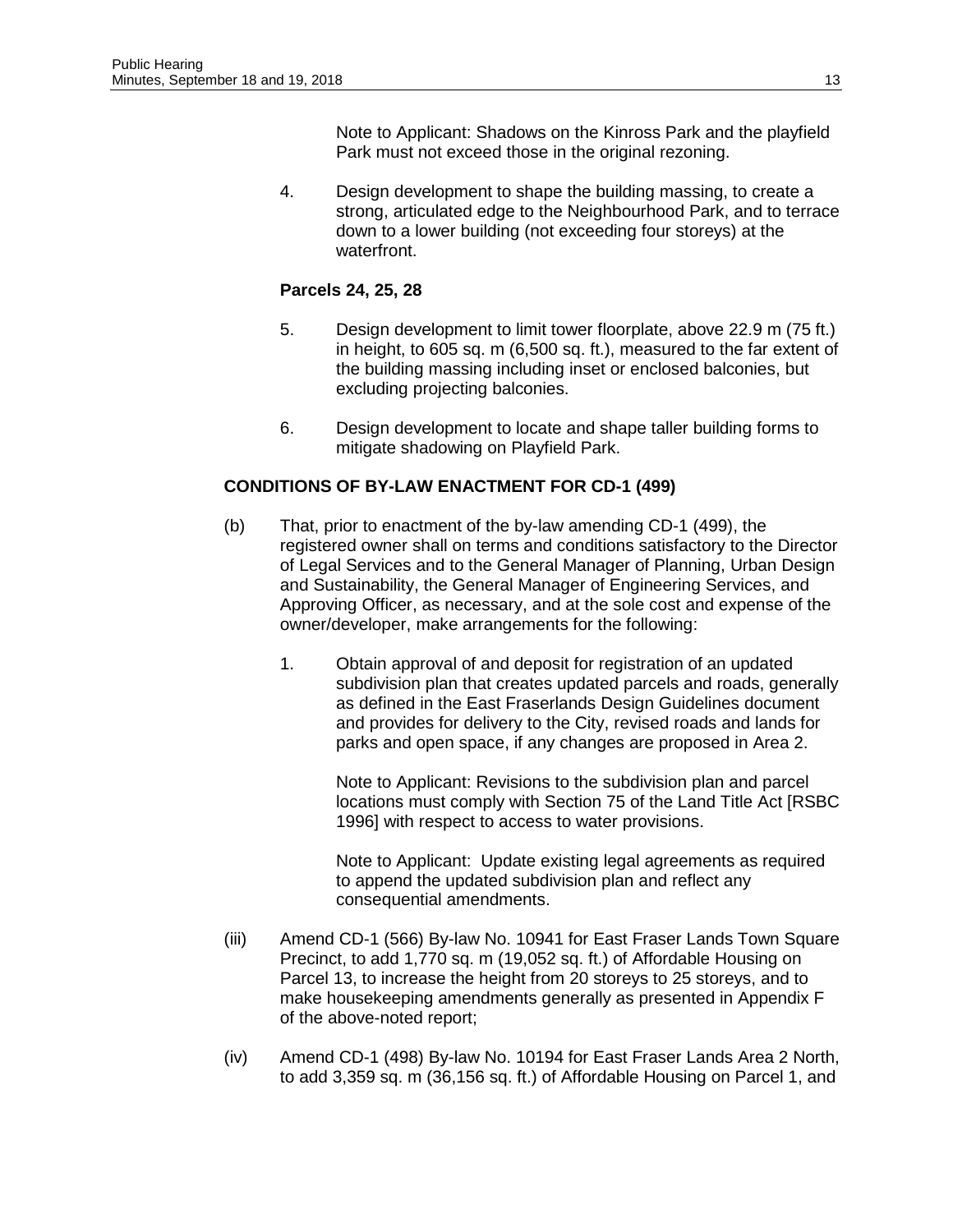to make housekeeping amendments generally as presented in Appendix G of the above-noted report;

- (v) Amend CD-1 (565) By-law No 10942 for East Fraser Lands Park Precinct to make housekeeping amendments generally as presented in Appendix H of the above-noted report; and
- (vi) Amend Schedule C, Streets Requiring Landscaped Setbacks, to remove the requirement for landscaped setbacks on sections of Boundary Road, Kerr Street, and Kinross Street, generally as presented in Appendix I of the above-noted report.
- C. THAT, subject to enactment of the amendments to the respective CD-1 By-laws, the General Manager of Planning, Urban Design and Sustainability be instructed to bring forward the following for Council adoption:
	- (i) Updates to the Area 2 and Kerr Street Properties Design Guidelines, generally as presented in Appendix J of the Policy Report dated July 10, 2018, entitled "East Fraser Lands Official Development Plan 10-year Review Planning Program: Progress Update and By-law Amendments for a New Community Centre Site and Affordable Housing"; and
	- (ii) Updates to the Phase 1 Design Guidelines, generally as presented in Appendix K of the above-noted report.
- D. THAT A to C above be adopted on the following conditions:
	- (i) THAT the passage of the above resolutions creates no legal rights for the applicant or any other person, or obligation on the part of the City and any expenditure of funds or incurring of costs is at the risk of the person making the expenditures or incurring the cost;
	- (ii) THAT any approval that may be granted following the Public Hearing shall not obligate the City to enact a by-law rezoning the property, and any costs incurred in fulfilling requirements imposed as a condition of rezoning are at the sole risk of the property owner; and
	- (iii) THAT the City and all its officials, including the Approving Officer, shall not in any way be limited or directed in the exercise of their authority or discretion regardless of when they are called upon to exercise such authority or discretion.

CARRIED UNANIMOUSLY (Vote No. 03330) (Councillor Jang absent on Medical Leave for this item on September 18, 2018)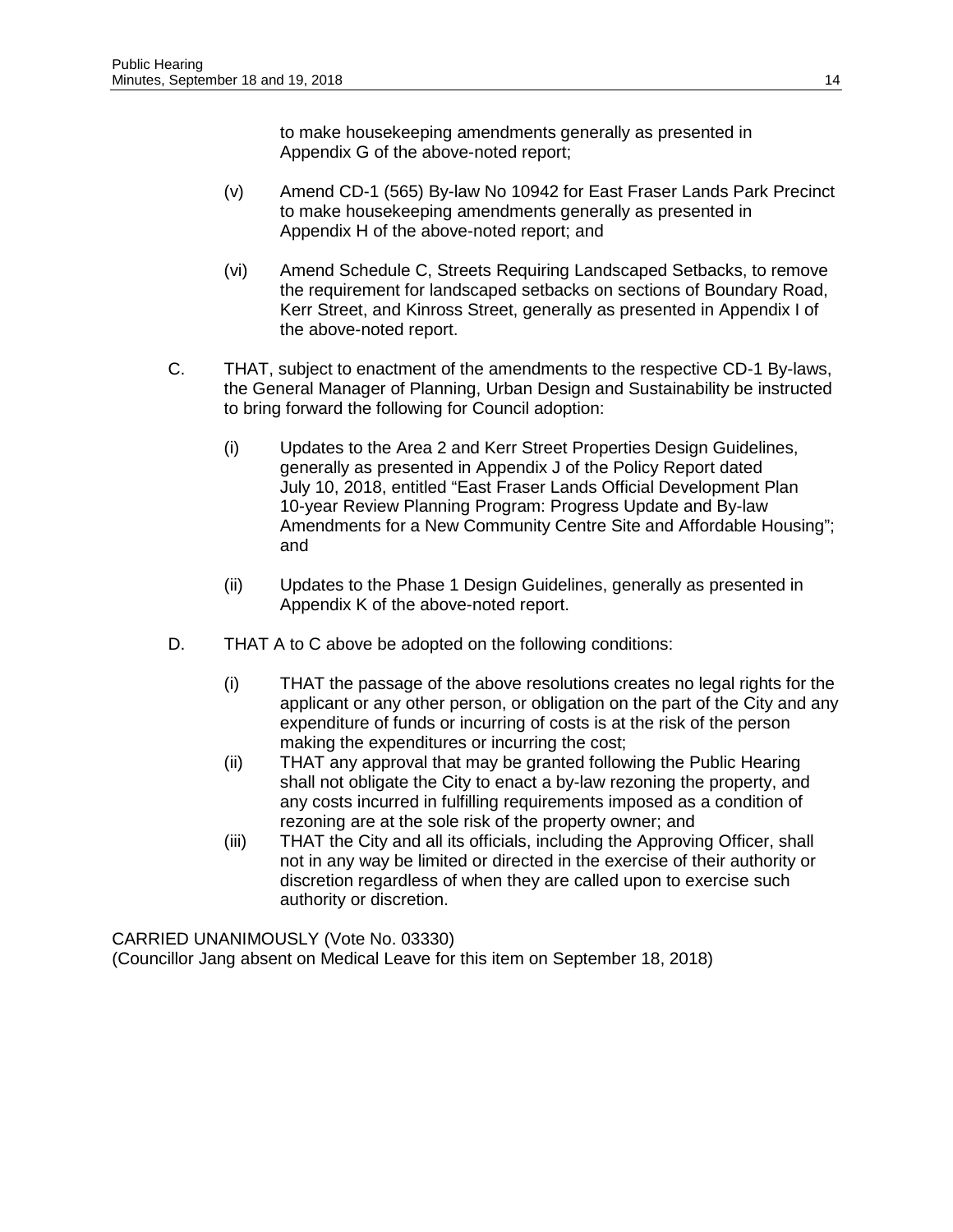# **4. REZONING: 1444 Alberni Street and 740 Nicola Street**

An application by Musson Cattell Mackey Partnership in partnership with Robert A.M. Stern Architects was considered as follows:

Summary: To rezone 1444 Alberni Street and 740 Nicola Street from DD (Downtown District) to CD-1 (Comprehensive Development) District to permit the development of two residential towers containing 314 market strata units, 129 market rental units and a 56-space childcare centre. A maximum height of 135.2 metres (443.5 feet) and a floor space ratio (FSR) of 14.48 are proposed.

The General Manager of Planning, Urban Design and Sustainability recommended approval subject to conditions set out in the Summary and Recommendation of the Public Hearing agenda.

# **Summary of Correspondence**

The following correspondence had been received since being referred to public hearing and prior to the close of the speakers list and receipt of public comments:

- 6 pieces of correspondence in support of the application;
- 8 pieces of correspondence in opposition of the application;
- 1 piece of correspondence related to other aspects of the application.

# **Staff Opening Comments**

Planning, Urban Design and Sustainability staff provided a brief presentation on the application and responded to questions.

#### **Speakers**

Mayor Robertson called for speakers for and against the application.

The following spoke in support of the application:

Stephen Regan David Hutniak Ron Johnson

The following spoke in opposition to the application:

Hans Haebler John Yano Virginia Richards Ann Robson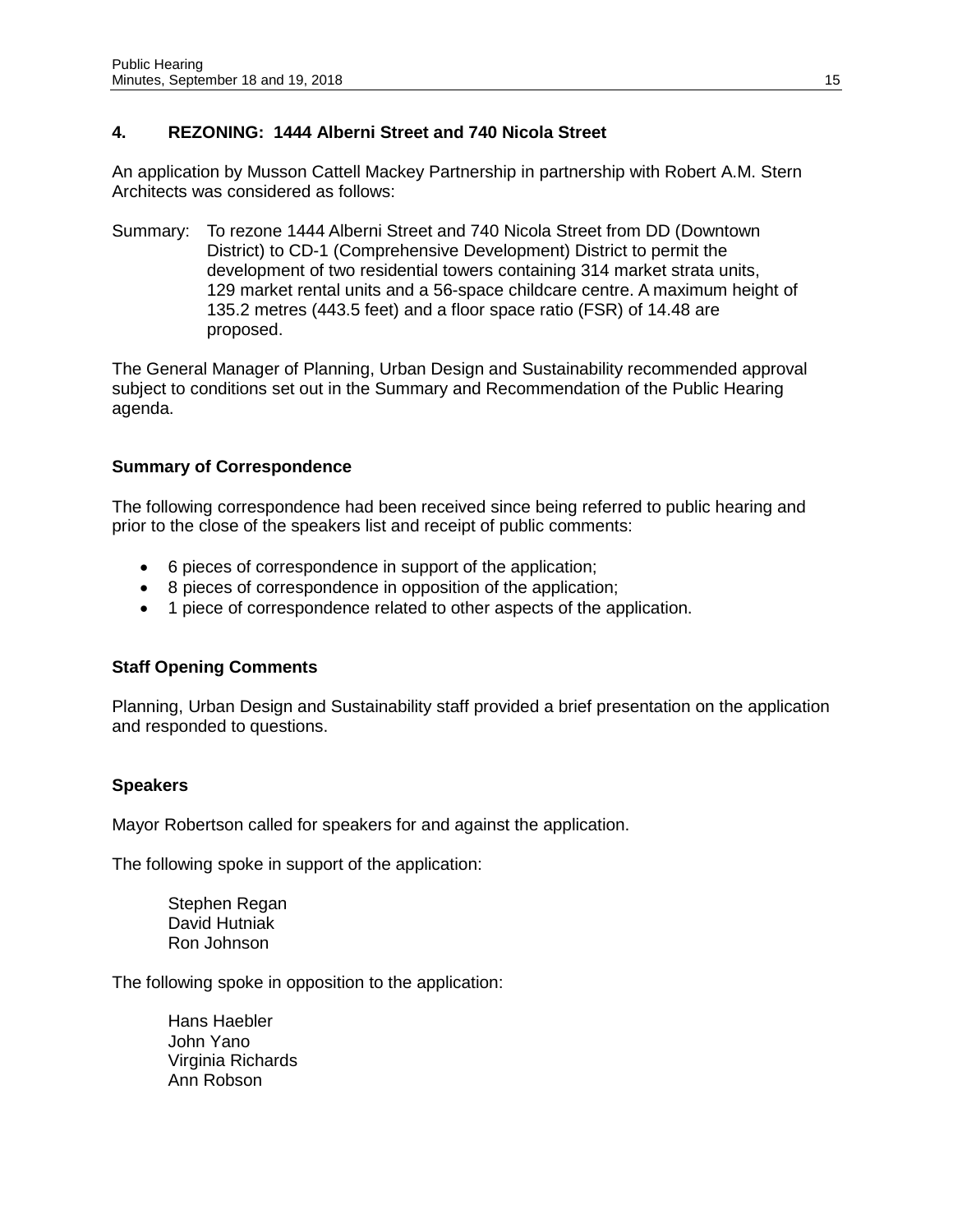The speakers list and receipt of public comments were closed at 5:08 pm.

# **Staff Closing Comments**

Planning, Urban Design and Sustainability staff provided closing remarks and responded to questions.

## **Council Decision**

MOVED by Councillor Louie SECONDED by Councillor Reimer

> A. THAT the application, by Musson Cattell Mackey Partnership in partnership with Robert A.M. Stern Architects, on behalf of Alberni Street Nominee Ltd., the registered property owner, to rezone 1444 Alberni Street and 711 Broughton Street *[PID 007-561-938; Lot I (Explanatory Plan 10081) Block 43 District Lot 185 Plan 92] and 740 Nicola Street [PID 009-175-105; Lot 16 Block 43 District Lot 185 Plan 92]*, from DD (Downtown District) to CD-1 (Comprehensive Development) District to increase the permitted floor space ratio (FSR) from 6.00 to 14.48 and the building height from 91.4 m to 135.2 m to permit the development of two residential towers containing 314 market strata units, 129 market rental units and a 56-space childcare centre, generally as presented in Appendix A of the Policy Report dated July 16, 2018, entitled "CD-1 Rezoning: 1444 Alberni Street and 740 Nicola Street", be approved subject to the following conditions:

# **CONDITIONS OF APPROVAL OF THE FORM OF DEVELOPMENT**

- a) That the proposed form of development be approved by Council in principle, generally as prepared by Musson Cattell Mackey Partnership and received September 1, 2017, provided that the Director of Planning may allow minor alterations to this form of development when approving the detailed scheme of development as outlined in (b) below.
- b) That, prior to approval by Council of the form of development, the applicant shall obtain approval of a development application by the Director of Planning, who shall have particular regard to the following:

#### **Urban Design**

1. Design development to the overall proportions of both tower forms to minimize their apparent bulkiness, particularly in the east-west dimension.

Notes to Applicant: Design development is needed for the towers to appear more slender. This can be achieved by: sculpting the facades to enhance overall verticality; increasing the depths of the step-backs in massing; and lowering the shoulders of the tower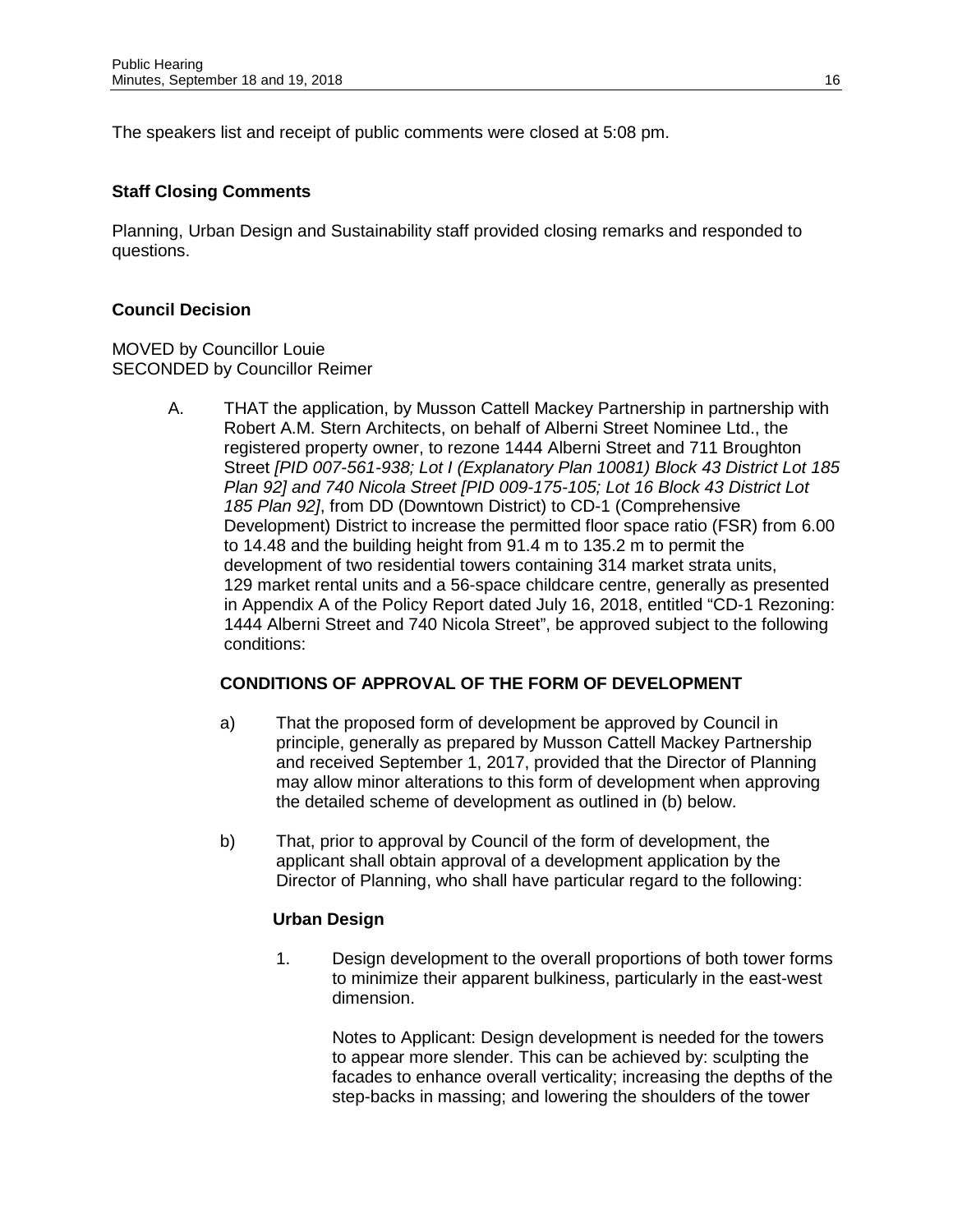base to better emphasize the shaft. Maintain a minimum of 24 m (80 ft.) separation between tower faces.

The average floor plates of the proposal are 615 sq. m (6,623 sq. ft.) for the east tower and 617 sq. m (6,643 sq. ft.) for the west tower, while the maximum tower floor plate under the *West End Community Plan* is 603.9 sq. m (6,500 sq. ft.). The increase in floor plate sizes is to account for the Passive House ventilation system and extra wall thickness. Should the ventilation and extra wall thickness no longer be required, the maximum floor plate of 603.9 sq. m (6,500 sq. ft.) outlined under the Plan shall be adhered to.

2. Design development to the upper portion of the towers to further refine and enhance their architectural contribution to the city skyline and the public view cone.

> Note to Applicant: Further sculpting of the tower crowns by lowering the shoulders of the shaft will enhance the tower tops as distinct elements.

3. Design development to rework the massing of the east face of the building to provide a sense of depth and variation and to provide massing relief to the Broughton Street frontage.

Note to Applicant: The intent is to reduce the massing impact of the uninterrupted shear face of the east façade. This can be achieved by stepping the east face of the tower back from the east face of the podium, and by finessing the proportions and depths of step-backs to integrate the tower into the podium, rather than producing an abrupt horizontal seam between tower and podium.

4. Design development to the south face of the residential podium to improve the livability of south-facing rental units and to enhance the rear elevation of the podium.

> Note to Applicant: Improve the sense of privacy for street-level units facing onto the lane with increased setbacks and landscaping, and by raising the interior floor level relative to the grade of the lane. Balconies of upper-level podium units should be increased for usability. Reduce the apparent bulk of the rear elevation by increasing setbacks and stepping in the massing.

5. Design development to enhance the laneway interface at grade level as much as possible.

> Note to Applicant: Consider pedestrian lighting, landscaping, seating, and other public realm improvements such as high quality paving treatments.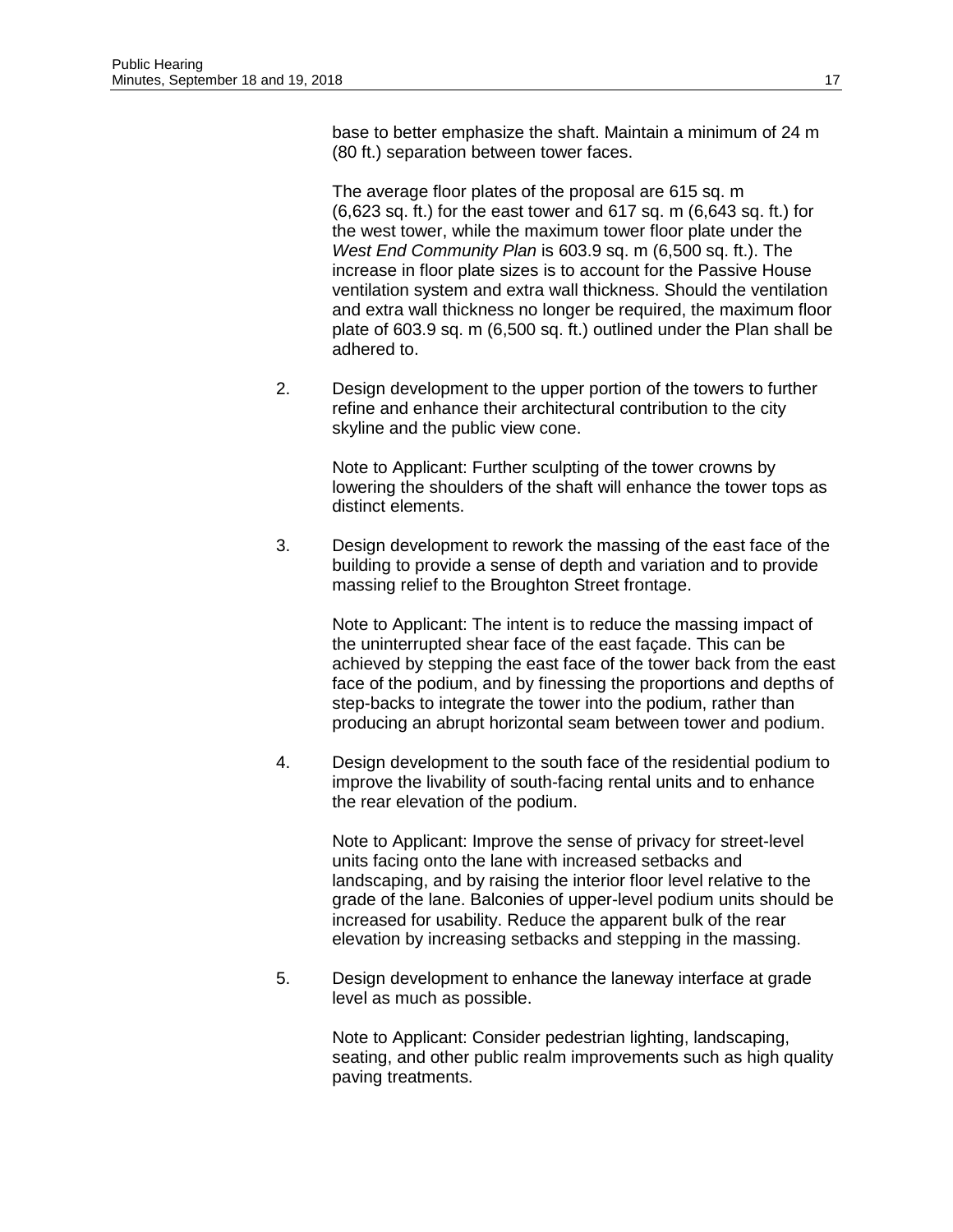6. Design development to consolidate the amenity spaces and ensure that indoor amenity spaces are co-located with sufficiently sized and well-proportioned outdoor amenity spaces.

Note to Applicant: Reduce the number of amenity spaces to improve their scale, configuration, and usability. Consider shared amenity spaces for the entire development.

- 7. Design development to maintain the high quality materials, and to maintain the level of detailing implied and necessary to accomplish and construct the proposed design aesthetic. (This includes Haddington stone, granite accents, the bronze entry doors, metal railings, and sculpted stone panel detailing.)
- 8. Design development to ensure service equipment including window washing infrastructure, and cell tower and antennae elements do not protrude into the public view cone(s).
- 9. Design development to the entries of street-level units facing onto Alberni Street to better address the public realm.

Note to Applicant: Entrances should be enhanced through the use of elements such as low walls, steps, special paving, special planting features, architecturally integrated canopies projecting from the building and special lighting. Entry steps should be simplified as shorter straight runs perpendicular to the street. Reduce the differential between the height of entry level and adjacent sidewalk elevation as much as possible. No unit entry should be greater than 0.6 m (2 ft.) below the grade of the adjacent sidewalk.

- 10. Design development to provide direct circulation to edible landscaping without conflicting with other uses such as the child day care facility.
- 11. Submission of a bird friendly strategy for the design of the building and landscape is encouraged with the development permit application.

Note to Applicant: The strategy should identify any particular risks with regard to the Bird Friendly Design Guidelines and propose design features or to reduce these risks. For more information, see the guidelines at

[http://former.vancouver.ca/commsvcs/guidelines/B021.pdf.](http://former.vancouver.ca/commsvcs/guidelines/B021.pdf)

#### **Landscape**

12. Design development to increase the long-term suitability of the proposed at-grade landscape by lowering and/or sloping the underground parking structure as follows: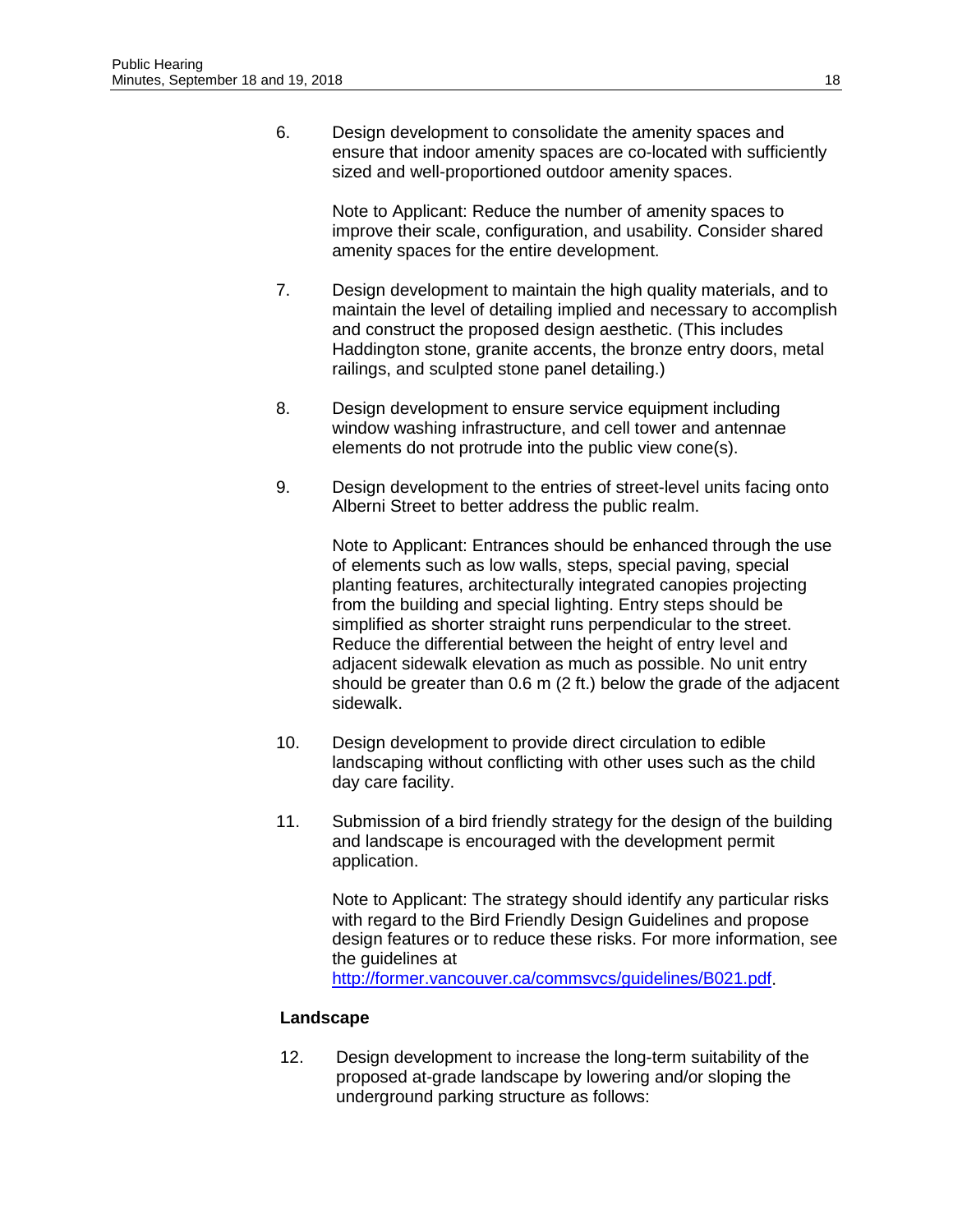- (i) Provide a minimum 0.9 m (3 ft.) depth of growing medium for all landscape along the ground level. This growing medium should be uninterrupted from underground utilities, walls, structures, drainage layer, etc. Raised Planters cannot be accepted within the central courtyard.
- (ii) The portions of the underground parking garage that are underneath landscaped areas should be designed and constructed to have a high level of structural integrity to accommodate trees for their entire lifespan without cracking or needing replacing.
- 13. Design development to provide a central courtyard that is more representative of the West End's character by providing:
	- (i) a minimum of five 'Part 1' additional trees from Schedule D of the Protection of Trees By-law; and
	- (ii) a diverse mix of medium to large statured evergreen and deciduous shrubs.

Note to Applicant: The West End is known for having green, leafy and inviting streetscapes which are composed of large, statured trees planted amongst a range of shrubs in an informal fashion. A proposal that has low plantings arranged in a formal manner, segregated from the public realm with walls and fences, cannot be supported. Features such as the walls and wrought iron fences should be designed to be less formal or be deleted.

14. Design development to improve the expression of the townhomes along Alberni Street by, as much as possible, limiting the stairs needed to enter each unit.

Note to Applicant: Explore using grade alterations within the interior of the building to limit the amount of stairs needed outside the building.

15. Design development to provide substantial planting along the perimeter of the 7th floor mezzanine.

> Note to Applicant: Provide evergreen arching shrubs or trees along the north and south perimeters of the 7th floor mezzanine. To ensure long-term vitality of the landscape screen, the size of the planters will need to be expanded in order to meet or exceed BCSLA standards.

16. Design development to provide substantial planted landscaping along the Broughton Street streetscape in order to soften the massing of the building.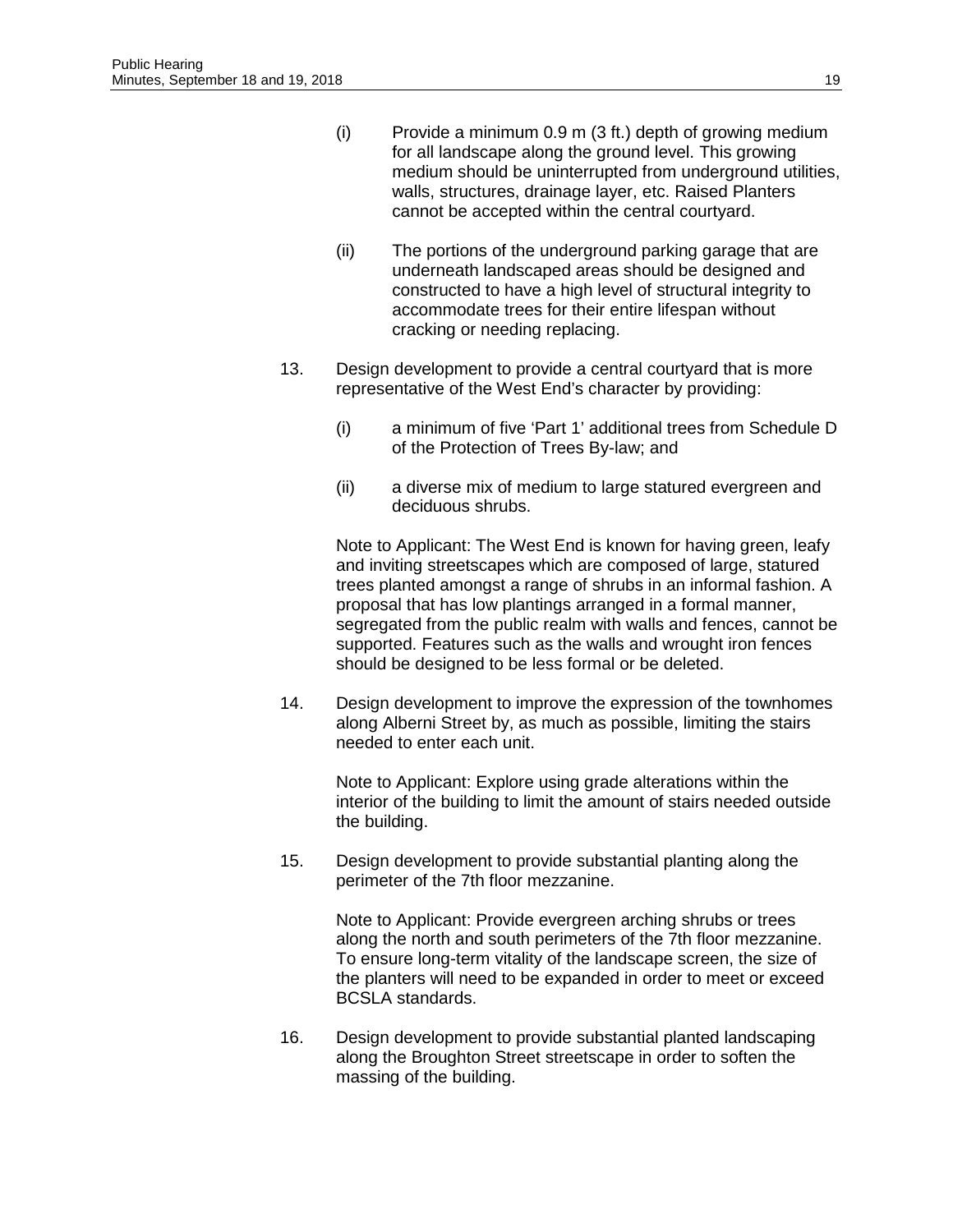Note to Applicant: Consider small, statured trees between windows which will allow natural light into units yet prevent direct views from the sidewalk into the units.

17. Design development to increase the planted landscaping along the lane with small statured trees, shrubs and planted laneway bulges.

Note to Applicant: Explore having a landscape feature between the 'Class B' Loading Bay and the opening for the underground parking garage.

18. Design development to coordinate with staff from the Vancouver Parks and Recreation regarding what should be shown on the proposed plans within the minimum 6.1 m (20 ft.) dirt site to be transferred to the City, adjacent to Nicola Street.

> Note to Applicant: Staff require that this site left blank on the plans as it is part of the future park proposed within the Nicola Street right of way.

19. Design development to delete water features.

Note to Applicant: Water features should be replaced with landscaping.

20. Design development to provide cross-section details of all landscape planters.

> Note to Applicant: Planted areas at grade should show the specified growing medium of the planters as required in previous conditions. All other planted areas should meet or exceed BCSLA standards.

# **Engineering**

- 21. The owner or representative is advised to contact Engineering Services to acquire the project's permissible street use. Prepare a mitigation plan to minimize street use during excavation and construction (i.e. consideration to the building design or sourcing adjacent private property to construct from) and be aware that there is a minimum 60 days lead time for any major crane erection/removal or slab pour that requires additional street use beyond the already identified project street use permissions.
- 22. Provision of any gas service to connect directly to the building without any portion of the service connection above grade within the road right of way.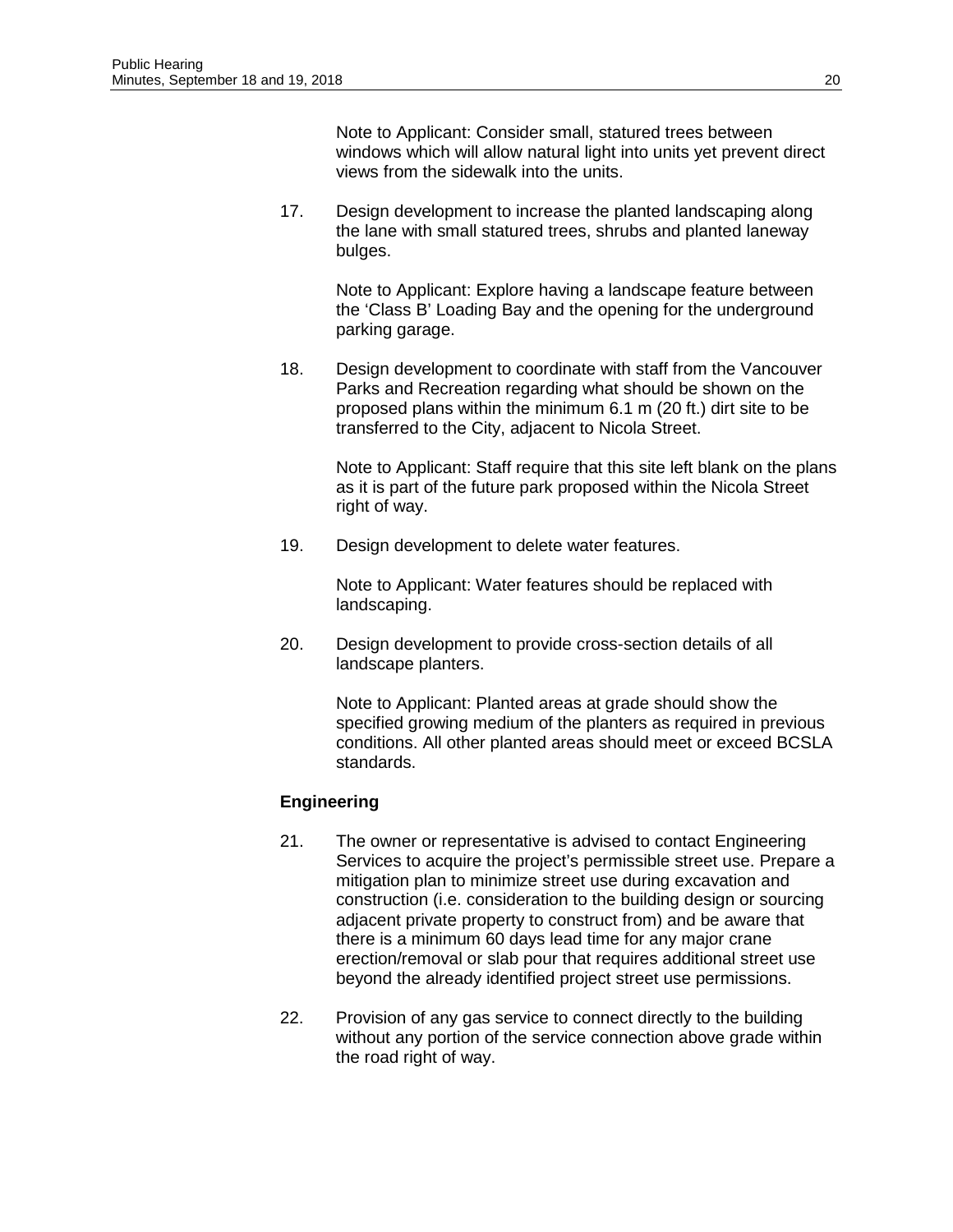- 23. Provision of construction details to determine ability to meet municipal design standards for shotcrete removal (Street Restoration Manual section 02596 and Encroachment By-law (#4243) section 3A) and access around existing and future utilities adjacent your site. Current construction practices regarding shotcrete shoring removals have put City utilities at risk during removal of encroaching portions of the shoring systems. Detailed confirmations of these commitments will be sought at the building permit stage with final design achievements certified and confirmed with survey and photographic evidence of removals and protection of adjacent utilities prior to building occupancy. Provision of written acknowledgement of this condition is required. Please contact Engineering Services for details.
- 24. Delete what appear to be curb returns in the lane. There is existing roll-over curb that runs the length of the lane which is to be maintained.
- 25. Please place the following statement on the landscape plan: *This plan is "NOT FOR CONSTRUCTION" and is to be submitted for review to Engineering Services a minimum of 8 weeks prior to the start of any construction proposed for public property. No work on public property may begin until such plans receive "For Construction" approval and related permits are issued. Please contact Engineering, Development Services and/or your Engineering, Building Site Inspector for details."*
- 26. Please update the landscape and/or site plan to reflect the public realm changes including all of the off-site improvements sought for this rezoning, where a design or detail is not available please make note of the improvement on the site and/or landscape plans. Please submit a copy of the updated plan to Engineering Services for review.
- 27. Delete the portions of balconies and projecting window surround which encroach into the lane (pages A102-105).
- 28. Deletion of balcony encroachments into the 20-foot setback.
- 29. Deletion of the existing planters on Nicola Street that are being considered for retention within the 20-foot setback area.
- 30. Deletion of the bike racks proposed to be located within the setbacks on Alberni Street and Nicola Street.
- 31. Deletion of landscape proposed within the 20-foot setback area on Nicola Street.
- 32. Deletion of the sidewalks and specialty treatments in the lane. Provision of standard treatment in the lane.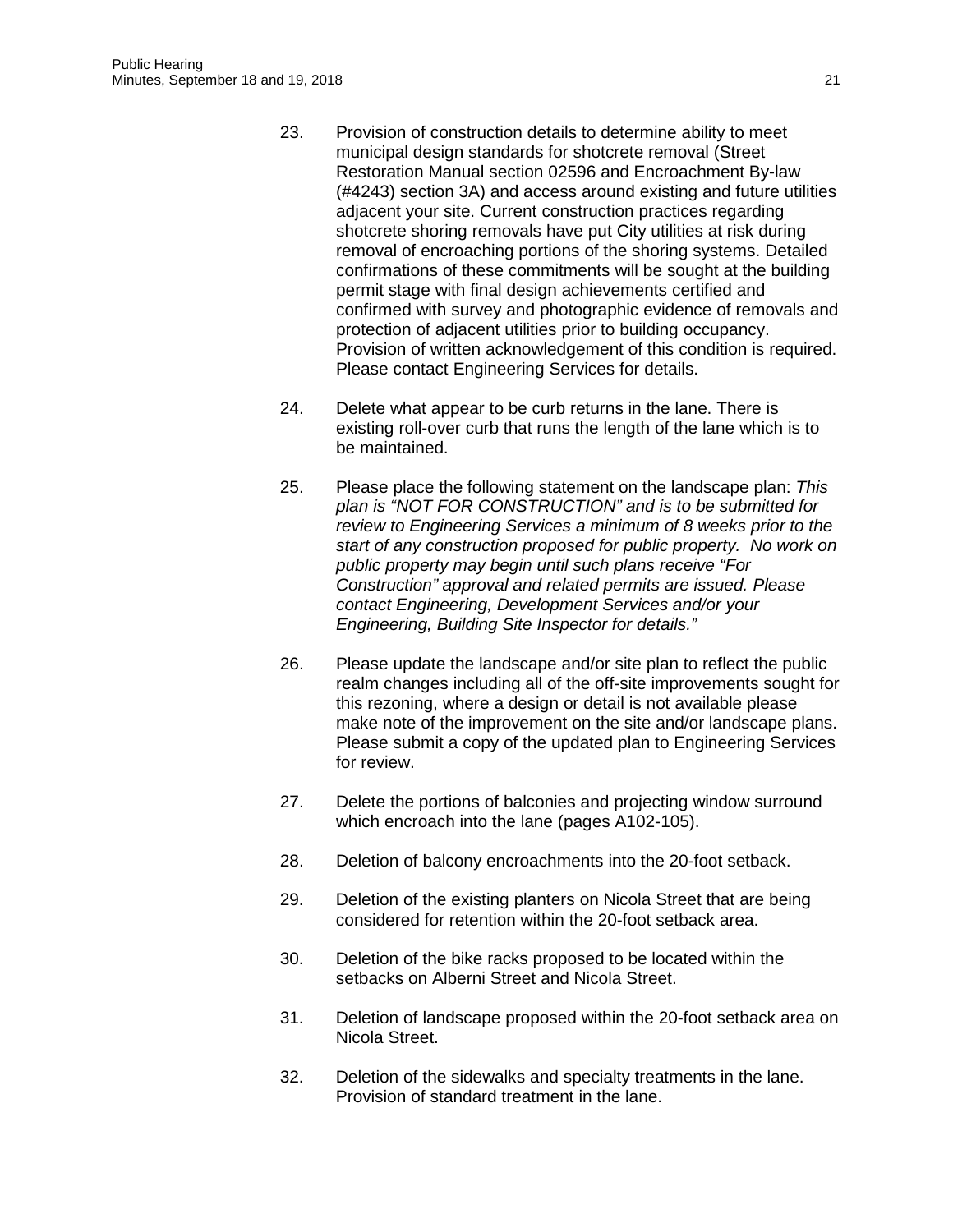- 33. Clarify garbage pick-up operations. Confirmation that a waste hauler can access and pick up from the locations shown is required. Pick-up operations should not require the use of public property for storage, pick up or return of bins to the storage location. Applicant is showing garbage/recycling rooms on L1 and  $L2$ .
- 34. Provide automatic door openers at all doors leading to and providing access to the bicycle room(s).
- 35. Compliance with the Parking and Loading Design Supplement to the satisfaction of the General Manager of Engineering Services, as follows:

# *Tech Table*

(i) Note to Applicant: Calculations for required daycare spaces should reference the City's Childcare Design Guidelines, Section 4.1.6: [http://vancouver.ca/docs/planning/childcare-design](http://vancouver.ca/docs/planning/childcare-design-guideline-1993-February-4.pdf)[guideline-1993-February-4.pdf](http://vancouver.ca/docs/planning/childcare-design-guideline-1993-February-4.pdf) 

# *Drawings*

(ii) Provision of a section drawing showing parking level elevations, vertical clearances, security gates including mechanical projections for the main ramp, and through the loading bays.

> Note to Applicant: This is to confirm vertical clearances for same. Minimum 2.3 m clearance is required to access Class A loading and disability spaces; minimum 3.8 m clearance is required to access Class B loading spaces.

(iii) Provision of design elevations on both sides of the parking ramp at all breakpoints, both sides of the loading bays, and at all entrances. Include width of the main ramp and distance between all breakpoints.

> Note to Applicant: This is to calculate and confirm slopes and crossfalls throughout the parking areas.

# *Parking Ramps*

(iv) Clarify use of small ramp west adjacent to parkade access ramp. Include dimensions and ramp slopes.

> Note to Applicant: Where there is a curved ramp, provide grades two feet from the wall on the inside radius. The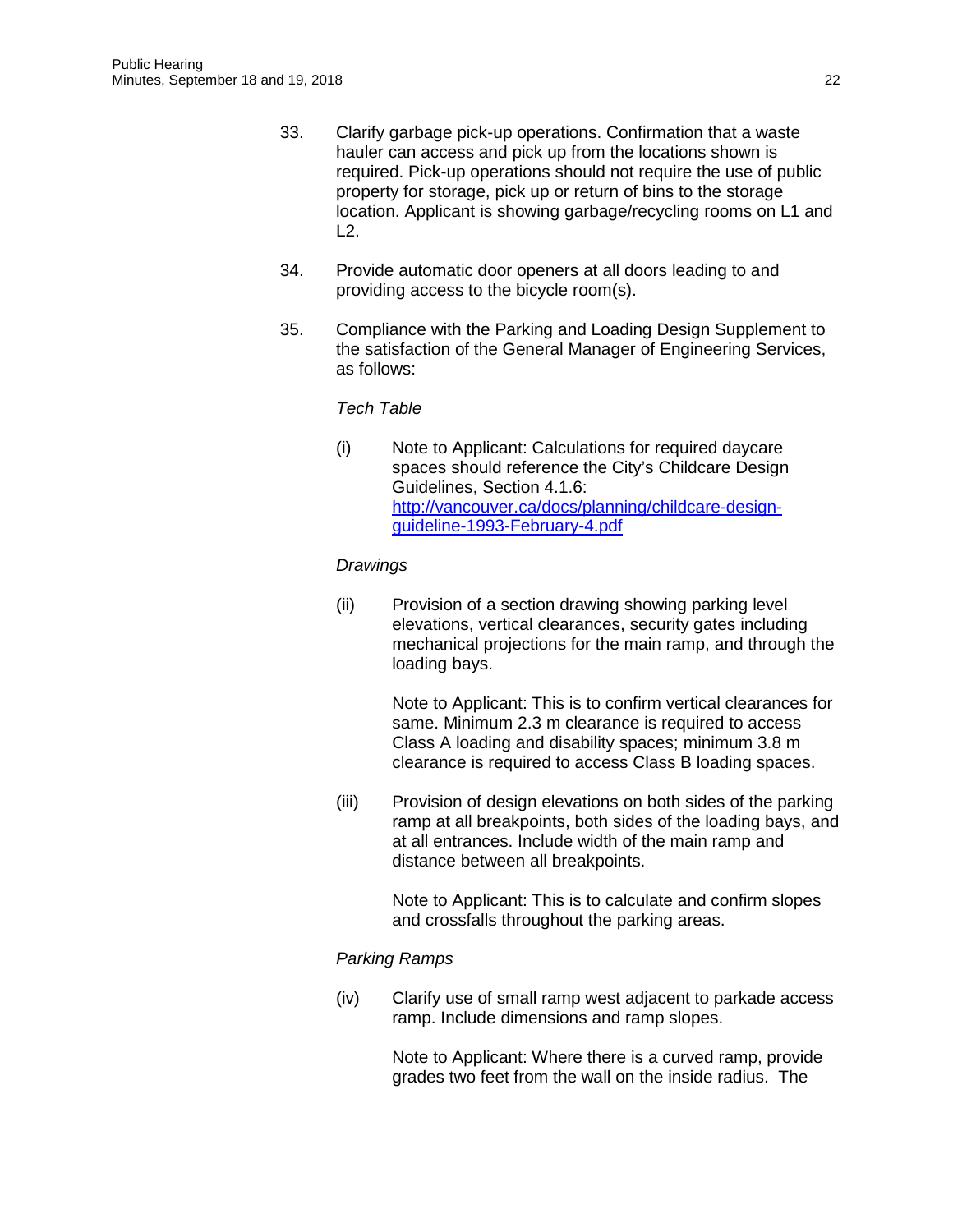slope and length of the ramp sections must be shown on the submitted drawings.

(v) Provide corner cuts at right-angle turns for improved two-way vehicle visibility and maneuvering.

> Note to Applicant: Corner cuts in the southeast corner of P1 through P3 would be acceptable.

#### *Parking Spaces*

- (vi) All types of parking and loading spaces to be numbered, dimensioned and labelled on the drawings as daycare or residential spaces.
- (vii) Provide a 6.6 m (21.7 ft.) maneuvering aisle width or provide 2.74 m (9 ft.) stall widths.
- (viii) Dimension all columns encroaching into parking stalls.
- (ix) Improved wheelchair access from disability parking spaces to the elevators is required.

Note to Applicant: Note space 81 on P2 through P4, and space 83 on P5.

#### *Loading Bays*

- (x) Provision of 0.30 m (1 ft.) additional width for the Class A loading spaces adjacent to wall.
- (xi) Provide convenient, internal, stair-free access to/from all site uses and towers.

#### *Bicycle Room, Bike Racks, and Bikeways*

(xii) Provision of an updated plan showing the access route from the Class A bicycle spaces to reach the outside.

> Note to Applicant: The route must be 'stairs free' and confirm the use of the parking ramp or elevator, if required.

(xiii) Include Class B bicycle parking on architectural drawings, in addition to those shown on landscape plans.

#### **Sustainability**

36. All new buildings in the development will meet the requirements of the *Green Buildings Policy for Rezonings* (amended February 7, 2017), including all requirements for Near Zero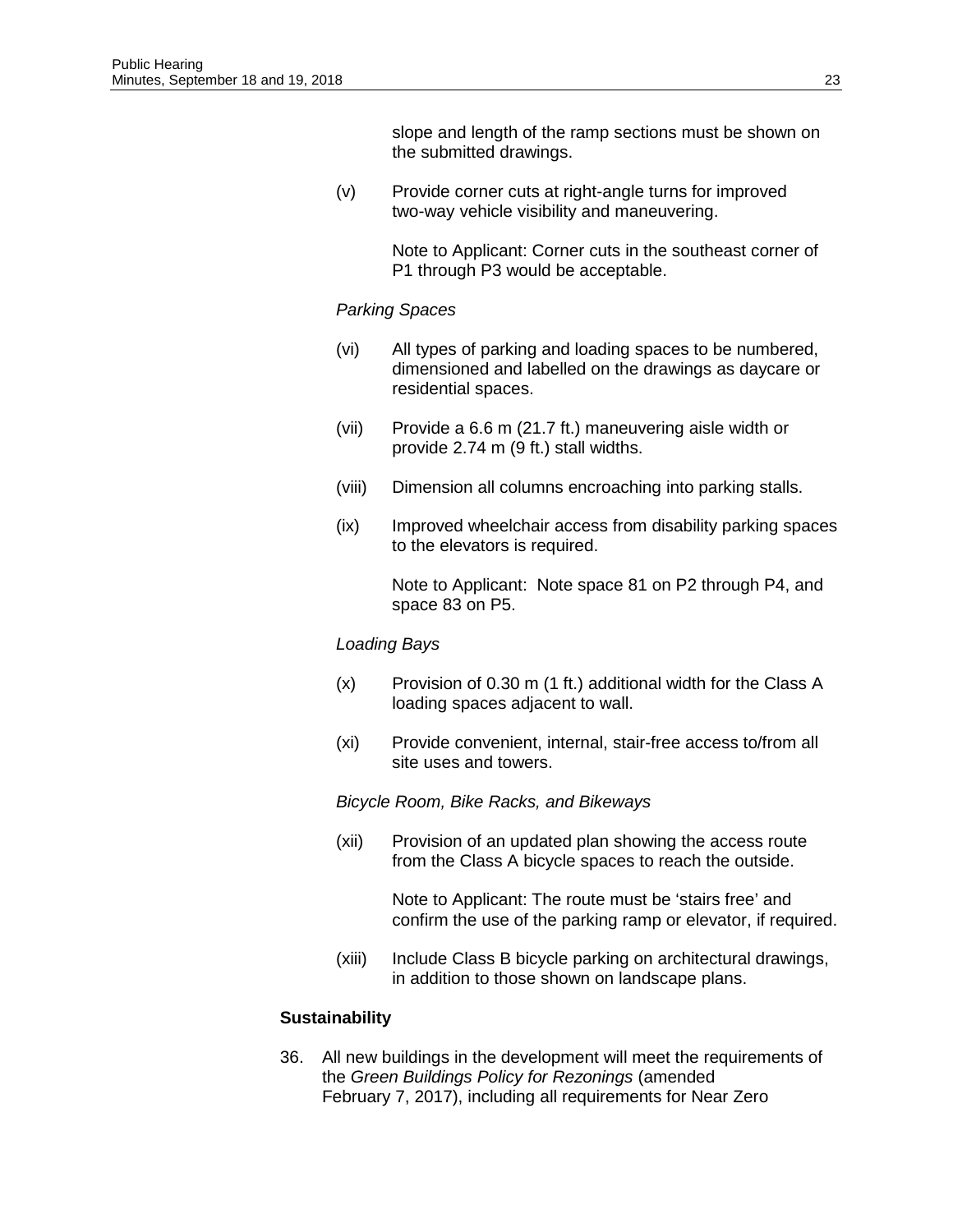Emissions Buildings (i.e. Passive House certified or alternate near zero emissions standard approved by the Director of Sustainability), or Low Emissions Green Buildings. The requirements for Low Emissions Green Buildings are summarized at <http://guidelines.vancouver.ca/G015.pdf>.

Note to Applicant: The applicant will be required to demonstrate that the development is on track to achieve the above requirements at each stage of permit. For phased developments, it is expected that the individual development permits will meet the requirements of the *Green Buildings Policy for Rezonings* in effect at the time of development permit application. For more detail on the above requirements and what must be submitted at each stage, refer to the most recent bulletin *Green Buildings Policy for Rezonings – Process and Requirements* (amended April 28, 2017 or later).

- 37. The applicant commits the proposed development to exceed the sustainable design and emissions improvements required by the *Green Buildings Policy for Rezonings* and the *Rezoning Policy for Sustainable Large Developments*, and to demonstrate leadership in sustainable design as required by the *General Policy for Higher Buildings*, through the following:
	- (i) Passive House Design: the development shall be designed to certify under the Passive House standard, including a thermal energy demand of no more than 15 kWh/sq. m annually.

# **Crime Prevention Through Environmental Design (CPTED)**

- 38. Design development to respond to CPTED principles, having particular regards for:
	- (i) theft in the underground parking;
	- (ii) residential break and enter;
	- (iii) mail theft; and
	- (iv) mischief in alcove and vandalism, such as graffiti.

Note to Applicant: Building features proposed in response to this condition should be noted on the plans and elevations. Consider use of a legend or key to features on the drawings. Consultation with the social housing operators and Park Board staff with experience of the more specific CPTED risks in this area is recommended, and should be included the response to this condition.

# **Housing/Tenant Relocation**

39. Provide a completed Tenant Relocation Application Form which includes a list outlining the name of each tenant, the number of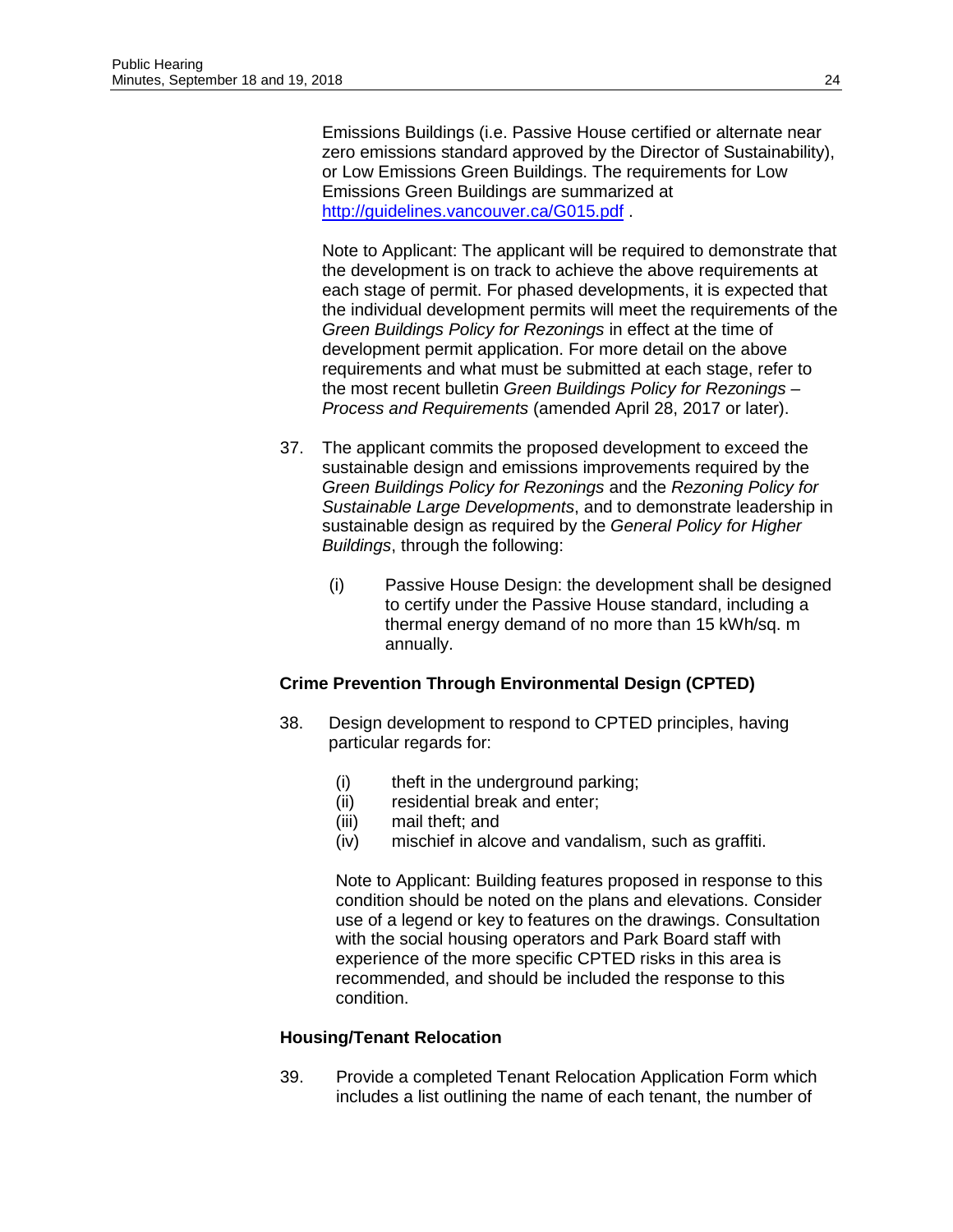the tenant's unit, the size of unit, the type of unit, and their rent, as per Section 6.1(a) of the *Tenant Relocation and Protection Guidelines*.

Note to Applicant: An updated list of tenants must be submitted at the time of development permit application.

- 40. Provide a letter stating the property address and legal description of the site, and providing the names and mailing addresses of all tenants.
- 41. Provide a notarized declaration, prior to issuance of a development permit which demonstrates that each tenant has been given written notice of the intent to redevelop the property; that indicates the number of units occupied on the date of the notice; includes information on posting of notice regarding the intent to redevelop as per Section 6.1(c); and includes copies of a letter addressed to each tenant summarizing the Tenant Relocation Plan offer and signed as received by each tenant.
- 42. Provide a final Tenant Relocation Report to be submitted prior to issuance of the occupancy permit which outlines the names of tenants; indicates the outcome of their search for alternate accommodation; summarizes the total monetary value given to each tenant (moving costs, rent, any other compensation); and includes a summary of all communication provided to the tenants.
- 43. Provide residential amenity spaces as follows:
	- (i) Indoor Amenity Design development to include a common indoor amenity room for residents with kitchenette, storage closet and accessible washroom equipped with baby change table adjacent to an outdoor amenity area.
	- (ii) Outdoor Amenity Design development to include an outdoor common area for residents including an area suitable for a range of opportunities for creative and motor-skills developing play for children with a range of ages (play equipment is neither necessary nor encouraged, but landscape features which encourage creative play and motor skills development such as boulders, logs, pathways, water-play elements, sand-play, etc. are encouraged).

Note to Applicant: The amenity spaces for the market rental and strata housing should comply with the *High Density Housing for Families with Children Guidelines.*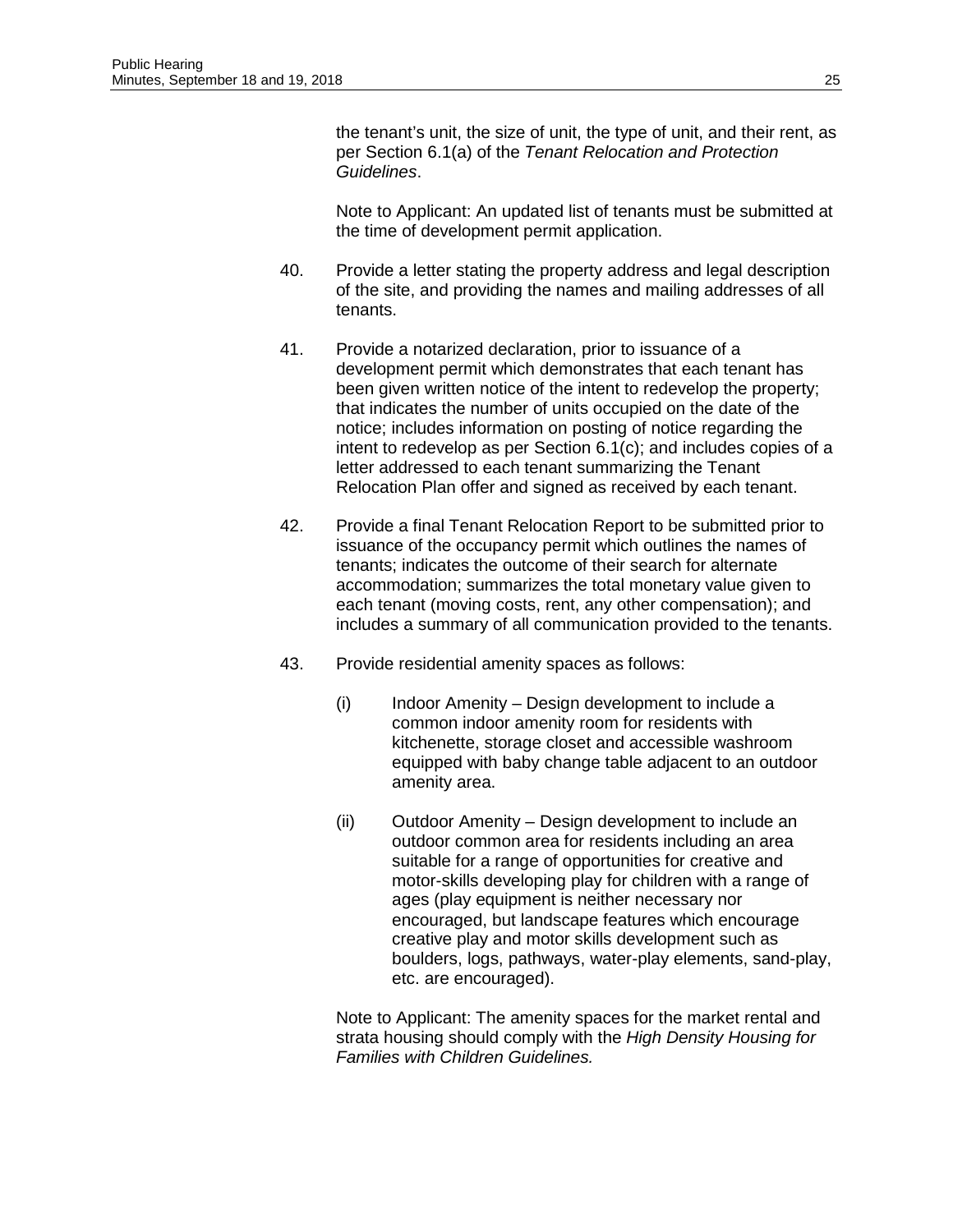# **Child Day Care Facility**

44. Design development to ensure that the 56-space childcare centre is licensable by Community Care Facilities Licensing and meets the intent of the City's *Childcare Design Guidelines and Childcare Technical Guidelines*. Each program within the childcare centre is required to have an adequate amount of contiguous indoor and outdoor space.

Note to Applicant: Based on the City's *Childcare Design Guidelines* a 56-space childcare centre will require a minimum gross indoor area of 7,320 sq. ft. and an approximate outdoor area of 7,590 sq. ft.

- 45. Design development to ensure that the indoor and outdoor spaces of the childcare centre are designed to maximize opportunities for healthy child development while ensuring an operationally sustainable facility for the non-profit operator.
- 46. Design development of the outdoor childcare space to maximize solar access and to ensure that the full outdoor area is supervisable and licensable. Storage must be accommodated on site for program equipment and strollers (for both parents' use and for the program's use).

Note to Applicant: All work pertaining to the design, construction, fit, furnish, equip and supply for the childcare centre shall be to the satisfaction of the City's Managing Director of Social Policy and Projects, the City's Director of Facilities Planning and Development, and to the Regional Manager of Community Care Facilities Licensing.

- 47. Design development to minimize the number of balconies overhanging the outdoor play space and to ensure mitigation of fallen or thrown objects from any remaining overhanging balconies.
- 48. Clarify the intended use of daycare garbage spaces on L01 and L03.

Note to Applicant: Note that daycare garbage room should be large enough to accommodate garbage and recycling for the childcare, and should be located in an area easily accessible by daycare staff (close to the daycare elevator).

- 49. Provide seven pick-up/drop-off parking spaces, and two staff parking spaces, dedicated and signed to the childcare.
- 50. Clarify that the childcare is situated no higher than 24.4 m (80 ft.) via evacuation routes.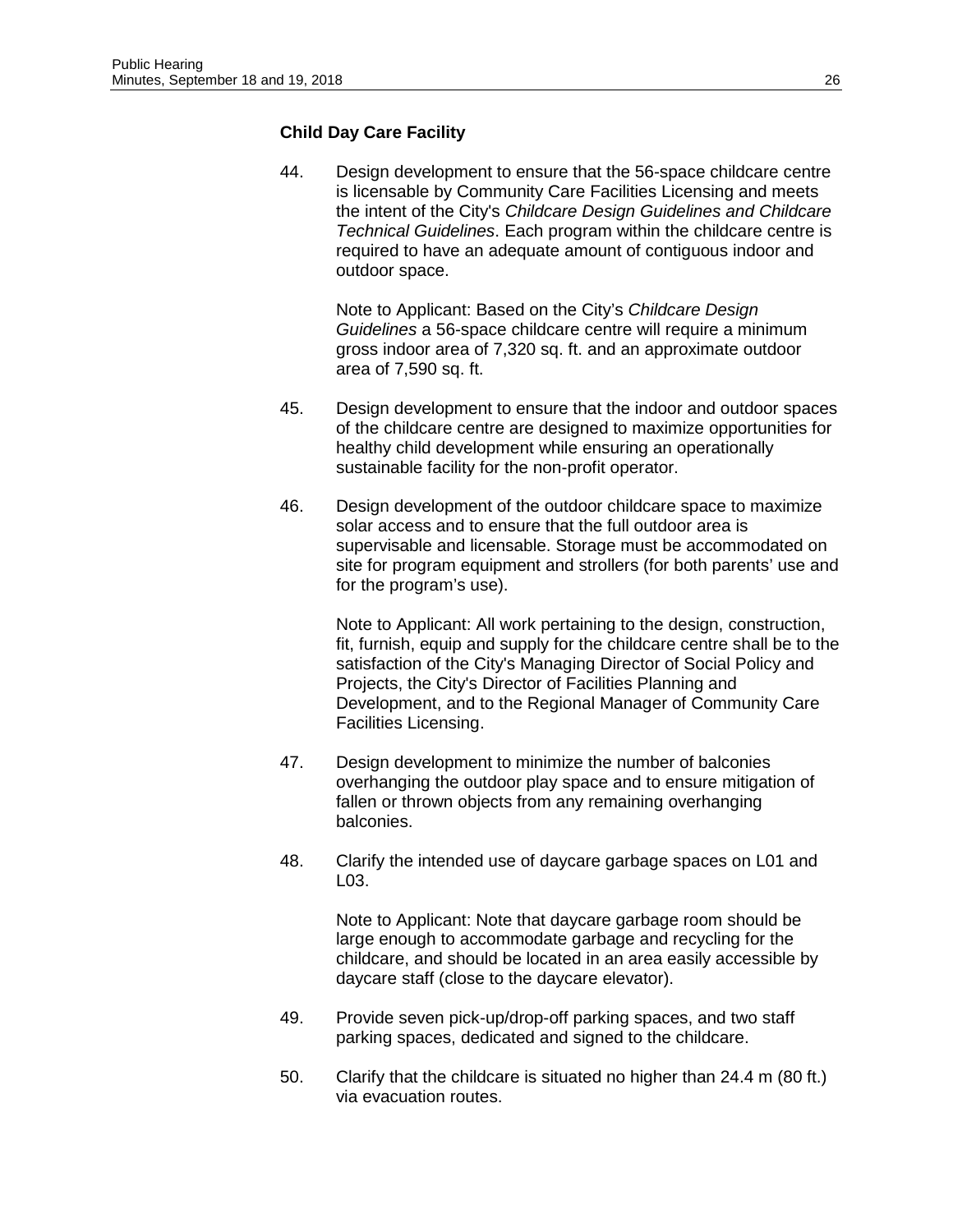51. Provide plans outlining how access to and use of the residential outdoor amenity spaces will be entirely separate from access to the daycare and that there would be minimal impact on the safety, security and daily operations of the daycare.

Note to Applicant: Staff are concerned that the close proximity of the outdoor amenity space will impact either the privacy of the childcare activities, and/or the access to natural light should a privacy barrier be erected. If there is access to the daycare level by residents, additional security measures will be required.

Note to Applicant: A provincially licensed childcare facility must be secured at all times, with access granted only to staff, children enrolled in the childcare, and their caregivers at pick-up/drop-off.

#### **Public Park**

52. Delete any features on the plans shown within the future park, including within the dedicated land along the western edge of the subject site offered by the applicant.

> Note to Applicant: The design, construction and programming of the future park, including on the dedicated land, are to be determined through a separate, Park Board led process. The Park Board led process will confirm the amenities to be included in the park including on the dedicated land. Elements such as bike racks, landscaping, trees, planters or structures related to private development, as well as potential public art, as shown in the rezoning application, are not supported in the 6.1 m (20 ft.) dedicated land.

Further, site grading of the park, including the dedicated area, will be determined by the Park Board during the design of the park in order to best accommodate the park design and proposed park programming. The proposed westerly building elevation cannot limit any future possibility for park grades. A consistent, even grade from lane to the street must remain possible. Final grading, which may include a series of terraces, would be further explored and determined through the future park design process.

- 53. Delete any sidewalk or pathway locations through the future park. Note to Applicant: Sidewalk and pathway locations through the future park will be determined by the General Manager of Parks and Recreation and the General Manager of Engineering Services, and cannot be as shown in the development permit application without consultation with staff.
- 54. Design development to ensure that, other than subsurface drainage associated with the building, no subsurface building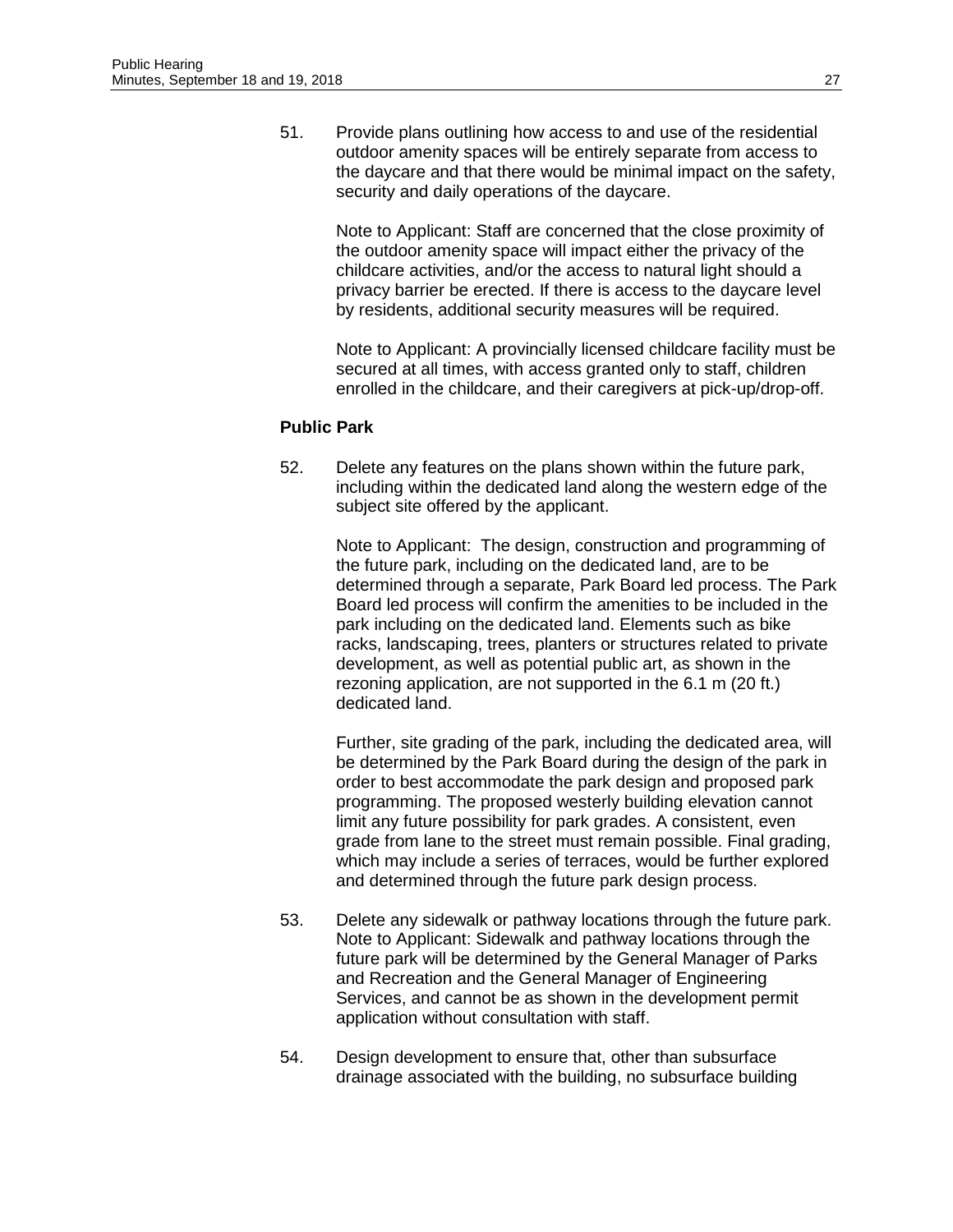structure or infrastructure shall be located within the park or the dedicated area.

55. Design development to ensure no building encumbrances or encroachment to the air space above the park including the dedicated area, e.g. no overhanging structures/balconies/window bays within the dedicated area.

> Note to Applicant: Any building encroachment into the 6.1 m (20 ft.) park dedication area is not permitted. The intent of this space is for park use. If additional space is required to accommodate the building façade, including balconies, water tables, or cornice projections, all these features must be accommodated within the rezoning site, not within the 6.1 m (20 ft.) park dedication that is to be transferred to the City.

56. Design development to ensure no direct building access into the dedicated area.

> Note to Applicant: A collector pathway would be required within private property.

57. Ensure Park Board arborist approval is obtained for the tree protection plan for all trees within the park and street trees. Plans to be submitted for Park Board approval.

# **CONDITIONS OF BY-LAW ENACTMENT**

(c) That, prior to enactment of the CD-1 By-law, the registered owner shall on terms and conditions satisfactory to the Director of Legal Services and to the General Manager of Planning and Development, the Managing Director of Social Development, the General Manager of Engineering Services, the Managing Director of Cultural Services, the Director of Facility Design and Management and Approving Officer, as necessary, and at the sole cost and expense of the owner/developer, make arrangements for the following:

# **Engineering**

1. Subdivision of Lot I (Explanatory Plan 10081) and Lot 16, Block 43, District Lot 185, Plan 92 to create a single parcel for the development site and a new 20 foot wide park parcel adjacent to Nicola Street. The new park parcel is to be transferred ("dedicated") to the City for park purposes.

Note to Applicant: This 20-foot wide park site is to be transferred to City in Fee Simple Ownership and shall:

> (i) be a dirt site (no parking structure or other infrastructure underneath);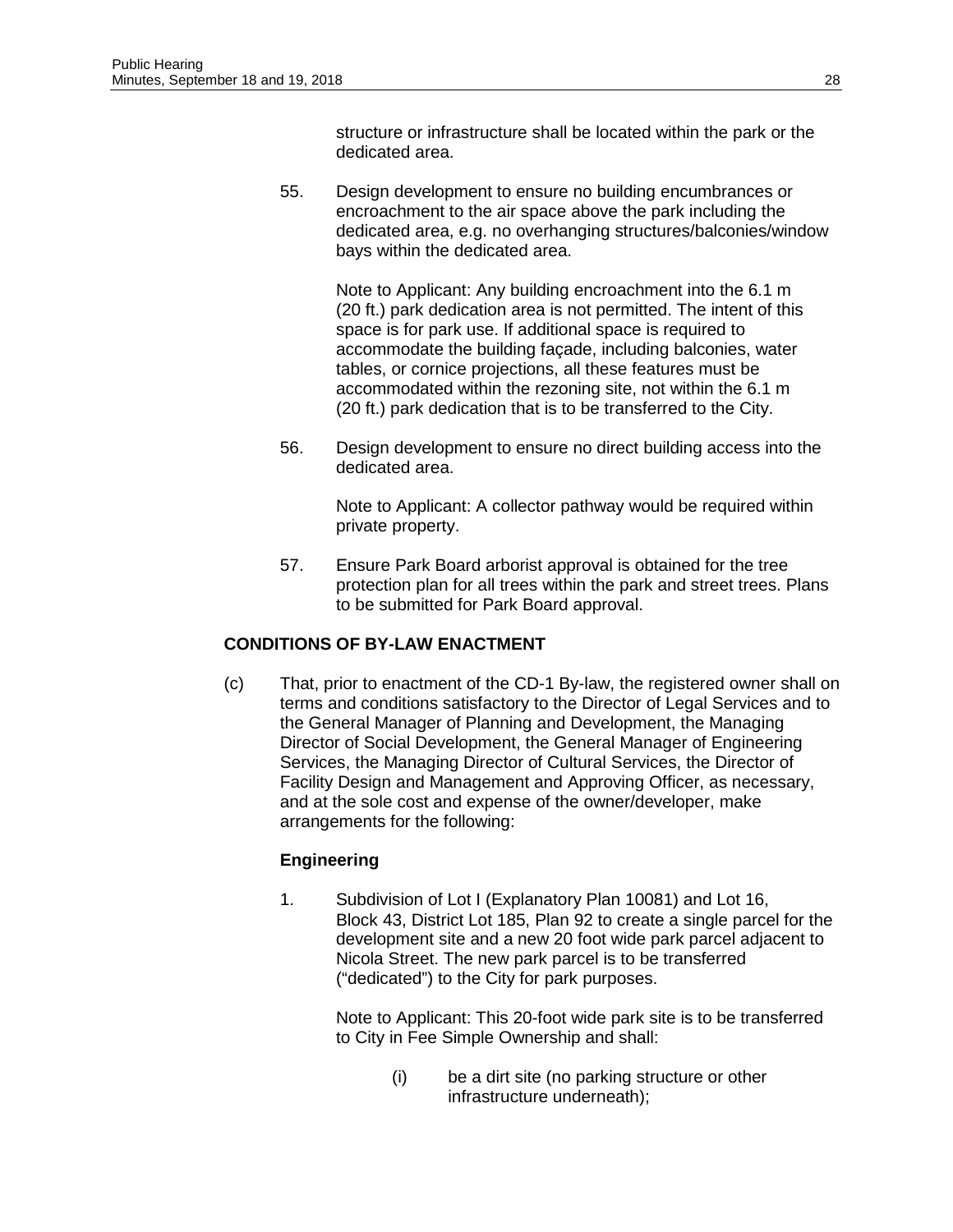- (ii) be transferred to City ownership, free and clear of any financial charges, liens and other encumbrances; and
- (iii) meet all environmental conditions/remediation requirements for park use (verified by appropriate written documentation/certification).
- 2. Release of Easement & Indemnity Agreements 469603M (support), E36923 & 440228M (commercial crossings) prior to building occupancy.

Note to applicant: Arrangements are to be secured prior to zoning enactment, with release to occur prior to issuance of an occupancy permit for the site. Provision of a letter of commitment will satisfactorily address this condition.

- 3. Provision of statutory right of way (SRW) for public pedestrian use of an expanded sidewalk over the area of the site adjacent to the north property line to give an overall distance of 4.5 m (14.8 ft.) from the existing back of curb. The SRW is to be free of any encumbrance such as structure, stairs, door-swings and benches at-grade, but the SRW agreement will accommodate underground parking Levels P1 to P6 and portions of building levels 1 and 2 within the SRW area.
- 4. Provision of a shared use agreement to the satisfaction of the General Manager of Engineering Services for the loading spaces between the daycare and residential uses.

Note to Applicant: The shared use agreement should specify allocated time periods for shared use by residential vs. daycare units. Label the space as "Residential and Daycare Loading".

- 5. Provision of additional transportation demand management strategies in Green Mobility Plan, including:
	- (i) Provision of additional residential Class A bicycle spaces, for a minimum total of 1.8 spaces per unit;
	- (ii) Provision of Class A and Class B bicycle spaces for the daycare; and
	- (iii) Provision of 100% EV-ready vehicle parking spaces.

Note to Applicant: Additional information regarding the proposed private shared bicycle fleet must be provided to determine its suitability in meeting the requirements of the Green Mobility Plan. Contact John Turecki in Engineering Services for further information.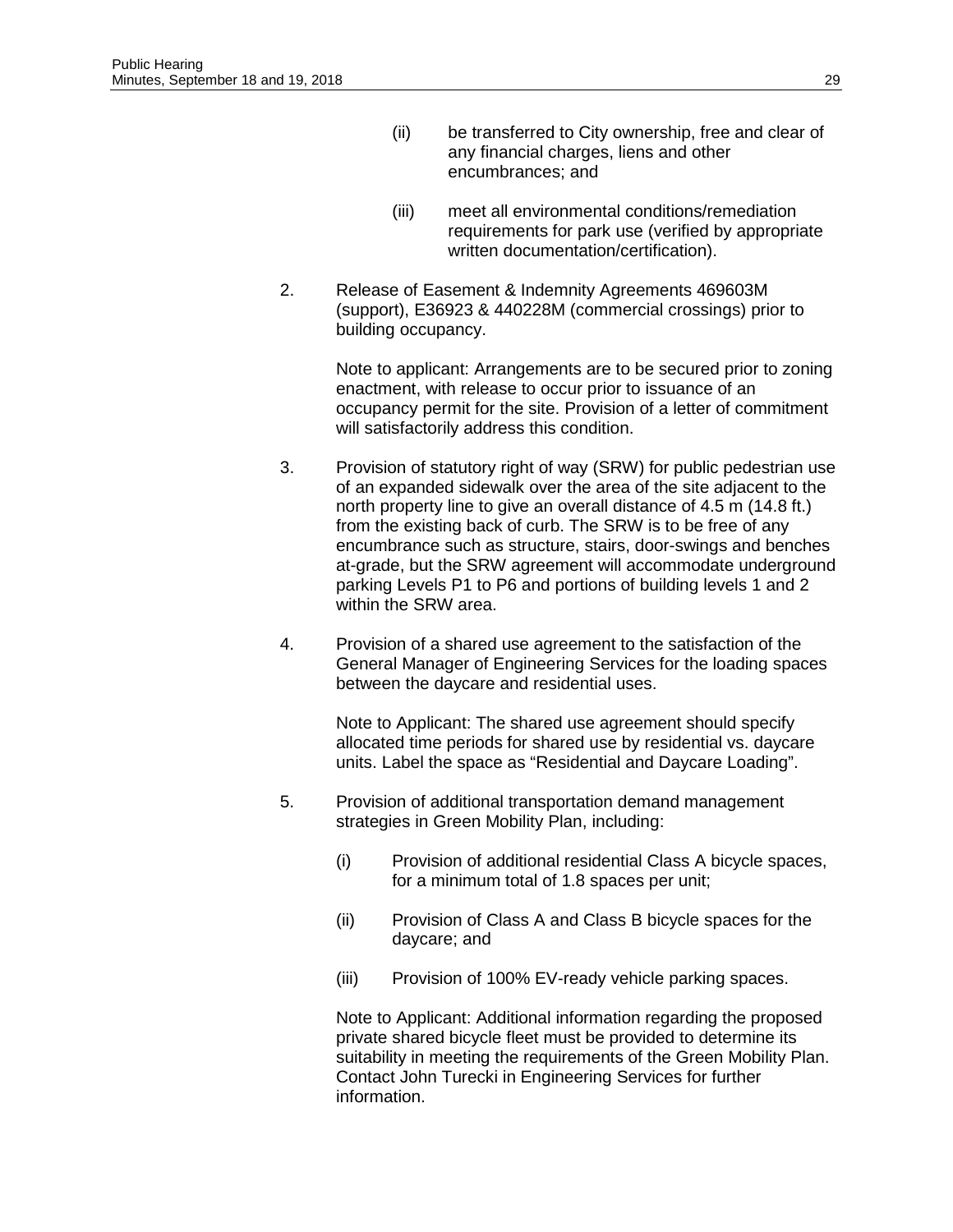- 6. Provision of a letter of commitment to post occupancy monitoring of the Transportation Demand Management (TDM) measures proposed. Including provision of a limited TDM plan update to be delivered approximately 1 year after occupancy outlining the following:
	- (i) Travel mode survey for the all employees;
	- (ii) Current and future TDM measures being implemented and the uptake; and
	- (iii) Each update to capture summer and winter data for the mode split and TDM uptake.

Note to Applicant: A \$10,000 Letter of Credit will be required to secure the studies. Completed studies are to be submitted to the Parking Management Branch of the City.

- 7. Provision of a Services Agreement to detail the on-site and off-site works and services necessary or incidental to the servicing of the site (collectively called the "services") such that they are designed, constructed and installed at no cost to the City and all necessary street dedications and rights of way for the services are provided. No development permit for the site will be issued until the security for the services are provided.
	- (i) Provision of adequate water service to meet the fire flow demands of the project. The current application lacks the details to determine if water main upgrading is required. Please supply project details including projected fire flow demands, sprinkler demand, hydrant load, and domestic water demands to determine if water main upgrading is required. Should upgrading be necessary then arrangements to the satisfaction of the General Manager of Engineering Services and the Director of Legal Services will be required to secure payment for the upgrading. The developer is responsible for 100% of any water system upgrading that may be required.
	- (ii) Upgrade the existing 150 mm sanitary sewer along Alberni Street, from the development to Nicola Street (approximately 54 m). The estimated size of the upgraded sanitary sewer is 250 mm.
	- (iii) *RAINWATER MANAGEMENT PLAN* Provision of a comprehensive site-wide Rainwater Management Plan (RMP) prepared by a subject matter expert (Engineer), that demonstrates how the project will meet the requirements for peak flow control, volume retention, and treatment, and which will address the following: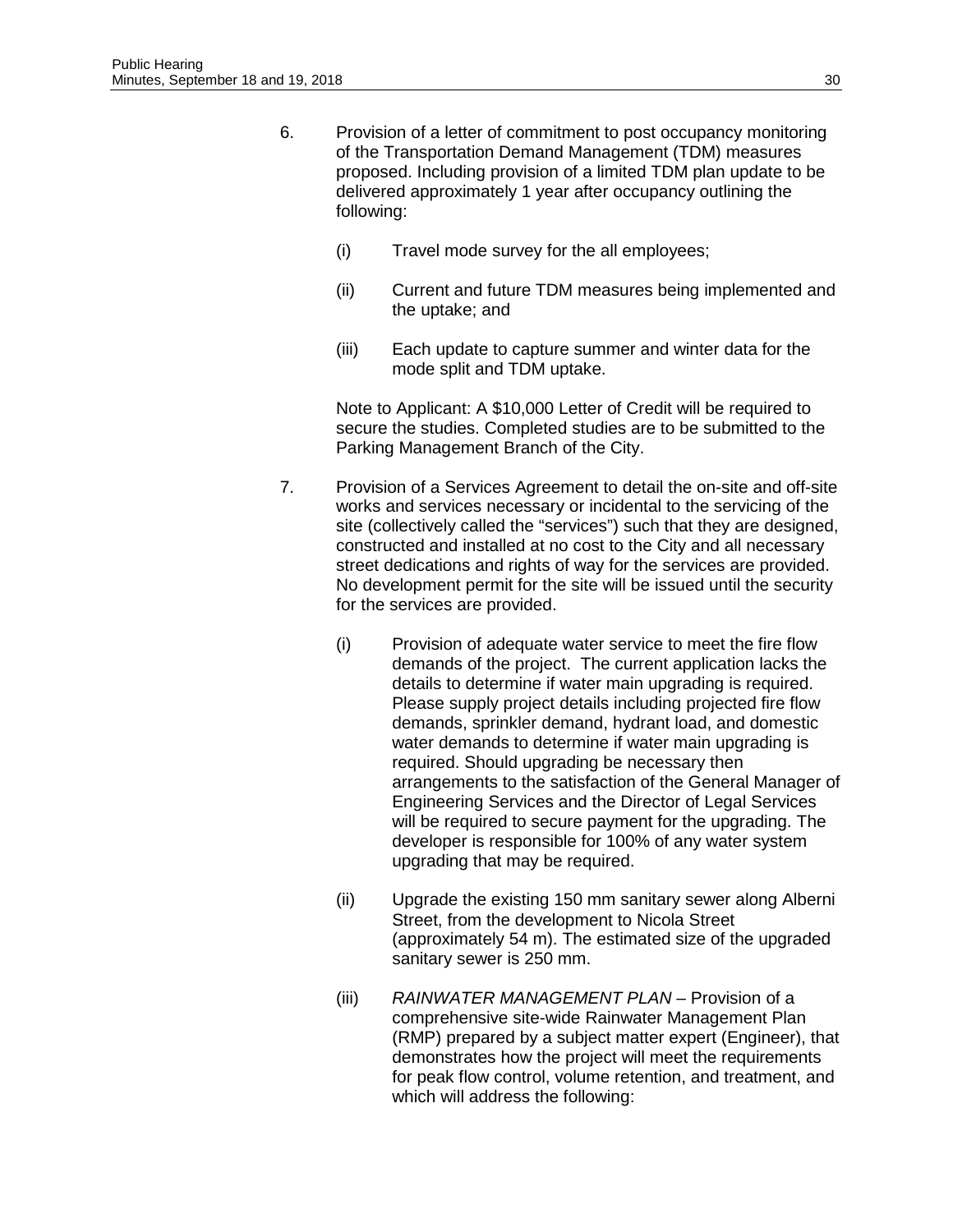- a. Peak Flow Rate Control:
	- 1. The peak flow rate from the 2-year post-development storm event shall be maintained at the pre-development level.
	- 2. The pre-development estimate shall utilize the 2014 IDF curve, whereas the post-development estimate shall utilize the 2100 IDF curve to account for climate change.
- b. Treatment and Volume Retention:
	- 1. Runoff from the first 24 mm of rainfall from all areas, including rooftops, paved areas, and landscape must be retained and treated on site (landscapes over native subsoils with appropriately sized topsoil meets the 24 mm retention requirement);
	- 2. Surfaces designed for motor vehicle use and other high pollutant generating surfaces require an additional 24 mm of treatment beyond the first 24 mm retained (for a total of 48 mm treated).
	- 3. Water quality volume (24 mm for low pollutant generating surfaces like roofs and 48 mm for high pollutant generating surfaces like driveways) that leaves the site must be treated to a standard of 80% TSS removal by mass by using either individual BMPs that meet the standard or treatment trains of BMPs that, when combined, meet the standard. For proprietary treatment devices:
		- (i) Provide product information for all treatment practices.
		- (ii) Products need to be certified by TAPE - The Technology Assessment Protocol – Ecology Program, Washington State Department of Ecology's process for evaluating and approving emerging rainwater treatment BMPs. The applicant may propose other technologies but must provide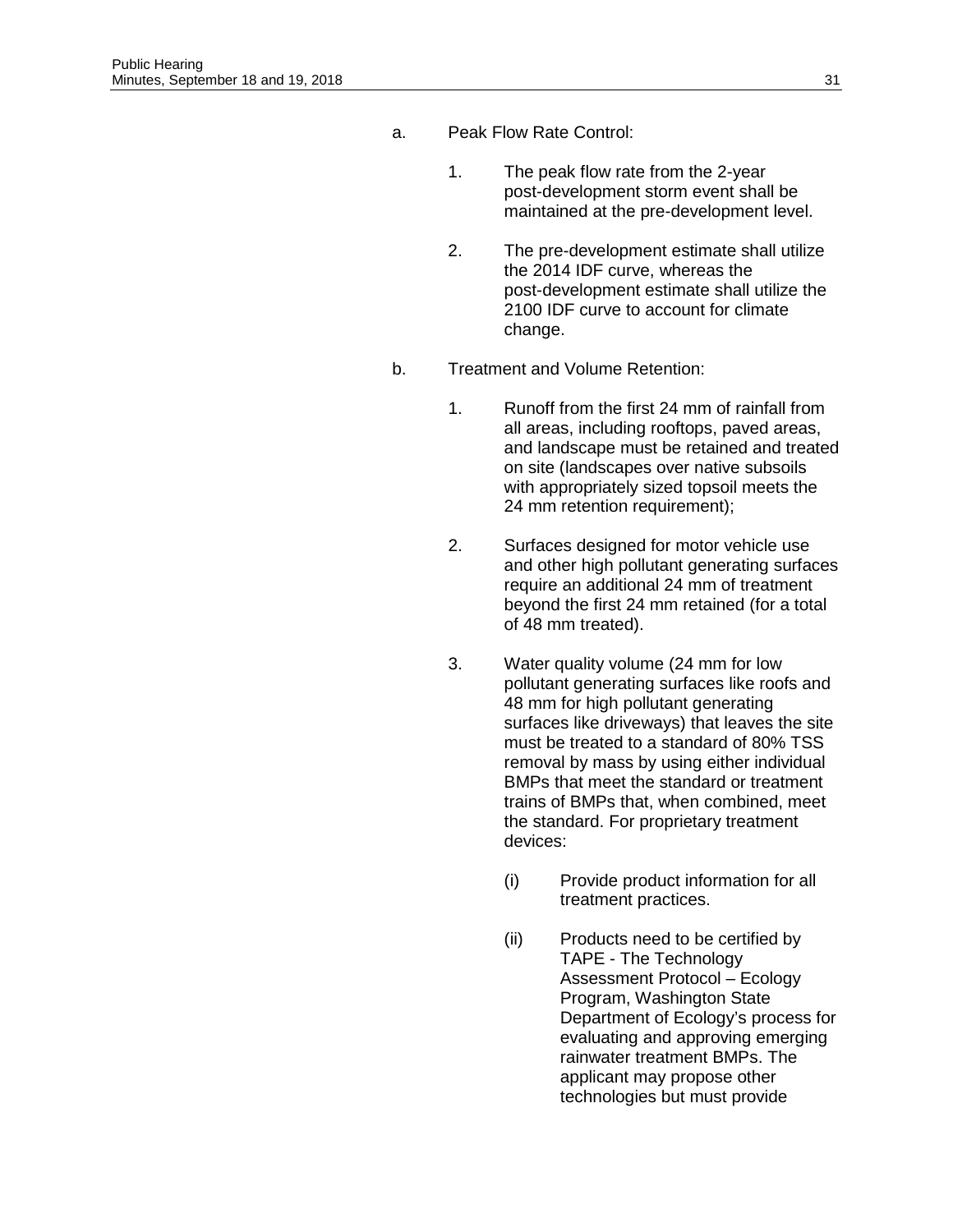supporting information that shows the technology meets the standard.

- 4. The applicant must prioritize methods of retention according to the three tiers below. Justification must be provided for using a lower tier retention option. The tiers are as follows:
	- (i) 1st tier priority green infrastructure practices: Provide volume reducing green infrastructure practices. For example, rainwater can be kept on site for rainwater harvesting for re-use, green roofs, and soil infiltration;
	- (ii) 2nd tier priority green infrastructure practices: Provide treatment and retention in non-infiltrating landscapes. For example, rainwater can be directed to absorbent landscape on slab, closed bottom planter boxes, and lined bioretention systems;
	- (iii) 3rd tier priority green infrastructure practices: Provide treatment and detention as per the rate control requirement.
- c. Submission requirements for development permit stage must include the following elements:
	- 1. Pre-development site plan showing orthophoto and existing drainage areas and appurtenances.
	- 2. A proposed site plan that delineates drainage areas, including the area measurements for pervious/impervious areas, and identifies appropriately sized green infrastructure practices for each of those areas.
	- 3. Hydrologic and hydraulic analysis prepared by a qualified professional in the area of rainwater management showing how the site will meet the requirements.
	- 4. If lower tier green infrastructure options are chosen, then justifications must be included in the RMP report.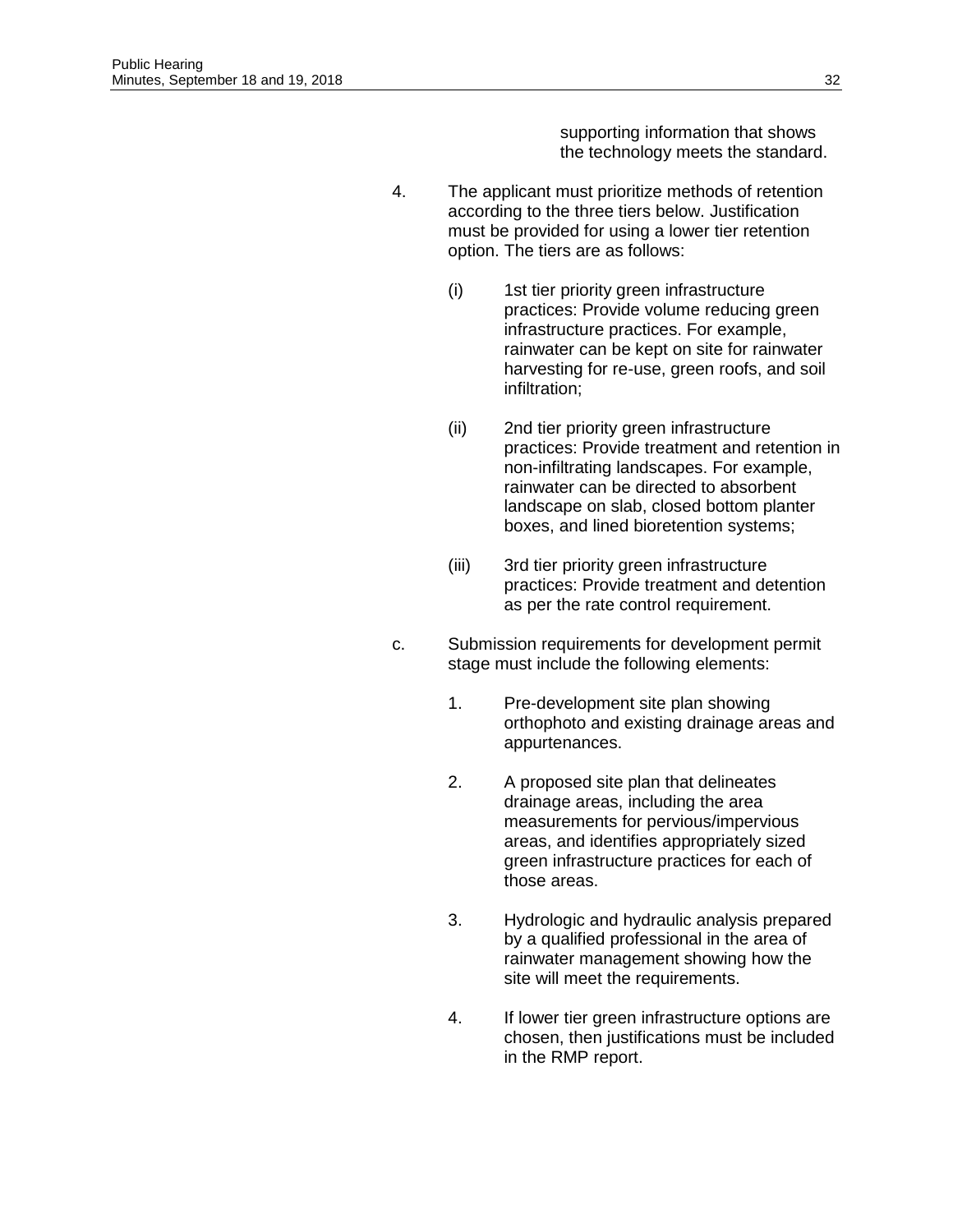- 5. Details on how the targets set out above will be achieved through the development phases and once all development phases are complete.
- 6. Include supplementary documentation for any proprietary products that clearly demonstrates how they contribute to the targets.
- 7. The plan and report must demonstrate that access has been provided for maintaining the rainwater management system, such as providing truck access for pumping out sediment traps.
- 8. Maintenance and operation guide for the rainwater management system that will be provided to the eventual owner or party responsible for maintenance.

Note to Applicant: On-site drainage is required to be treated on site; it cannot be treated on public property (i.e. on the future park site).

Note to Applicant: The Development to be serviced to the upgraded 250 mm sanitary sewer along Alberni Street.

Note to Applicant: Legal arrangements may be required to ensure ongoing operations of certain stormwater storage, rainwater management and green infrastructure systems.

- (iv) Provision of new or replacement duct banks adjacent the development site that meet current City standards. Duct banks are to consist of electrical and communication ducts sized to meet City needs in a configuration acceptable by the General Manager of Engineering Services and in conformance with applicable electrical codes and regulations. A detailed design will be required prior to the start of any associated street work. Note: as-constructed documentation will be required that includes photographic and measured evidence of the installed number of conduits, their final locations and depths.
- (v) Provision of a new 1.524 m (5 ft.) sod lawn front boulevard and light broom finish saw cut concrete sidewalks between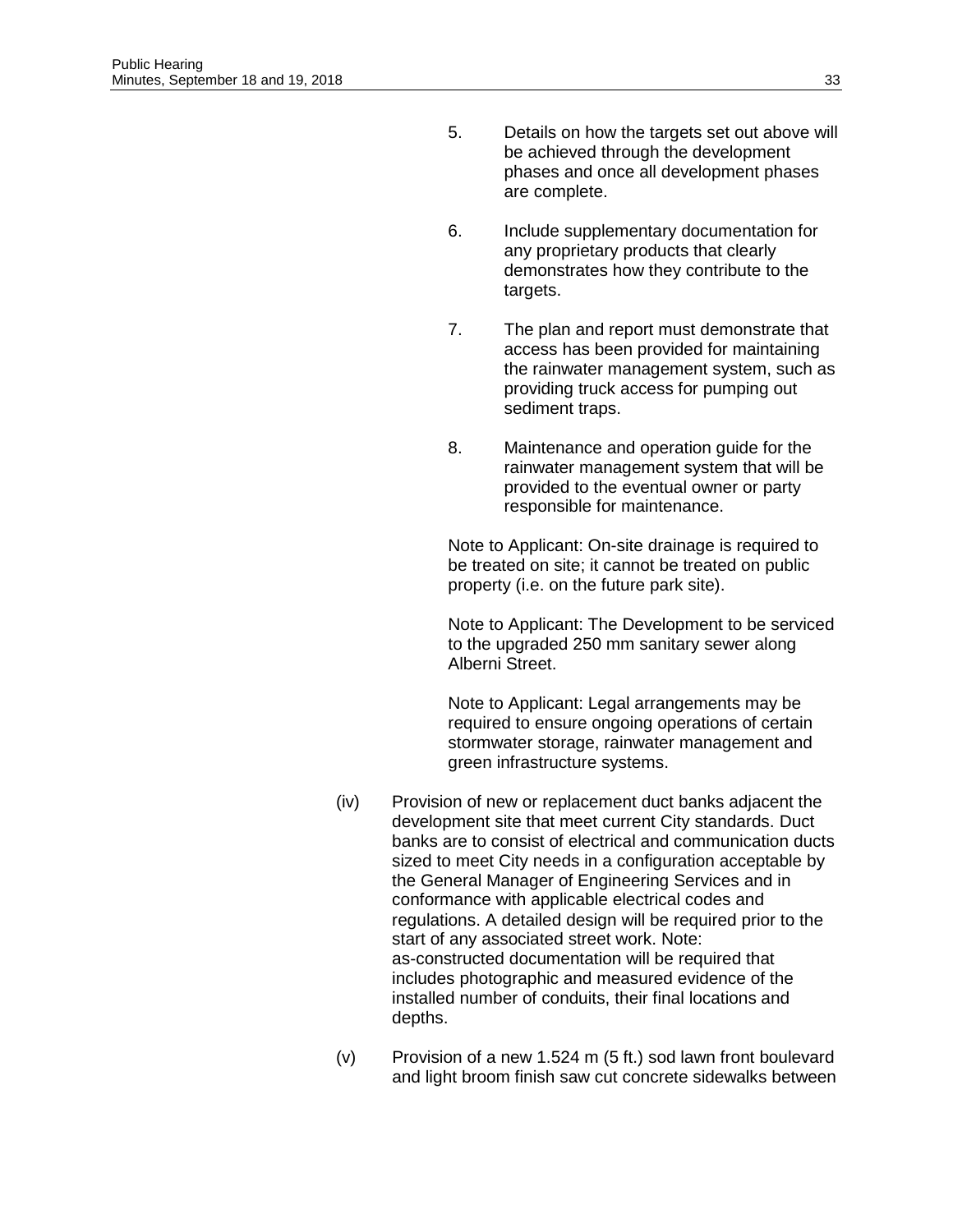the front boulevard and the property line along the Alberni Street frontage of the site.

- (vi) Provision of a new 1.524 m (5 ft.) sod lawn front boulevard and Triangle West sidewalk treatment between the front boulevard and the property line along the Broughton Street frontage of the site.
- (vii) Provision of upgraded street lighting adjacent to the site to current standards including a review of the existing lighting to determine its adequacy and a lighting design as required.
- (viii) Removal of the existing driveway crossings and provision of new curb and gutter and sidewalks on Alberni Street adjacent the site.
- (ix) Deletion of the existing planters on Nicola Street that are being considered for retention within the 20-foot setback area.
- (x) Provision of street to park design and re-construction on Nicola Street adjacent to the site or cash payment for street to park improvements within the Triangle West area including design. Improvements will generally include all park improvements within the existing street right-of-way and 20-foot setback area, walking and cycling facilities, provisions for emergency access and improved street and pedestrian LED lighting including a lighting analysis and design, and adjustment to all existing infrastructure to accommodate the proposed improvements.
- (xi) Provision of a new full traffic signal at Alberni and Broughton streets.
- (xii) Provision of \$400,000 for changes to existing signals due to future Nicola Park.
- 8. Provision of all utility services to be underground from the closest existing suitable service point. All electrical services to the site must be primary with all electrical plant, which include but not limited to System Vista, Vista switchgear, pad mounted transformers, LPT and kiosks (including non-BC Hydro kiosks) are to be located on private property with no reliance on public property for placement of these features.

In addition, there will be no reliance on secondary voltage from the existing overhead electrical network on the street right-of-way. Any alterations to the existing overhead/underground utility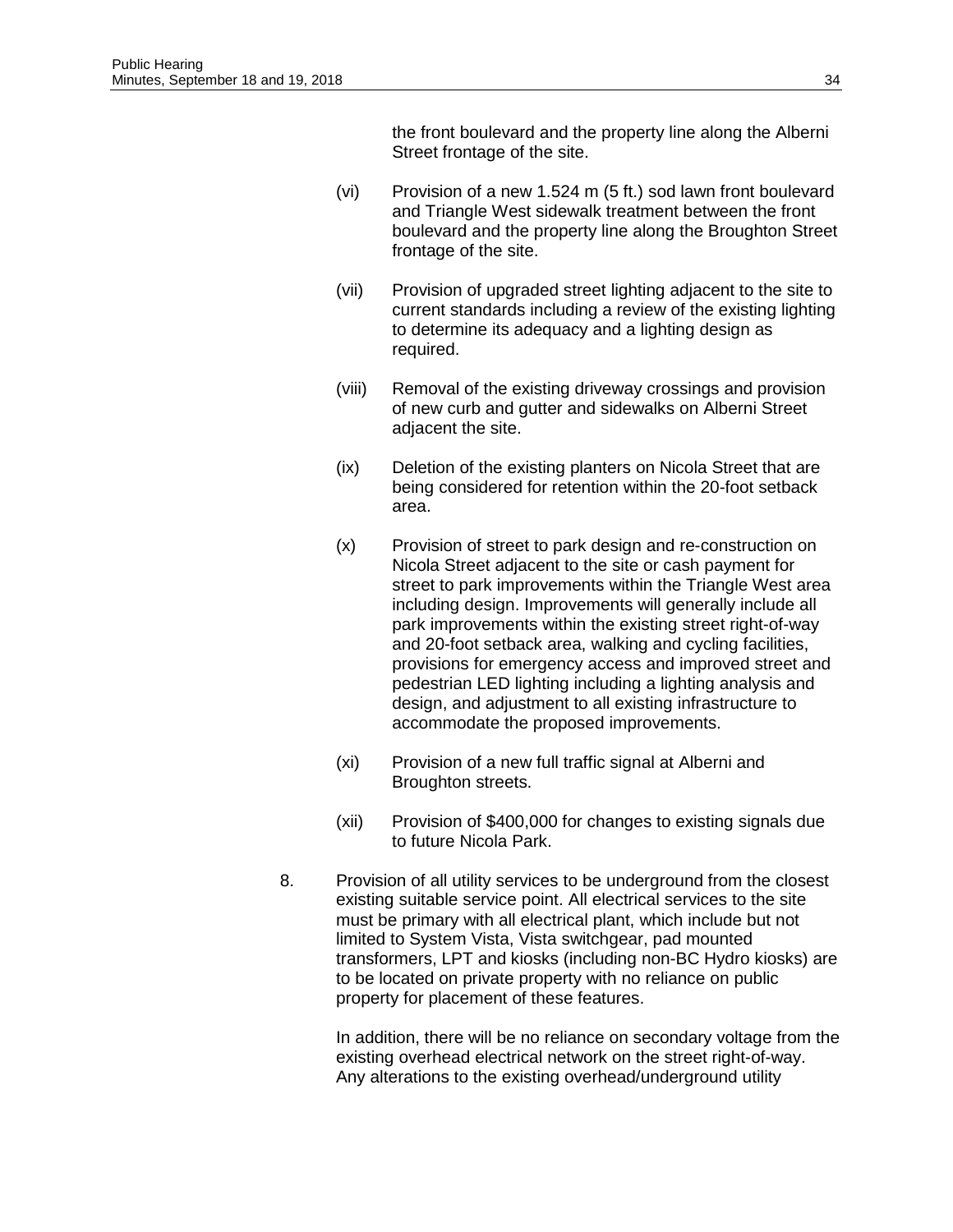network to accommodate this development will require approval by the Utilities Management Branch.

Note to Applicant: Please ensure that in your consultation with B.C. Hydro that an area has been defined within the development footprint to accommodate such electrical plant. Please confirm that this space has been allocated and agreement between both parties has been met.

#### **Childcare**

- 9. Make arrangements to the satisfaction of the Director of Legal Services, in consultation with the Director of Real Estate, Managing Director of Social Policy and Projects and Director of Facility Planning and Development, for the turn-key delivery of an air space parcel with improvements on one level for the 56-space childcare facility, an adjacent outdoor space of contiguous dedicated childcare outdoor area as part of the development at this site, subject to the following provisions:
	- (i) The facility is to meet the City's Childcare specifications, and comprises of a minimum of 8,778 sq. ft. interior space and a minimum of 7,590 sq. ft. of exterior space, located on the 7th floor of the development, fully fit-out and finished, equipped (FF&E), including storage and any additional amenity spaces and along with dedicated parking stalls required under the Parking By-law.

Note to Applicant: For information, FF&E is estimated at \$2,500 per childcare space. At 56 spaces, the total cost would be approximately \$140,000.

- (ii) All within a fee-simple Airspace Parcel (with shared systems maintained by the market residential airspace parcel strata or commercial airspace parcel strata/owner (as applicable), with fair and equitable sharing of costs related thereto), transferred to City ownership (free and clear of any financial charges, liens and other encumbrances);
- (iii) Delivery Date: by Q1 2024 (with the goal to deliver as soon as possible, but under no circumstances later than end of Q4 2024);
- (iv) The delivery of the facility is to be secured by a Letter of Credit (LC), provided to the City prior to building permit issuance, the amount of which will be settled as part of the rezoning enactment documents; all LC's must be in compliance with and in the form set out in the City's Letter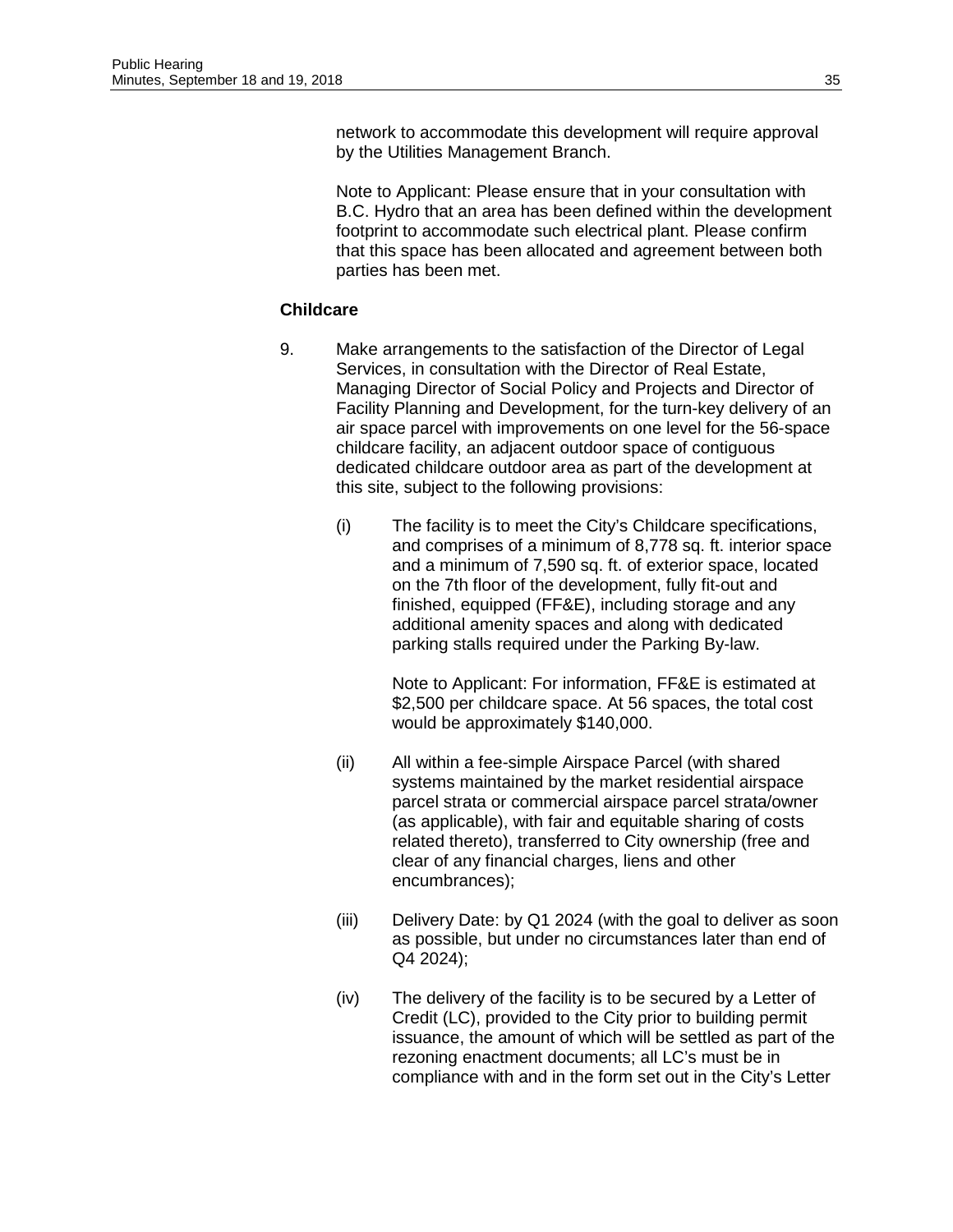of Credit Policy AF-002-02: <https://policy.vancouver.ca/AF00202.pdf>

- (v) The facility is to achieve Passive House Certification, consistent with the rest of the development; and
- (vi) To the extent possible, the facility to be built with separate dedicated building systems so that its operating costs are accounted for and managed separately from the balance of the development.
- 10. Prior to enactment, the City to provide a \$2,950,000 cash contribution towards the facility.
- 11. Total CAC Credit for this facility is \$7,050,000 based on a valuation of \$10,000,000 offset by the \$2,950,000 City contribution.

# **Housing**

- 12. Make arrangements to the satisfaction of the General Manager of Arts, Culture and Community Services and the Director of Legal Services to enter into a Housing Agreement securing 129 rental housing residential units, as market rental housing, for the longer of 60 years and the life of the building, subject to the following additional conditions:
	- (i) a no separate-sales covenant;
	- (ii) a no stratification covenant;
	- (iii) that none of such units will be rented for less than one month at a time;
	- $(iv)$  that a minimum of 13 units (10%) at approx. 7,704 sq. ft. of rentable floor area as secured market rental housing, plus related parking at moderate income rates as set out in the Moderate Income Rental Housing Pilot Program. See Figure 1 in Appendix B of the Policy Report dated July 16, 2018, entitled "CD-1 Rezoning: 1444 Alberni Street and 740 Nicola Street", for the general location of these units.
		- a. The average starting monthly rents of the units secured at moderate income rates for the longer of 60 years and life of the building, will be at or below the following rates, applicable at the time of initial occupancy:
			- Five (5) studio units \$950 per month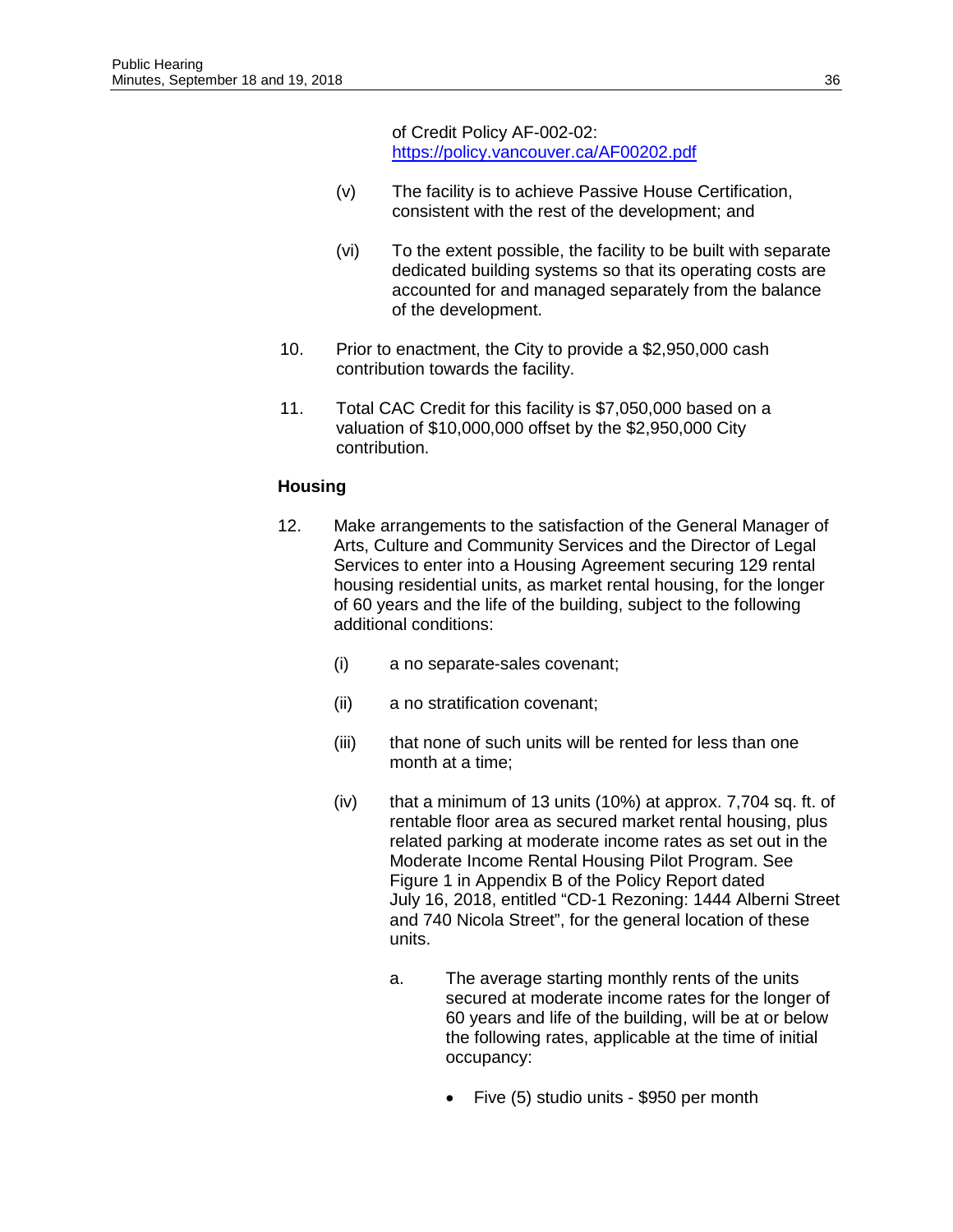- Five (5) one bedroom units \$1,200 per month
- Three (3) two bedroom units \$1,600 per month

as set out in section 2a of the "Moderate Income Rental Housing Pilot Program: Application Process, Project Requirements And Available Incentives: Admin Bulletin" and rent increases will be capped at the Residential Tenancy Act maximum annual allowable increase, as published by the Province of British Columbia, regardless of a change in occupancy.

Note to Applicant: A rent roll indicating the agreed maximum average initial monthly rents for the units secured at moderate income rates will be required prior to Development Permit issuance, and again prior to issuance of an Occupancy Permit, to the satisfaction of the General Manager of Arts, Culture and Community Services (or successor in function) and the Director of Legal Services.

- b. The applicant will verify eligibility of new tenants for the units secured at moderate income rates:
	- 1. For new tenants, annual household income cannot exceed 4 times the annual rent for the unit (i.e. at least 25% of household income is spent on rent).
	- 2. There should be at least one occupant per bedroom in the unit.
- c. The applicant will verify the ongoing eligibility of existing tenants in the units secured at moderate income rates every 5 years after initial occupancy:
	- 1. For such tenants, annual household income cannot exceed 5 times the annual rent for the unit (i.e. at least 20% of income is spent on rent).
	- 2. There should be at least one occupant per bedroom in the unit.
- d. On an annual basis, or at the request of the City, the applicant will report to the City of Vancouver on the operation of the Moderate Income Rental Housing Units which will ensure that the City can confirm that the units are being operated as agreed, and will include a rent roll for the moderate income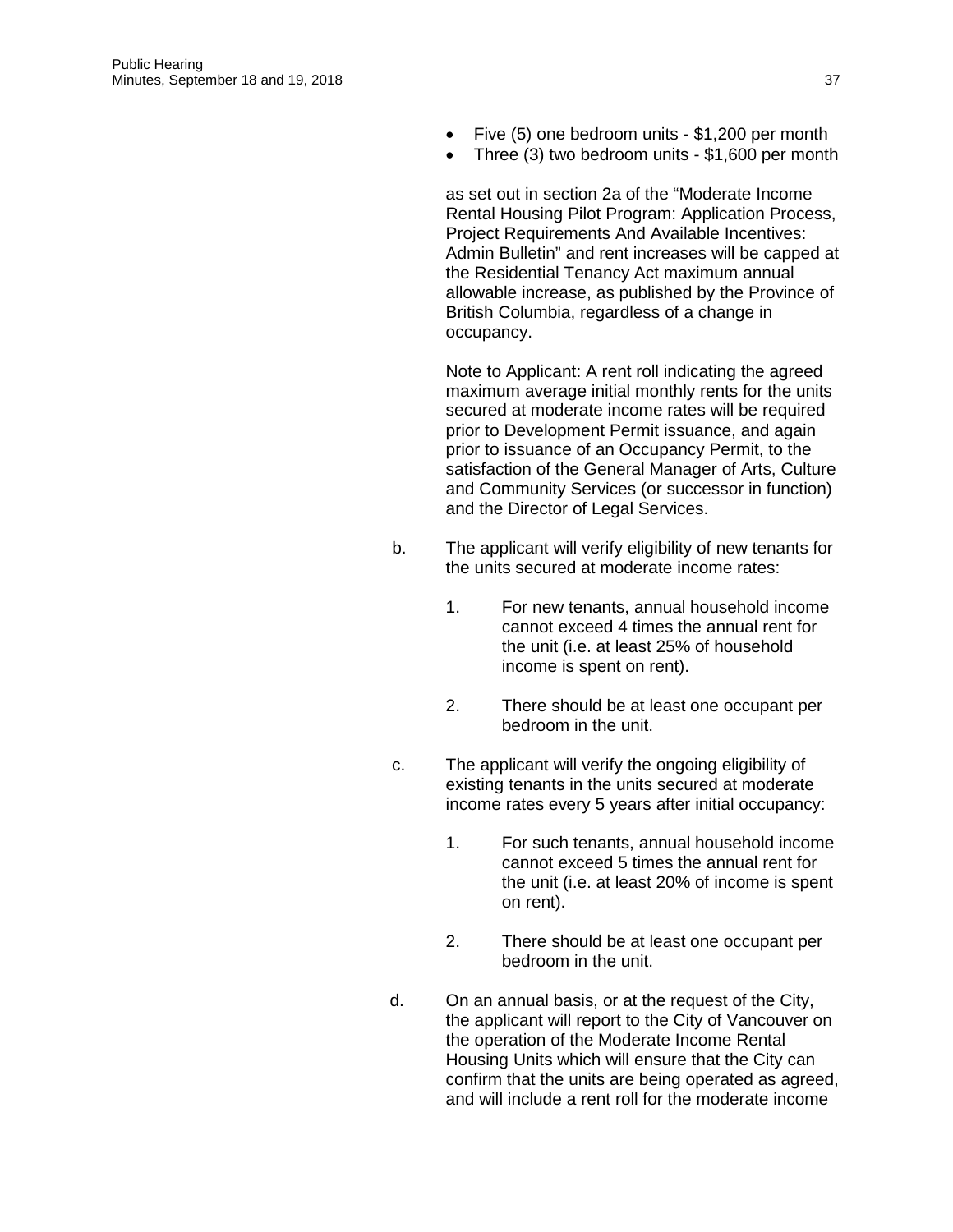units, and a summary of the results of eligibility testing for all units.

- e. Compliance with the City approved Tenant Relocation Plan, including provision of a final Tenant Relocation Report prior to issuance of the occupancy permit; and
- f. Such other terms and conditions as the General Manager of Arts, Culture and Community Services and the Director of Legal Services may in their sole discretion require.

Note to Applicant: This condition will be secured by a Housing Agreement to be entered into by the City by by-law enacted pursuant to section 565.2 of the Vancouver Charter.

# **Sustainability**

13. The applicant will enter into an agreement with the City, on terms and conditions acceptable to the Director of Sustainability and the Director of Legal Services, that requires the future owner of the building to report energy use data, on an aggregated basis, for the building as a whole and certain common areas and building systems. Such an agreement will further provide for the hiring of a qualified service provider to assist the building owner for a minimum of three years in collecting and submitting energy use data to the City.

#### **Community Benefit Agreement**

14. Execute an Inner-City Local Employment and Procurement Agreement between the applicant and the City identifying and committing to targets across the life-cycle of the development project up to and potentially including post-occupancy.

> Note to Applicant: Based on consultation with industry, community, and suppliers, the Community Benefit Agreement policy framework brings value by allowing for flexibility in terms of options for social hiring and social purchasing - this includes not limiting opportunities strictly to construction phase but including site prep, and possibly building and site services after build out is complete (janitorial, landscaping, gift baskets for new condo owners etc.)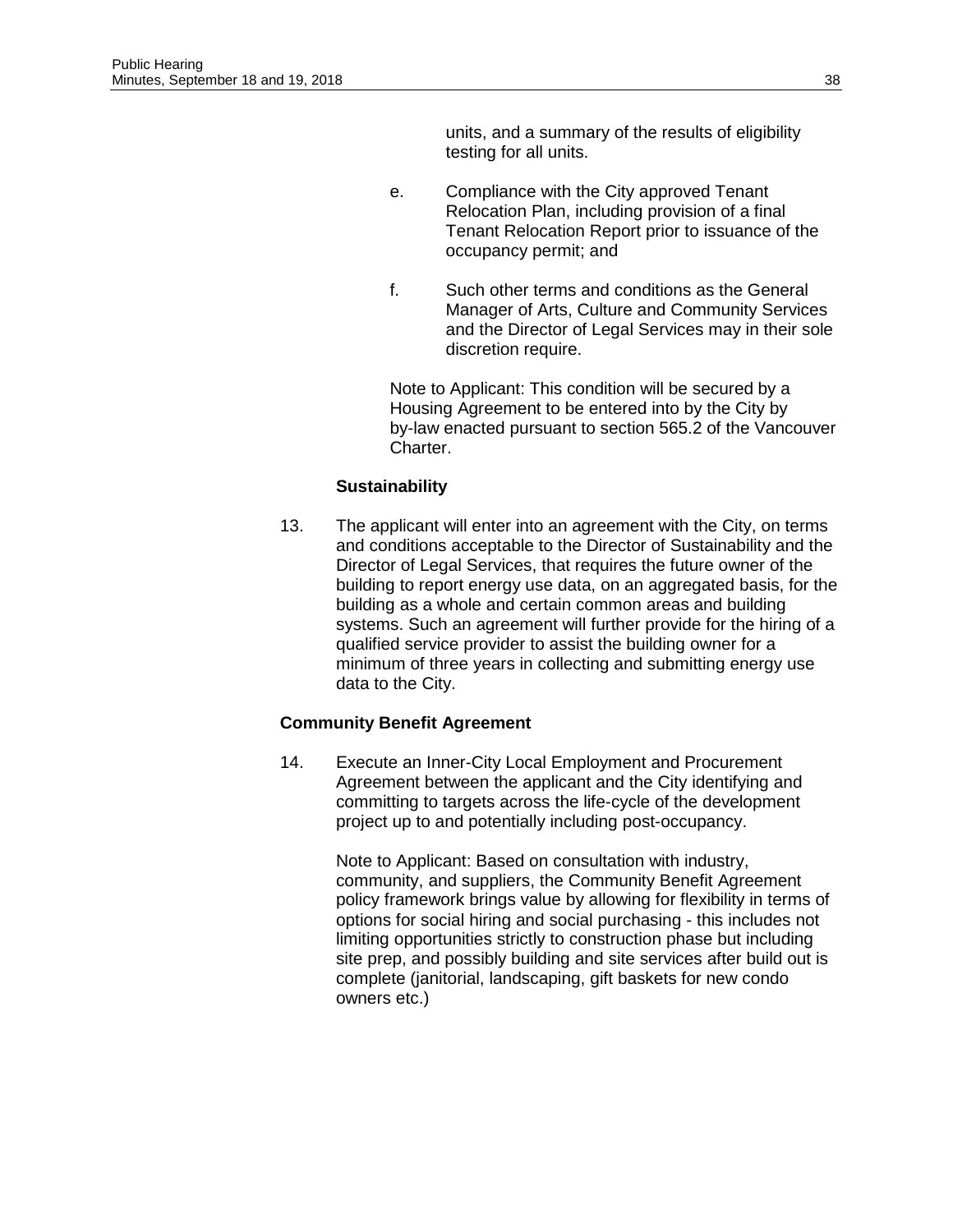# **Social Policy**

- 15. In lieu of providing three food assets on site, as described in the Rezoning Policy for Sustainable Large Developments, the following contributions to neighbourhood food assets are suggested. The owner shall, at its sole cost and on terms and conditions satisfactory to the Director of Legal Services, and the Managing Director of Social Policy and Projects, make arrangements for the following:
	- (i) A \$50 gift certificate for each unit for the Vancouver Farmers Market is to be provided for the building residents to assist the new residents in connecting with this important local resource.

Note to Applicant: The City of Vancouver will require a letter of credit to ensure compliance.

(ii) A \$25,000 grant to the Gordon Neighbourhood House, a leader in sustainable food systems in the West End, to enhance and expand their food initiatives.

> Note to Applicant: The City Vancouver will require a letter of credit to ensure compliance.

#### **Community Amenity Contribution (CAC) – Cash Payments**

- 16. Pay to the City the cash CAC of \$67,982,700, to be allocated towards the achievement of public benefits in accordance with the West End Public Benefits Strategy.
- 17. Payment Terms are as follows:
	- (i) \$22,950,000 must be paid prior to enactment of the rezoning by-law;
	- (ii) \$20,000,000 must be paid on the earlier of the following dates:
		- a. the issuance of the first Development Permit; and
		- b. the date that is 12 months (measured in calendar days) following the date of rezoning enactment, with interest accruing at prime plus 3% (per Bank of Montreal daily prime rates) from the date that is 12 months following the date of rezoning enactment until the date that such amount is fully paid; and
	- (iii) \$25,032,700 (the "Outstanding Balance") must be paid on the earlier of the following dates: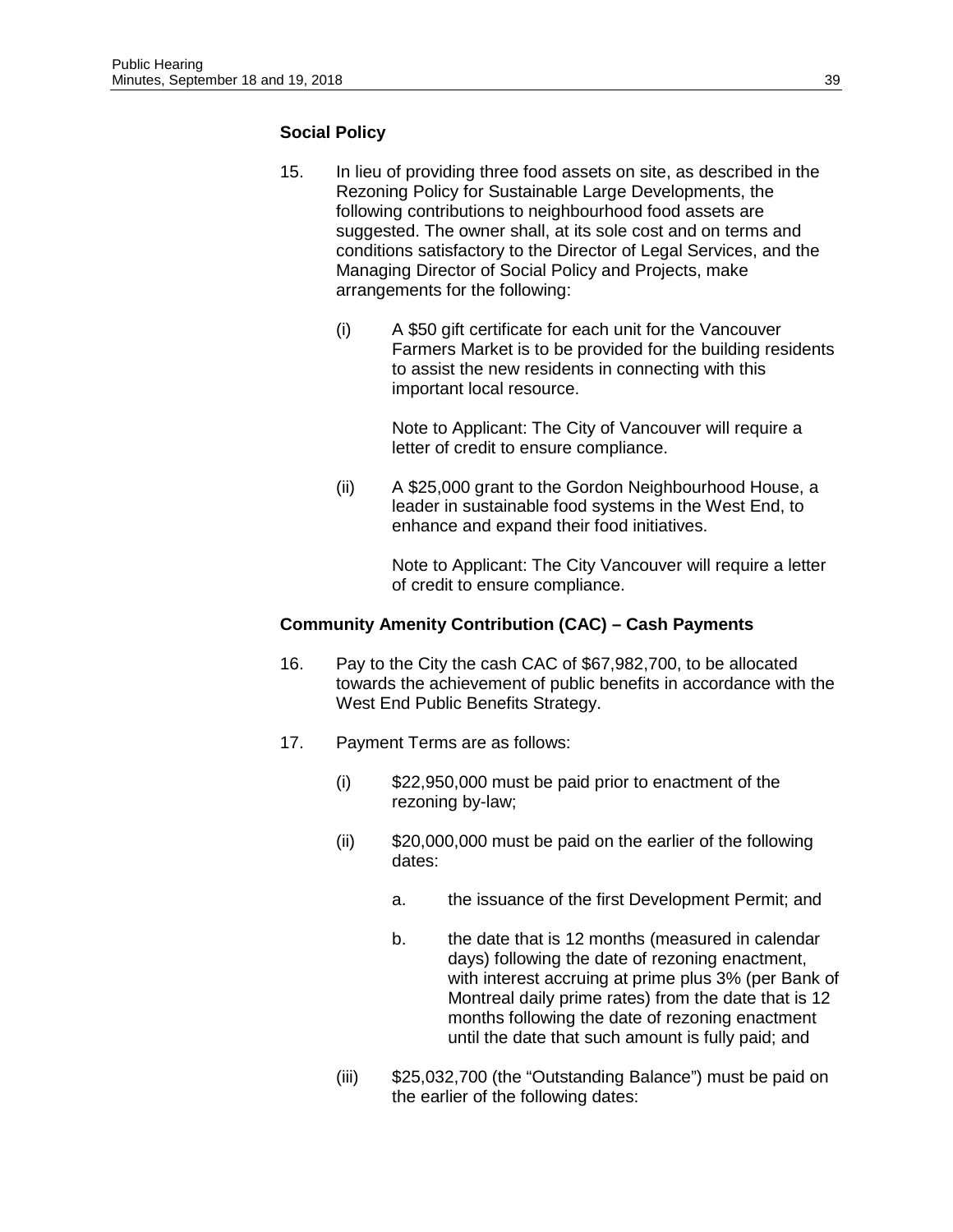- a. the issuance of the Building Permit; and
- b. the date that is 24 months (measured in calendar days) following the date of rezoning enactment, with interest accruing at prime plus 3% (per Bank of Montreal daily prime rates) from the date that is 24 months following the date of rezoning enactment until the date that such amount is fully paid.

However, if the Applicant wishes to build the project in two phases (i.e. obtain building permits for one tower first, and complete that tower first (with occupancy permits issued), before obtaining building permits for the other tower), the Outstanding Balance must be paid based on the pro rata percentage of the proportion of area approved via Building Permits, upon issuance of the Building Permit for each phase of the development.

For Phase 1, the pro rata percentage of the Outstanding Balance must be paid on the earlier of following dates:

- c. at issuance of the Building Permit of Phase 1; and
- d. 24 months following the date of the rezoning enactment (measured in calendar days) following the date of rezoning enactment, with interest accruing at prime plus 3% (per Bank of Montreal daily prime rates) from the date that is 24 months following the date of rezoning enactment until the date that such amount is fully paid.

The remaining balance of the Outstanding Balance must be paid on the earlier of the following dates:

- e. at issuance of the Building Permit for Phase 2; and
- f. 48 months following the date of the rezoning enactment (measured in calendar days) following the date of rezoning enactment, with interest accruing at prime plus 3% (per Bank of Montreal daily prime rates) from the date that is 24 months following the date of rezoning enactment until the date that such amount is fully paid.
- (iv) The deferred cash balance of \$45,032,700 will be secured via a letter of credit (LC), in the City's standard form, provided to the City prior to enactment of the rezoning by-law. This letter of credit (LC) will be used to pay the City, and will be drawn down by the City on the aforementioned due dates. However, if the development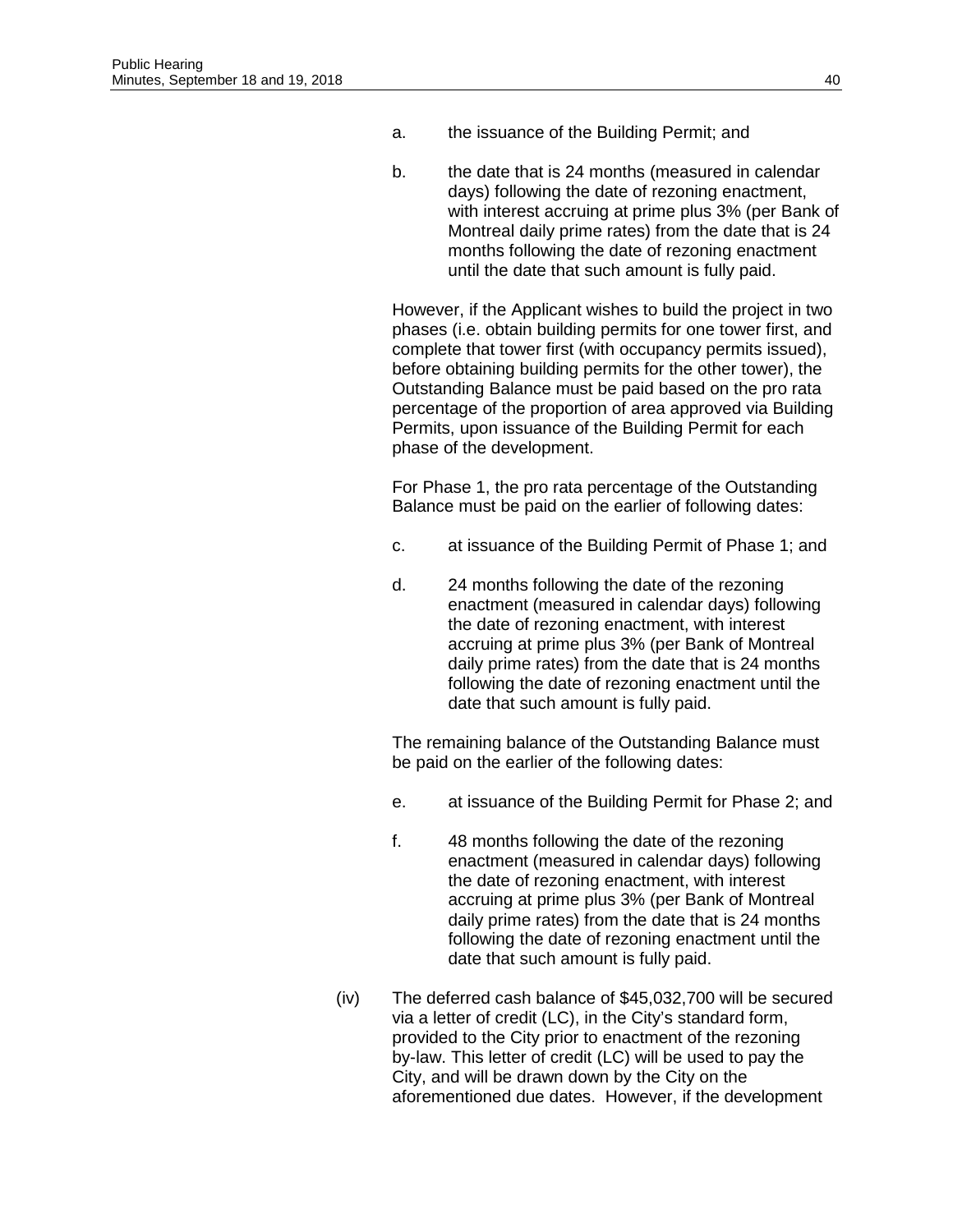does not proceed to Development Permit stage or any portion thereof does not proceed to obtain building permits, the City will draw down the entire remaining balance of the LC by the date (or next business day) that is 2 years after the date of enactment of the rezoning by-law.

- (v) If the Applicant should sell (in whole or in part) its interest in the development on the Rezoning Lands or shares in the Applicant or corporations which hold legal or beneficial interest in the Applicant or this development, then the City may immediately draw down the entire remaining balance of the LC upon the closing of such sale transaction.
- (vi) The deferred payment and any interest, as applicable, will also be secured by a Development Permit hold and Building Permit hold, which will be registered on title prior to rezoning enactment and, if required, an additional Occupancy Permit hold for the development, to be released only on confirmation of receipt by the City of the full amount of the total cash CAC Offering (plus interest, if applicable).
- 18. The cash CAC payment is subject to the following conditions:
	- (i) The Applicant's commitment to design and develop this project to achieve Passive House Certification for the entire development was fundamental in the pro forma analysis and resolution of the community benefits offering at this lower amount (relative to what would be expected for a development on Alberni Street in Vancouver). Achieving Passive House Certification for the entire development is considered a public benefit as it helps to achieve the City's objectives for sustainability and meeting the City's goal of being the "Greenest City" in the world. Therefore, the requirement for Passive House Certification will be secured through rezoning conditions, including agreements registered against title to the Rezoning Lands. If the Applicant chooses to make alterations to the elements of the development's design which result in the removal of such Passive House premium cost items, then the City may require the applicant/owner to pay an additional cash CAC, based on the revised pro forma, prior to building permit issuance.

Note to Applicant: This condition will be secured by building permit hold and a Section 219 covenant.

(ii) The Applicant agrees to provide complete transparency to the City with respect to all the costs for this development. Therefore, the Applicant will fully disclose its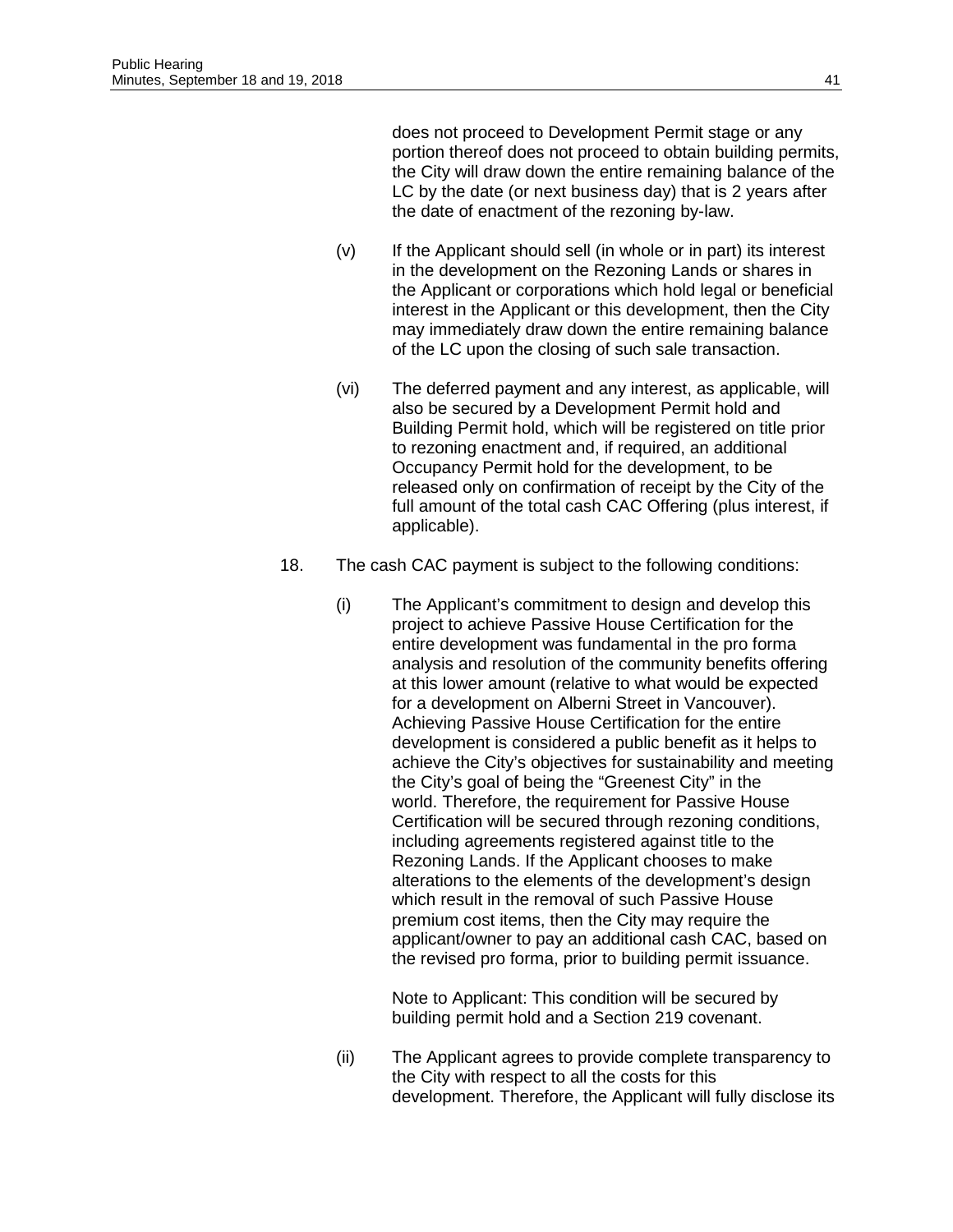contracts and accounting of costs (with support documentation) for this development to the City (and/or its delegated staff/consultant(s)) so that the City is able to determine the incremental cost for developing a Passive House Project at this scale. This information is only for the City's knowledge to assist in costing future Passive House Projects; the City will not seek recourse if such costs are determined to be lower than the estimated premium costs used in the pro forma analysis to determine the total public benefits package noted herein.

**Other Public Benefits** (not included in value of CAC offering)

- 19. Local Buyers First The applicant's voluntary commitment to support residents who live or work in Metro Vancouver by giving them the first opportunity to purchase new pre-sale homes in the new development on the subject site, which includes the following:
	- (i) For the first 30 calendar days after the launch of the "pre-sales marketing campaign" for this development (or each phase of the development, if applicable, the "Exclusive Local Buyer Period"), only those who live or work in Metro Vancouver will be eligible to purchase homes in this development, and all such buyers will be required by the applicant to sign a statutory declaration attesting that they live or work in Metro Vancouver, they do not intend to assign the Contract prior to completing the purchase of their unit, they intend for the title to the unit to be registered in their name in the Land Title Office upon the completion of the purchase of their unit and they intend to occupy the unit they are purchasing.
	- (ii) The text of the statutory declaration will be agreed upon in advance of the rezoning enactment by the Applicant and the City's Director of Legal Services.
	- (iii) There shall be no foreign marketing during this Exclusive Local Buyer Period.
	- (iv) No buyer shall be allowed to purchase more than one (1) unit within this Exclusive Local Buyer Period.

# **Public Art**

20. Execute an agreement satisfactory to the Directors of Legal Services and Cultural Services for the provision of public art in accordance with the City's Public Art Policy, such agreement to provide for security in a form and amount satisfactory to the aforesaid officials; and provide development details to the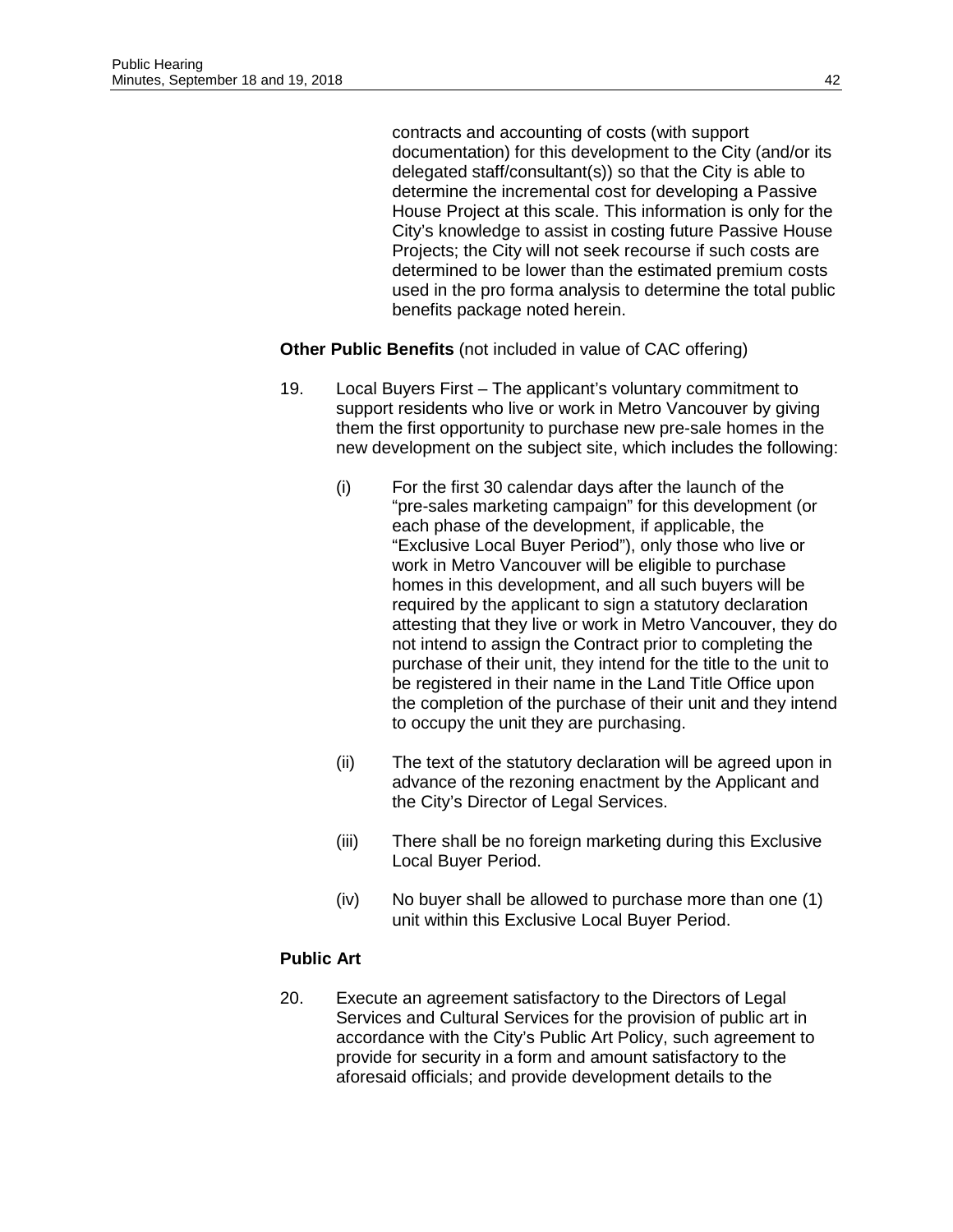satisfaction of the Public Art Program Manager (a checklist will be provided).

Note to Applicant: Please call Eric Fredericksen, Public Art Program Manager, 604.871.6002, to discuss your application.

# **Environmental Contamination**

- 21. If applicable:
	- (i) Submit a site profile to the Environmental Protection Branch (EPB);
	- (ii) As required by the Manager of Environmental Protection and the Director of Legal Services in their discretion, do all things and/or enter into such agreements deemed necessary to fulfill the requirements of Section 571(B) of the *Vancouver Charter*; and
	- (iii) If required by the Manager of Environmental Protection and the Director of Legal Services in their discretion, enter into a remediation agreement for the remediation of the site and any contaminants which have migrated from the site on terms and conditions satisfactory to the Manager of Environmental Protection, City Engineer and Director of Legal Services, including a Section 219 Covenant that there will be no occupancy of any buildings or improvements on the site constructed pursuant to this rezoning until a Certificate of Compliance satisfactory to the City for the on-site and off-site contamination, issued by the Ministry of Environment, has been provided to the City.

Note: Where the Director of Legal Services deems appropriate, the preceding agreements are to be drawn, not only as personal covenants of the property owners, but also as Covenants pursuant to Section 219 of the Land Title Act.

The preceding agreements are to be registered in the appropriate Land Title Office, with priority over such other liens, charges and encumbrances affecting the subject sites as is considered advisable by the Director of Legal Services, and otherwise to the satisfaction of the Director of Legal Services prior to enactment of the by-laws.

The preceding agreements shall provide security to the City including indemnities, warranties, equitable charges, letters of credit and withholding of permits, as deemed necessary by and in a form satisfactory to the Director of Legal Services. The timing of all required payments, if any, shall be determined by the appropriate City official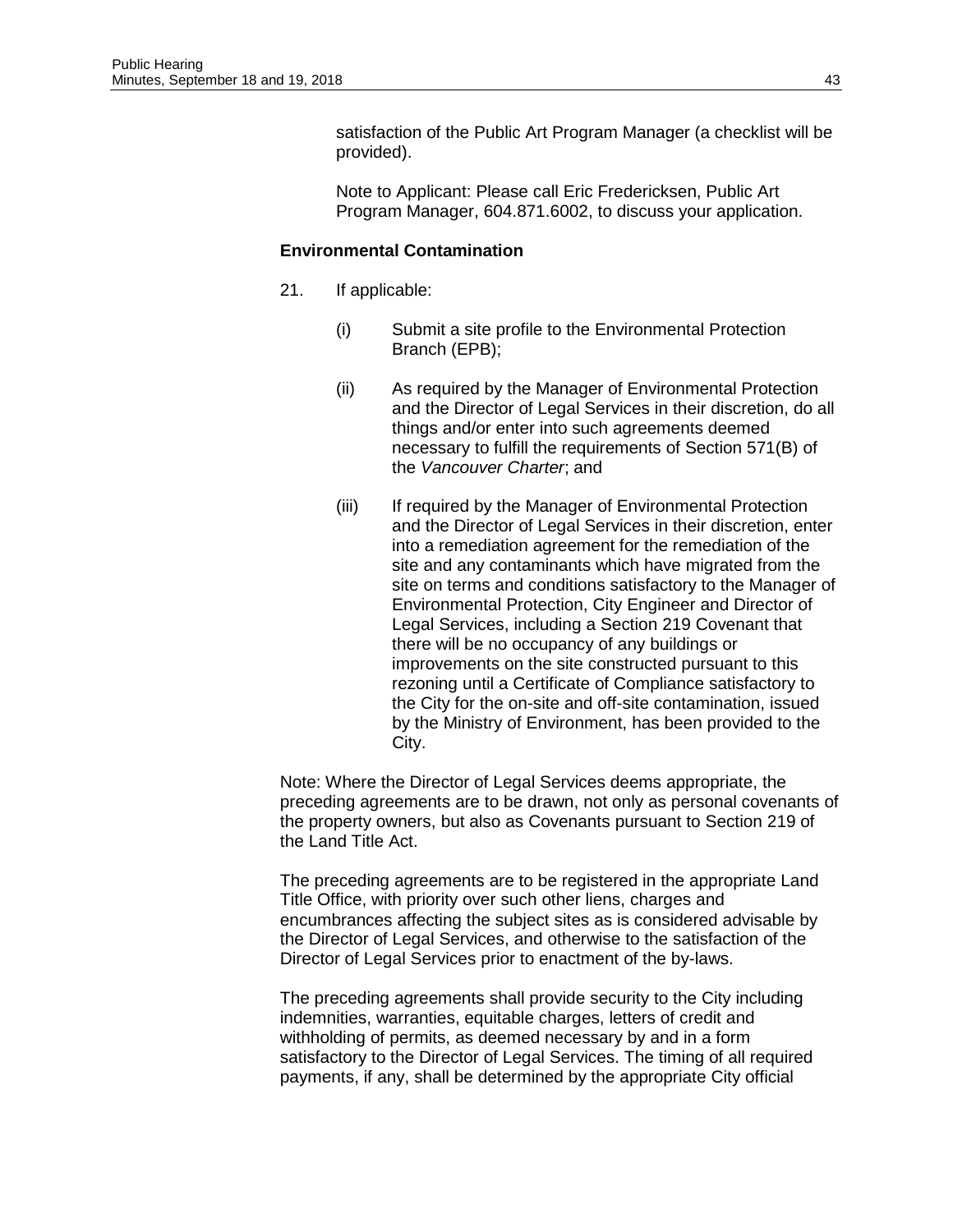having responsibility for each particular agreement, who may consult other City officials and City Council.

- B. THAT, if Council approves in principle the rezoning and the Housing Agreement described in section (c) of Appendix B of the Policy Report dated July 16, 2018, entitled "CD-1 Rezoning: 1444 Alberni Street and 740 Nicola Street", the Director of Legal Services be instructed to prepare the necessary Housing Agreement By-law, pursuant to Section 565.2 of the Vancouver Charter, for enactment prior to enactment of the zoning by-law, subject to such terms and conditions as may be required at the discretion of the Director of Legal Services and the General Manager of Arts, Culture and Community Services.
- C. THAT A and B above be adopted on the following conditions:
	- (i) THAT the passage of the above resolutions creates no legal rights for the applicant or any other person, or obligation on the part of the City; any expenditure of funds or incurring of costs is at the risk of the person making the expenditure or incurring the cost;
	- (ii) THAT any approval that may be granted following the Public Hearing shall not obligate the City to enact a by-law rezoning the property, and any costs incurred in fulfilling requirements imposed as a condition of rezoning are at the risk of the property owner; and
	- (iii) THAT the City and all its officials, including the Approving Officer, shall not in any way be limited or directed in the exercise of their authority or discretion, regardless of when they are called upon to exercise such authority or discretion.

CARRIED (Vote No. 03332)

(Councillors Affleck, Ball, Carr and De Genova opposed) (Councillor Jang absent on Medical Leave for this item on September 18, 2018)

\* \* \* \* \*

At 5:46 pm on Tuesday, September 18, 2018, Council recessed and reconvened at 6:30 pm.

\* \* \* \* \*

# **5. REZONING: Amendments to the Zoning and Development By-law for Most RS Zones to Allow Two-Family Dwellings (Duplexes) to Increase Housing Choice**

An application by General Manager of Planning, Urban Design and Sustainability was considered as follows:

Summary: To make amendments to the RS-1, RS-1A, RS-1B, RS-5 and RS-6 District Schedules to increase housing choice in those areas by introducing Two-Family Dwelling (duplex) use; to provide more flexibility in the regulations for currently-permitted Two-Family Dwelling use within the RS-2 and RS-7 District Schedules; and to introduce Two-Family Dwelling with secondary suite or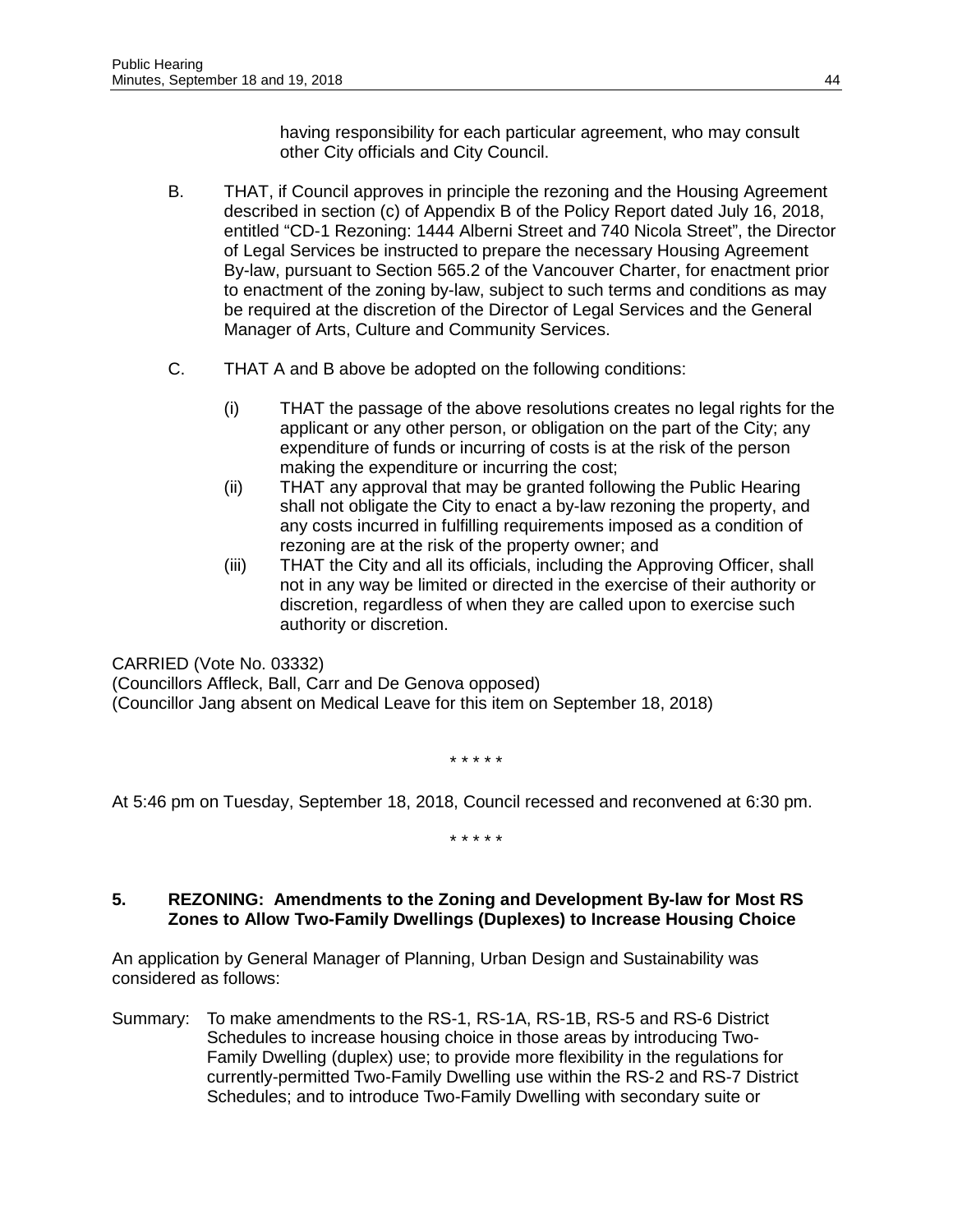lock-off unit as permitted dwelling uses to each RS District Schedule being amended.

The General Manager of Planning, Urban Design and Sustainability recommended approval subject to conditions set out in the Summary and Recommendation of the Public Hearing agenda.

Council also had Memorandum dated September 7, 2018, from the General Manager, Planning, Urban Design and Sustainability, which summarized the changes made to the proposed by-law and related guidelines since referral.

Specifically, changes were made to the proposed regulations since referral to:

- clarify permitted uses by replacing 'Principal Dwelling Unit with a Lock-off Unit in a Two-Family Dwelling' with 'Lock-off Unit in conjunction with a Two-Family Dwelling, provided that there is no more than one Lock-off Unit for each dwelling unit';
- clarify that the maximum site area for two-family dwellings includes two-family dwellings with lock-off units; and
- decrease the maximum building depth regulation for two-family dwellings and two-family dwellings with secondary suites from 45% to 40%, so as to better match the maximum allowable floor space ratio for these uses and to promote consistency with other permitted uses, including one-family dwellings.

The posted by-law and Summary and Recommendation for this item have been prepared to reflect the changes outlined above.

In addition, amendments were made to the Principal Dwelling Unit Combined with a Lock-off Unit Guidelines (Appendix B of the Policy Report dated June 27, 2018, entitled "Amendments to the Zoning and Development By-law for Most RS Zones to Allow Two-Family Dwellings (Duplexes) to Increase Housing Choice", to clarify that the guidelines apply to both Lock-off Units and Principal Dwelling Units with a Lock-off Unit. A related change is made to the Strata Title Policies for RS, RT and RM Zones, (Appendix C of the above-noted report). Consequential amendments are required to correct references to the Principal Dwelling Unit Combined with a Lock-off Unit Guidelines in other Council approved policies and guidelines.

"A" below has been changed from the original Summary and Recommendation to reflect the changes noted above and the changes are reflected in bold italics.

# **Summary of Correspondence**

The following correspondence had been received since being referred to for public hearing and prior to the close of the speakers list and receipt of public comments:

- 194 pieces of correspondence, plus one letter with 50 endorsements, in support of the application;
- 319 pieces of correspondence in opposition of the application, plus one petition with eleven signatures and another petition regarding character house retention;
- 3 pieces of correspondence related to other aspects of the application.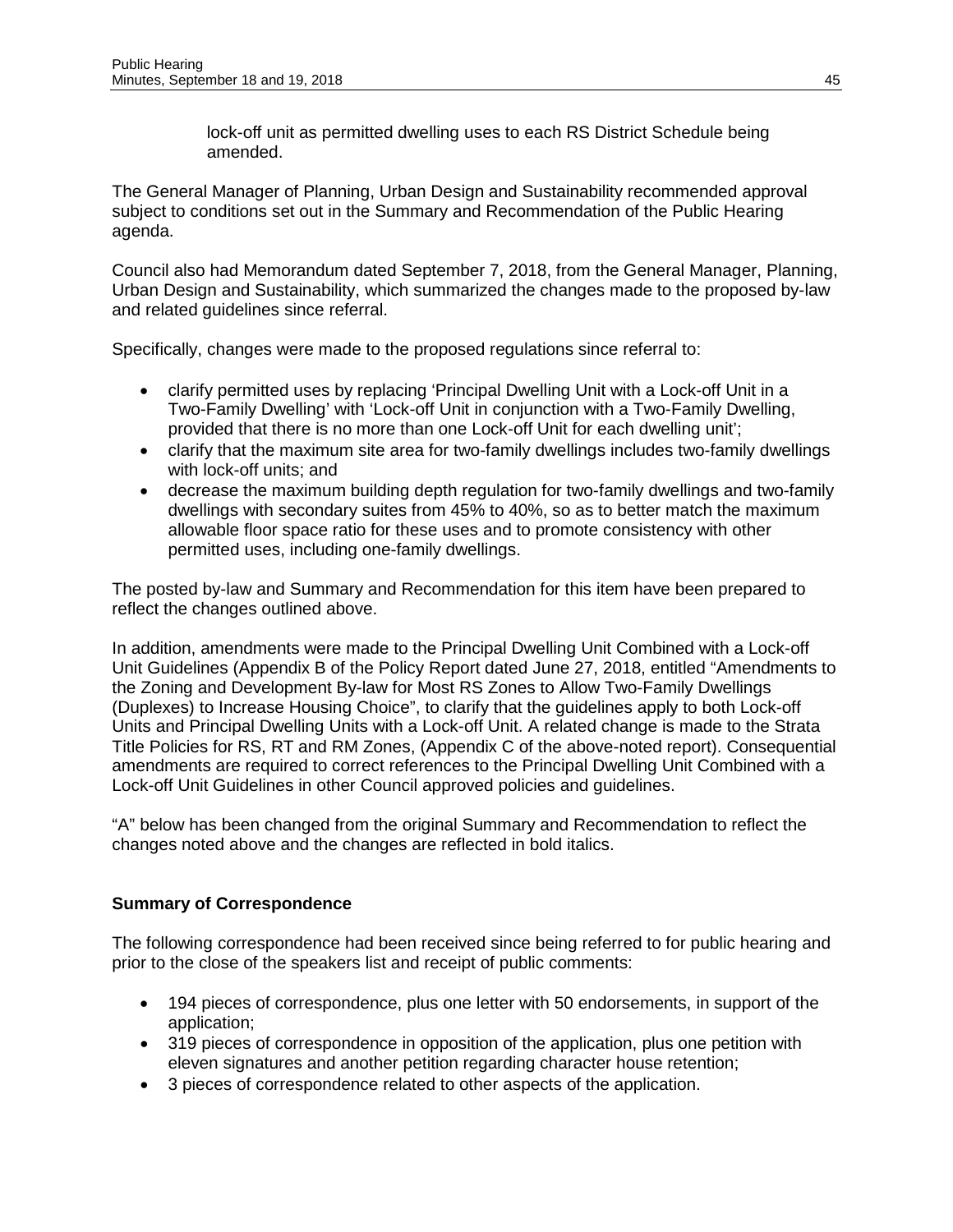# **Staff Opening Comments**

Planning, Urban Design and Sustainability staff provided a brief presentation on the application and responded to questions.

# **Speakers**

Mayor Robertson called for speakers for and against the application.

\* \* \* \* \*

During the hearing of speakers, at 10:10 pm on Tuesday, September 18, 2018, Council recessed and reconvened on Wednesday, September 19, 2018, at 1:06 pm.

\* \* \* \* \*

The following spoke in support of the application:

Scott de Lange Boom Jennifer Maiko Bradshaw Reilly Wood Stuart Smith Rachel Selinger Brendan Dawe Peter Waldkirch Jens von Bergmann RomanLisagor Brendan Vance David Stroud Michael Mortensen Jake Fry Ralph Segal John Boxall Karen Sawatzky Javier Campos Aaron Jasper Owen Bradey

The following spoke in opposition to the application:

Hilary Reid David Chen Elizabeth Murphy Maureen Charron Josip Dasovic Joan Bunn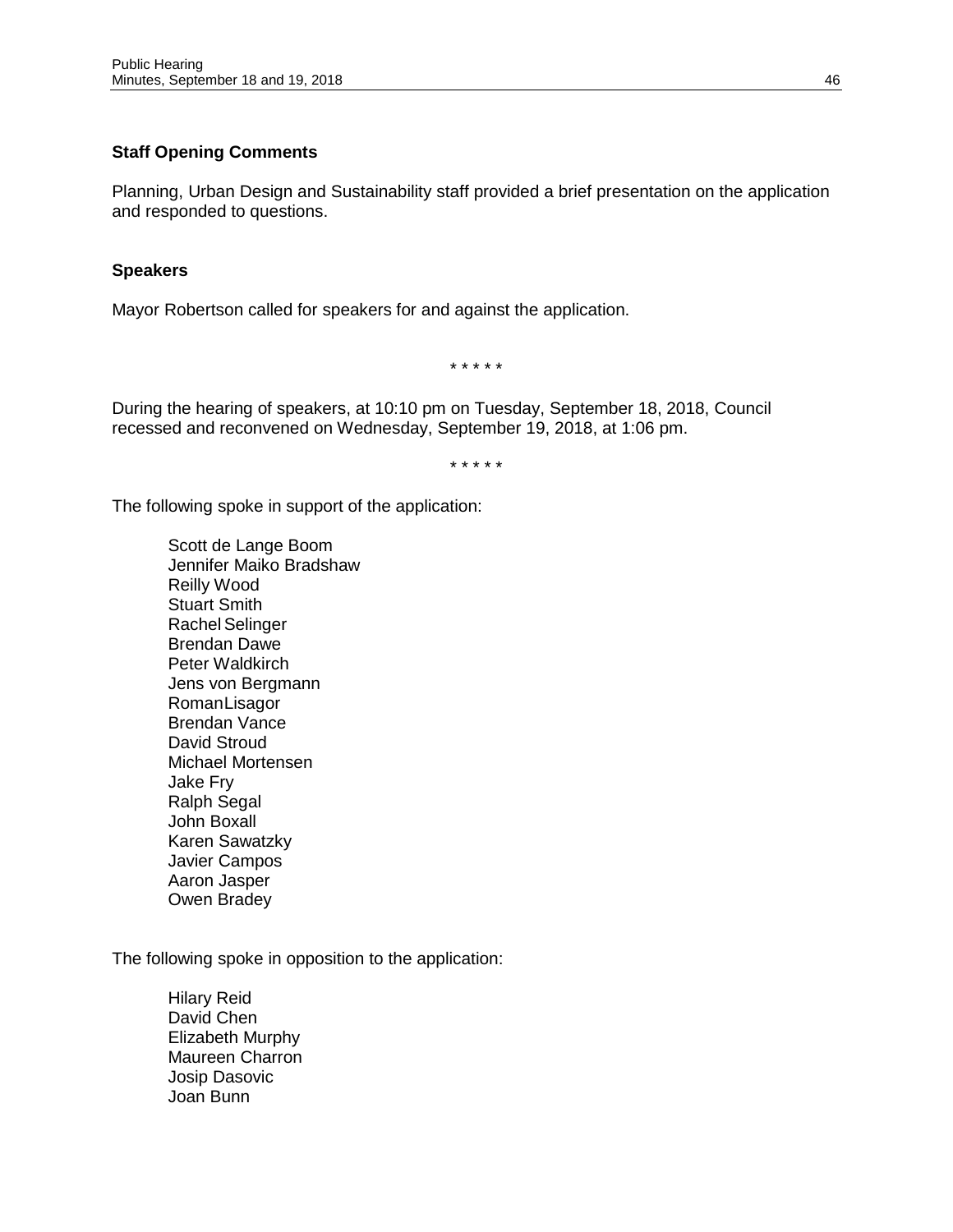Jonathan Rubenstein Mariorie Schurman Breton Crellin Dale Leibel DebbieGosselin Mirza Raza Olivia Edwards RonaldHatch Dan Jekubik Colleen Hardwick Mary Ann Cummings Rebecca Lockhart Rohana Rezel Esther Yuen Judy Graves John Yano David Sexton Joan Rush David Gardner Evelyn Jacobs Richard Nantel Robert Chester Marty yan Denise Allen Sean Cassidy Janice Colado Lisa Christianson Franco Peta Larry Benge

Jeanette Jones and Carmen Paterson spoke to other aspects of the applications.

The speakers list and receipt of public comments were closed at 4:32 pm on Wednesday, September 19, 2018.

\* \* \* \* \*

#### *VARY AGENDA*

*MOVED by Councillor Stevenson SECONDED by Councillor Deal*

> *THAT Council vary the order of the agenda to deal with Item 6, entitled "REZONING: Amendments to the Zoning and Development By-law for RT-7 and RT-8 Zones (Kitsilano) and RT-10 and RT-10N Zones (Kensington-Cedar Cottage) to Increase Housing Choice", prior to a recess and the completion of Item 5, "REZONING:*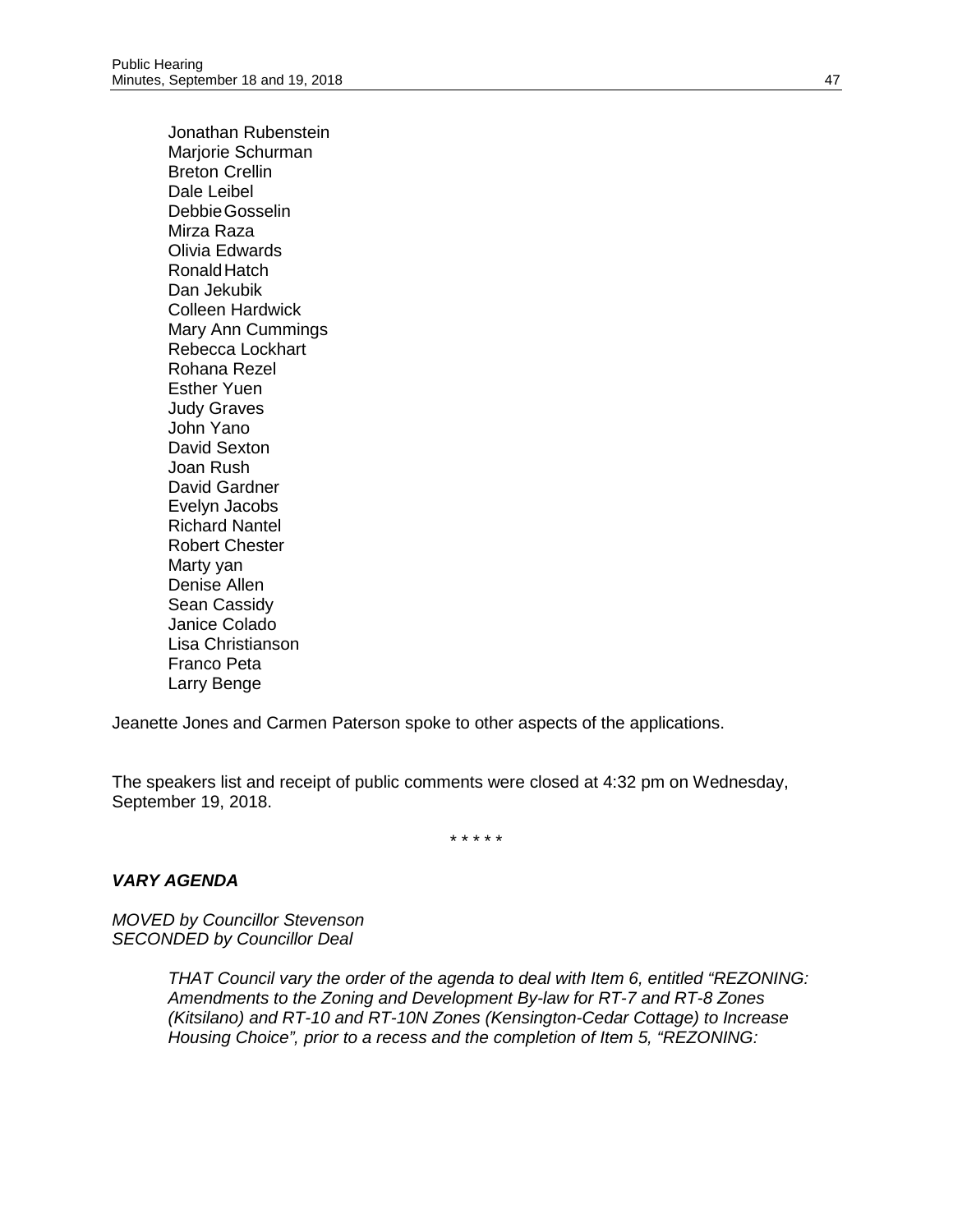*Amendments to the Zoning and Development By-law for Most RS Zones to Allow Two-Family Dwellings (Duplexes) to Increase Housing Choice".* 

*CARRIED UNANIMOUSLY AND BY THE REQUIRED MAJORITY*

*Note: For ease of reference the minutes are recorded in numerical order.*

\* \* \* \* \*

At 5:04 pm on Wednesday, September 19, 2018, Council recessed and reconvened on at 6:39 pm.

\* \* \* \* \*

Councillor Jang advised he had reviewed the proceedings of the Public Hearing he had missed on September 18, 2018, and would therefore be participating in discussion and decision on the application.

Councillor Reimer advised she had reviewed the proceedings of the Public Hearing she had missed on September 19, 2018, and would therefore be participating in discussion and decision on the application.

\* \* \* \* \*

# **Staff Closing Comments**

Planning, Urban Design and Sustainability staff provided closing remarks and responded to questions.

#### **Council Decision**

MOVED by Councillor Jang SECONDED by Councillor Reimer

- A. THAT Council approve the application to amend:
	- (i) the RS-1, RS-1A, RS-1B, RS-5 and RS-6 District Schedules to provide more housing choice by introducing Two-Family Dwelling, Two-Family Dwelling with Secondary Suite, and Lock-off Unit in conjunction with a Two-Family Dwelling as permitted dwelling uses;
	- (ii) the RS-2 and RS-7 District Schedules to provide more flexibility in the regulations for Two-Family Dwelling use and to introduce Two-Family Dwelling with Secondary Suite, and Lock-off Unit in conjunction with a Two-Family Dwelling as permitted dwelling uses; and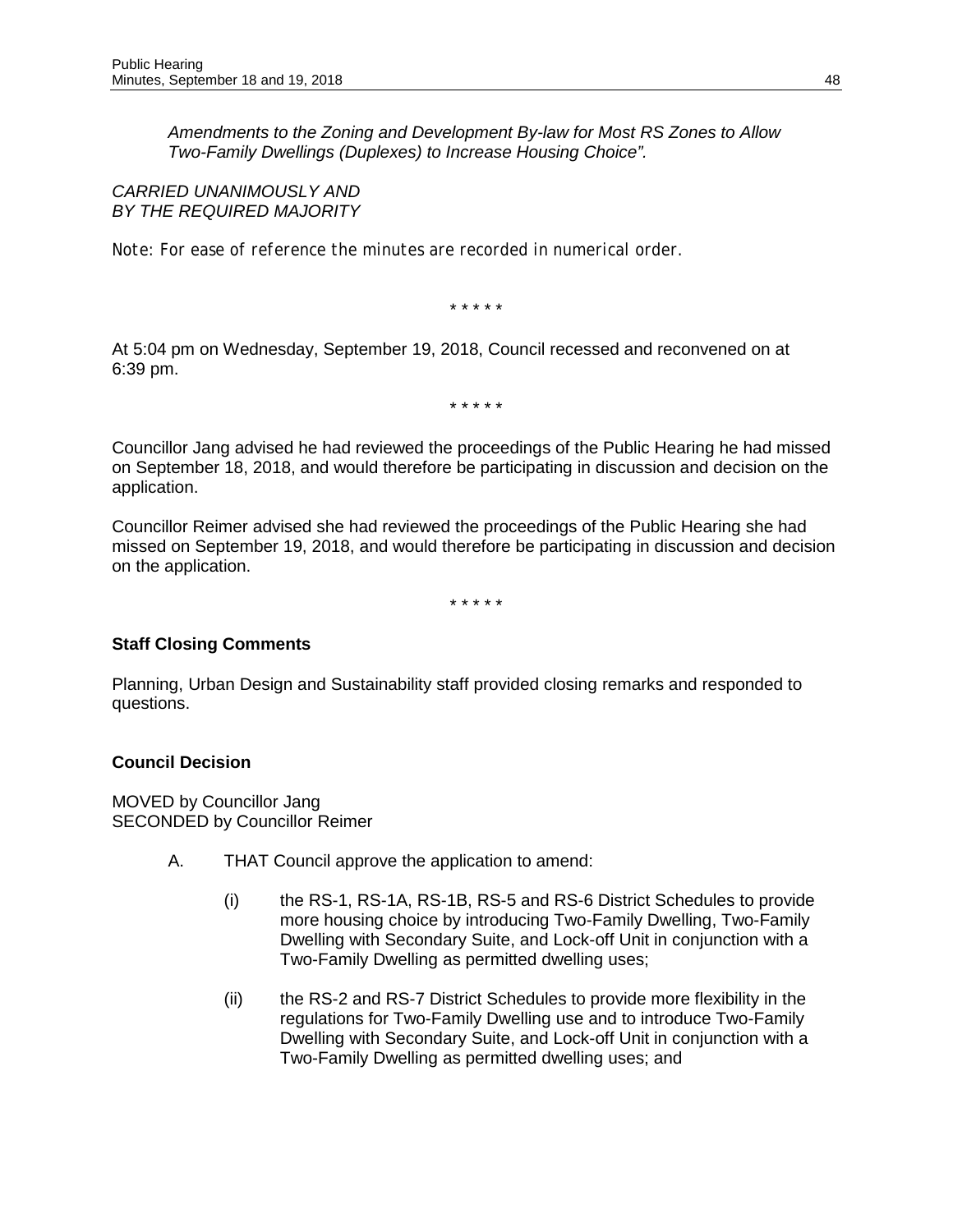(iii) Section 10.21 to introduce a maximum dwelling unit size for lock-off units to more clearly differentiate these small units from secondary suites;

all as generally set out in Appendix A of the Policy Report dated June 27, 2018, entitled "Amendments to the Zoning and Development By-law for Most RS Zones to Allow Two-Family Dwellings (Duplexes) to Increase Housing Choice"*, revised as set out in the Memorandum dated September 7, 2018, entitled "Amendments to the Zoning and Development By-law for Most RS Zones to Allow Two-Family Dwellings (Duplexes) to Increase Housing Choice- RTS 12677" and further revised to clarify that:* 

- *(a) the maximum site area for a two-family dwelling, including a lock-off unit in conjunction with a two-family dwelling, is less than 511 m2 in the RS-1, RS-1A, RS-1B RS-2, RS-5, RS-6 and RS-7 District Schedules; and*
- *(b) that a rear yard with a minimum depth of 40 percent of the depth of the site shall be provided for two-family dwellings or two-family dwellings with secondary suites in the RS-1 District Schedule.*
- B. THAT, subject to enactment of the amendments to the Zoning and Development By-law, the General Manager of Planning, Urban Design and Sustainability be instructed to bring forward for Council adoption related amendments to the Principal Dwelling Unit Combined with a Lock-off Unit Guidelines, generally in accordance with Appendix B of the Policy Report dated June 27, 2018, entitled "Amendments to the Zoning and Development By law for Most RS Zones to Allow Two-Family Dwellings (Duplexes) to Increase Housing Choice".
- C. THAT, subject to enactment of the amendments to the Zoning and Development By-law, the General Manager of Planning, Urban Design and Sustainability be instructed to bring forward for adoption revised Strata Title Policies for RS, RT and RM Zones generally in accordance with Appendix C of the Policy Report dated June 27, 2018, entitled "Amendments to the Zoning and Development By-law for Most RS Zones to Allow Two-Family Dwellings (Duplexes) to Increase Housing Choice".
- D. THAT, subject to enactment of the amendments to the Zoning and Development By-law, the General Manager of Planning, Urban Design and Sustainability be instructed to bring forward for Council adoption revised RS-7 Guidelines, generally in accordance with Appendix D of the Policy Report dated June 27, 2018, entitled "Amendments to the Zoning and Development By-law for Most RS Zones to Allow Two Family Dwellings (Duplexes) to Increase Housing Choice".
- E. THAT A through D above be adopted on the following conditions:
	- (i) THAT passage of the above resolutions creates no legal rights for any person, or obligation on the part of the City and any expenditure of funds or incurring of costs is at the risk of the person making the expenditure or incurring the cost;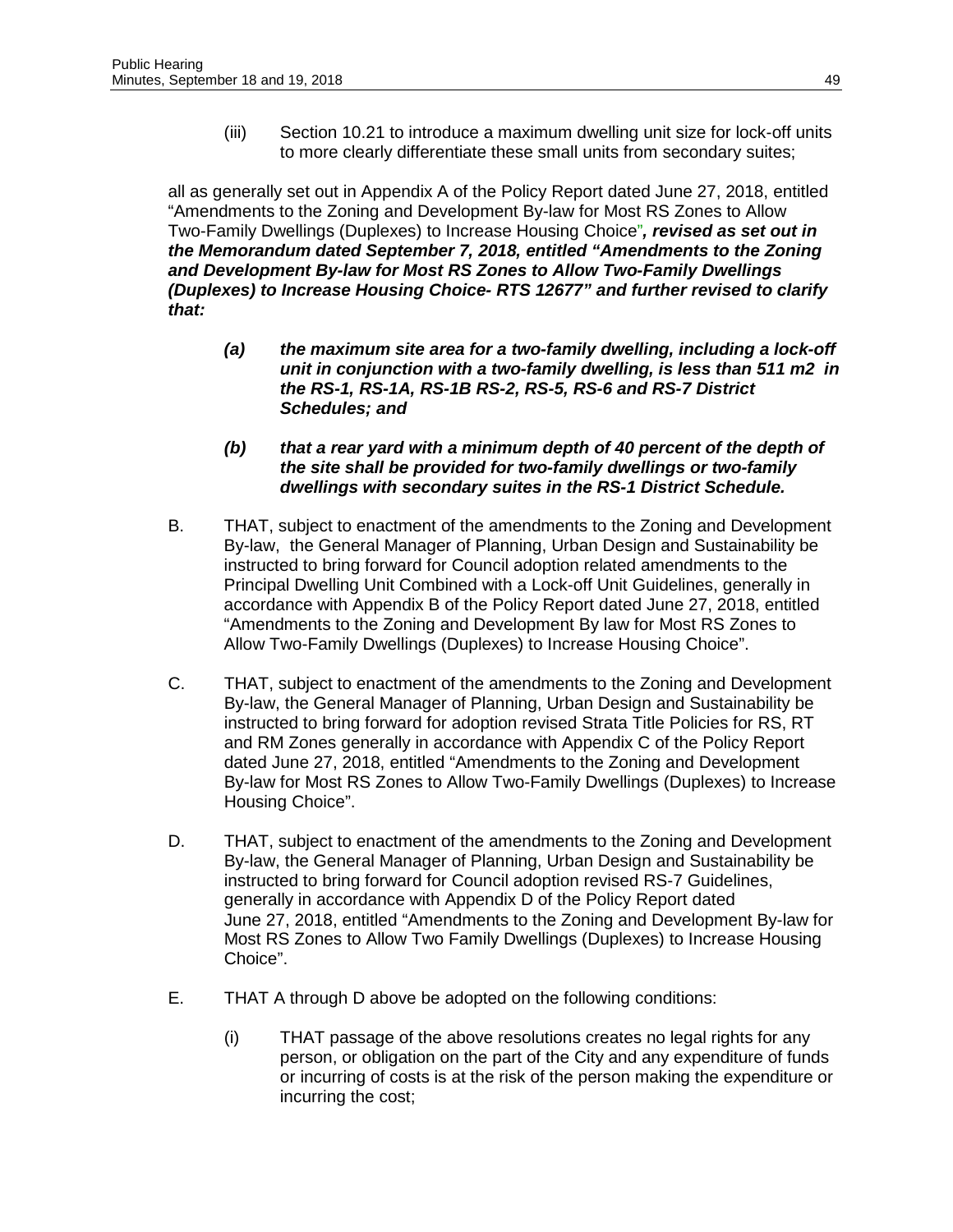- (ii) THAT any approval that may be granted following the public hearing shall not obligate the City to enact any rezoning by-laws; and
- (iii) THAT the City and all its officials, including the Approving Officer, shall not in any way be limited or directed in the exercise of their authority or discretion, regardless of when they are called upon to exercise such authority or discretion.

carried (Vote No. 03358)

REFERRAL MOVED by Councillor De Genova SECONDED by Councillor Affleck

> THAT Council refer Item 5, entitled "REZONING: Amendments to the Zoning and Development By-law for Most RS Zones to Allow Two-Family Dwellings (Duplexes) to Increase Housing Choice", to be considered by the next Council after November 5, 2018;

> FURTHER THAT any recommendations that are brought back by staff include robust consultation, including opportunities to attend open houses accessible to the public city-wide.

not put

\* \* \* \* \*

*During discussion, Councillor Louie rose on a Point of Order to inquire if the Amendment was in order. Following the advice of the City Clerk, the Mayor advised the amendment was out of order as per Section 4.3 (c) of the Procedure By-law, as to refer the application back to staff for further consultation would require re-submitting a new application which is out of order as it conflicts with or presents substantially the same question as a motion still within the control of Council because it had not been finally disposed of.* 

\* \* \* \* \*

# REFERRAL MOVED by Councillor De Genova

THAT Council refer Item 5, entitled "REZONING: Amendments to the Zoning and Development By-law for Most RS Zones to Allow Two-Family Dwellings (Duplexes) to Increase Housing Choice", to be considered by the next Council after November 5, 2018.

not put

\* \* \* \* \*

The Mayor advised Councillor De Genova to confirm the wording for her referral. Councillor De Genova later choose not move her referral motion.

\* \* \* \* \*